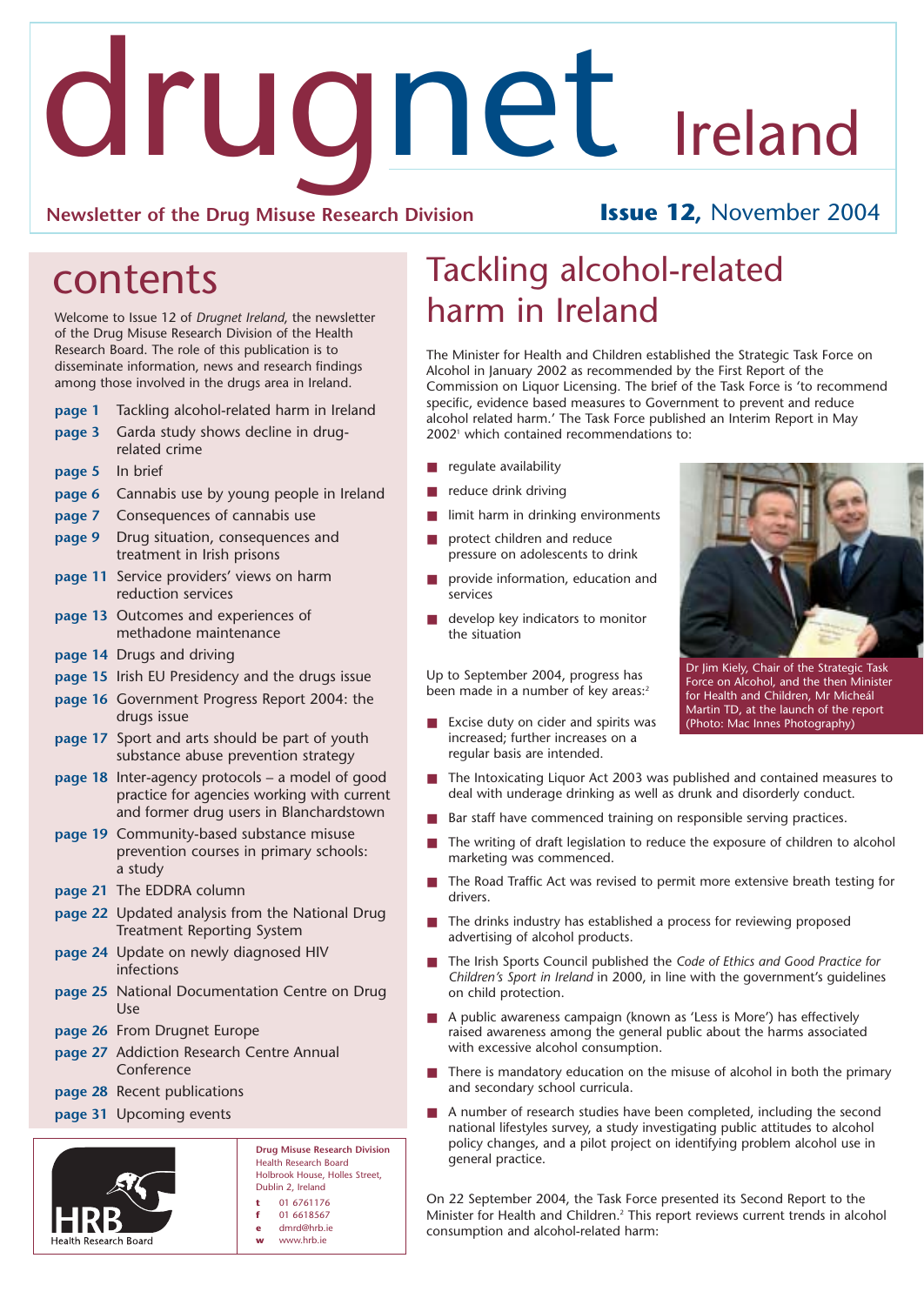Between 1992 and 2002, alcohol-related mortality rates increased for: cancers related to alcohol; alcohol dependency; alcohol abuse and psychosis; chronic liver disease and cirrhosis; alcohol poisoning; and suicide.

# Tackling alcohol-related harm in Ireland (continued)

### **Current trends in alcohol consumption in Ireland**

- Ireland has the second highest per capita consumption in the European Union.
- Alcohol consumption per person over 15 years was 13.8 litres in 2003, a fall of 0.6 per cent compared with 2001/2.
- Beer is the most common product consumed.
- Binge drinking is more common in Ireland than in many other countries. Of every 100 drinking sessions, 58 end in binge drinking for men and 38 end in binge drinking for women.
- The HBSC 2002 study reported that at least half of boys and girls between 15 and 17 years were drinking at the time of the survey.
- Between 1993 and 2002, there was a dramatic increase in the number of off-licences.
- On average, alcohol expenditure represents 5.5 per cent of the total household expenditure.

### **Recent trends in alcohol-related harm**

- Between 1992 and 2002, alcohol-related mortality rates increased for: cancers related to alcohol; alcohol dependency; alcohol abuse and psychosis; chronic liver disease and cirrhosis; alcohol poisoning; and suicide.
- There is little trend data on health service demand for treatment as a result of alcohol use, apart from the following information:
	- A recent study reported that a large proportion of the young people in North Dublin who required treatment in an accident and emergency at the weekend did so a result of excessive drinking.
	- A new study published in Addiction<sup>3</sup> reported an 80 per cent increase in alcoholrelated emergency admissions at acute hospitals in the North Eastern Health Board, from 432 in 1997 to 777 in 2001.
	- In two health board areas, over 60 per cent of those treated for problem substance use reported that alcohol was their main problem drug, and polydrug use was reported by one-fifth of alcohol cases.
	- Alcohol is a factor in two-fifths of parasuicides.
	- In Ireland, as in other countries, there was a positive association between per capital alcohol consumption and population suicide rates from 1999 to 2000.
	- Figures from the Sexual Assualt Treatment Unit reveal a fourfold increase in recent years in the number of women requesting tests to ascertain whether they has been assaulted. Many of these women reported that they believed their drink had been spiked; however, toxicology only ever detected large quantities of alcohol, rather than other drugs.4
	- 85 per cent of women continue drinking during their pregnancy.

◆ Despite the introduction of penalty points, the number of people killed on the roads between 9.00 pm and 4.00 am (which is a proxy for alcohol-related deaths among road users) has remained relatively stable.

The Second Report of the Strategic Task Force on Alcohol has revised and expanded the recommendations in the Interim Report to include the following actions:

- Regulate availability by continuing to increase excise duty, restricting the numbers of outlets, restricting children's access to places where alcohol is served, and self-monitoring within the community.
- Control the promotion of alcohol through legislation to restrict advertising, sponsorship and sales promotions.
- Enhance society's capacity to respond to alcohol-related harm through community mobilisation, consultation with young people, providing alcohol-free alternatives and instituting professional training.
- Protect public, private and working environments through supporting parents and encouraging good practices in the workplace.
- The alcohol beverage industry will institute responsible serving in both licensed and offlicence outlets, ensure responsible labelling and promote low- rather than high-alcohol beverages.
- Continue to provide information and education through public awareness, education in schools and special programmes in community settings.
- Develop effective treatment services through early identification of problem alcohol use (through primary care, emergency health facilities and the justice system), and provision of specialist treatment (referral pathways and counselling).
- Maximise support from non-government organisations so that they can advocate for policy change and create public awareness on the harmful effects of alcohol.
- Research and monitor progress through an independent research and monitoring unit, utilising all sources of information and reviewing progress on key indicators.
- Implement the drink-driving recommendations presented in the 2002 report.

### *(Jean Long)*

- 1. Strategic Task Force on Alcohol (2002) *Interim Report*. Dublin: Department of Health and Children.
- 2. Strategic Task Force on Alcohol (2004) *Second Report*. Dublin: Department of Health and Children.
- 3. O'Farrell A, Allwright S, Downey J, Bedford D, Howell F (2004) The burden of alcohol misuse on emergency inpatient hospital admissions among residents from a health board region in Ireland. *Addiction*, 99, 1279–1285.
- 4. O'Farrell A (2004) Ireland and its drink problem: the immediate adverse effects of binge drinking in Ireland. *Irish Medical Journal*, 97 (6), 165-166.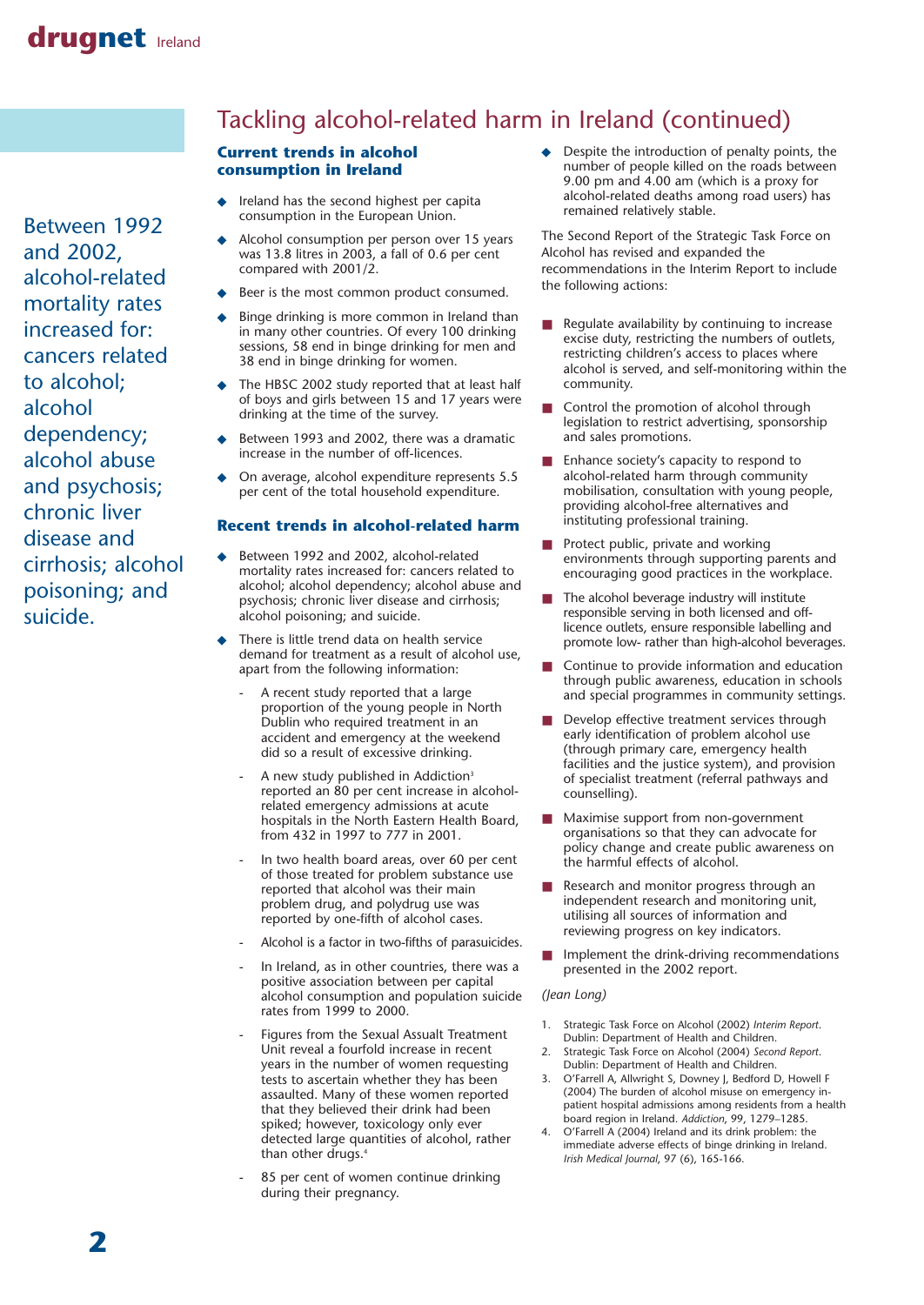# Garda study shows decline in drug-related crime

A recent study by the Garda Síochána Research Unit (Furey and Browne 2004) has sought to establish the link between opiate use and criminal activity in Ireland for the years 2000/2001.1 An earlier study by Keogh (1997) focused on the drug-crime relationship in Dublin in 1996.<sup>2</sup>

Both studies combined the use of official police statistics and interviews with drug users. The purpose of the Keogh study was to provide reliable information on the relationship between illicit drugs and the commission of crime in the Dublin Metropolitan Area (DMA). The study by Furey and Browne extended the analysis to the other Garda Síochána regions throughout the state. Another difference between the two studies is that Furey and Browne examined the use of opiate-based drugs only, while Keogh included some individuals who used only nonopiates such as ecstasy, cocaine and amphetamines. However, the majority (93%) of the subjects in Keogh's report were opiate users.

The two studies incorporated three principal phases. Phase One involved an estimation of the total number of opiate users known to the Gardaí at the time of the study. In the Keogh study 3,817 opiate users were identified in the DMA in 1996, while Furey and Browne recorded a figure of 4,706 opiate users in the DMA. However, a valid comparison cannot be made between these figures. Firstly, Furey and Browne's figure is based on data for two years, 2000 and 2001, while Keogh's figure is based on data for a single year. Secondly, as Furey and Browne point out, the DMA is now larger than it was at the time of the Keogh study,

Table 1

incorporating an extra garda division.

Phase Two involved a survey of a sample of the drug users identified in phase one. The surveys sought to elicit data about the drug users themselves, their drug-taking environment and their criminality.

Phase Three involved an examination of national crime figures in order to estimate the relationship between opiate use and crime. Keogh estimated that drug users were responsible for 66 per cent of detected indictable crime, while Furey and Browne concluded that drug users were responsible for just 28 per cent of detected crime. While this difference is quite striking, it can be partly explained by some of the survey findings from Phase Two. A number of these findings are given in Table 1.

In the Keogh study 59 per cent cited crime as their main source of income, while the figure in the Furey and Browne study was 13 per cent. It is also noteworthy that the Keogh study reported an unemployment rate of 84 per cent among the sample, while Furey and Browne reported an unemployment rate of 55 per cent. This latter finding supports the economic motivation theory by suggesting a lesser dependence on the proceeds of crime in a context of available employment. It also indicates an ability among opiate users to maintain employment despite their addiction. A factor that may have contributed to this is the increased availability of drug treatment in the time between the two studies. Indeed, Furey and Browne found that 75 per cent of

Keogh estimated that drug users were responsible for 66 per cent of detected indictable crime, while Furey and Browne concluded that drug users were responsible for just 28 per cent of detected crimes.

| <b>Keogh survey</b><br>1997 | <b>Furey and Browne</b><br>survey 2002 |
|-----------------------------|----------------------------------------|
| 59%                         | 13%                                    |
| 84%                         | 55%                                    |
| 15 years                    | 15 years                               |
| 51%                         | 55%                                    |
| 32 %                        | 27%                                    |
| 81%                         | 86%                                    |
| €51                         | €75                                    |
| 46%                         | 76%                                    |
| 51%                         | 33%                                    |
| 30%                         | 56%                                    |
| 19%                         | 11%                                    |
| 81%                         | 66%                                    |
|                             |                                        |

Keogh estimated that the cost of one gram of heroin in 1997 was €100 (Keogh, 1997: 40). Furey and Browne do not provide a figure. However, the current cost of one gram of heroin is approximately  $\in$ 190.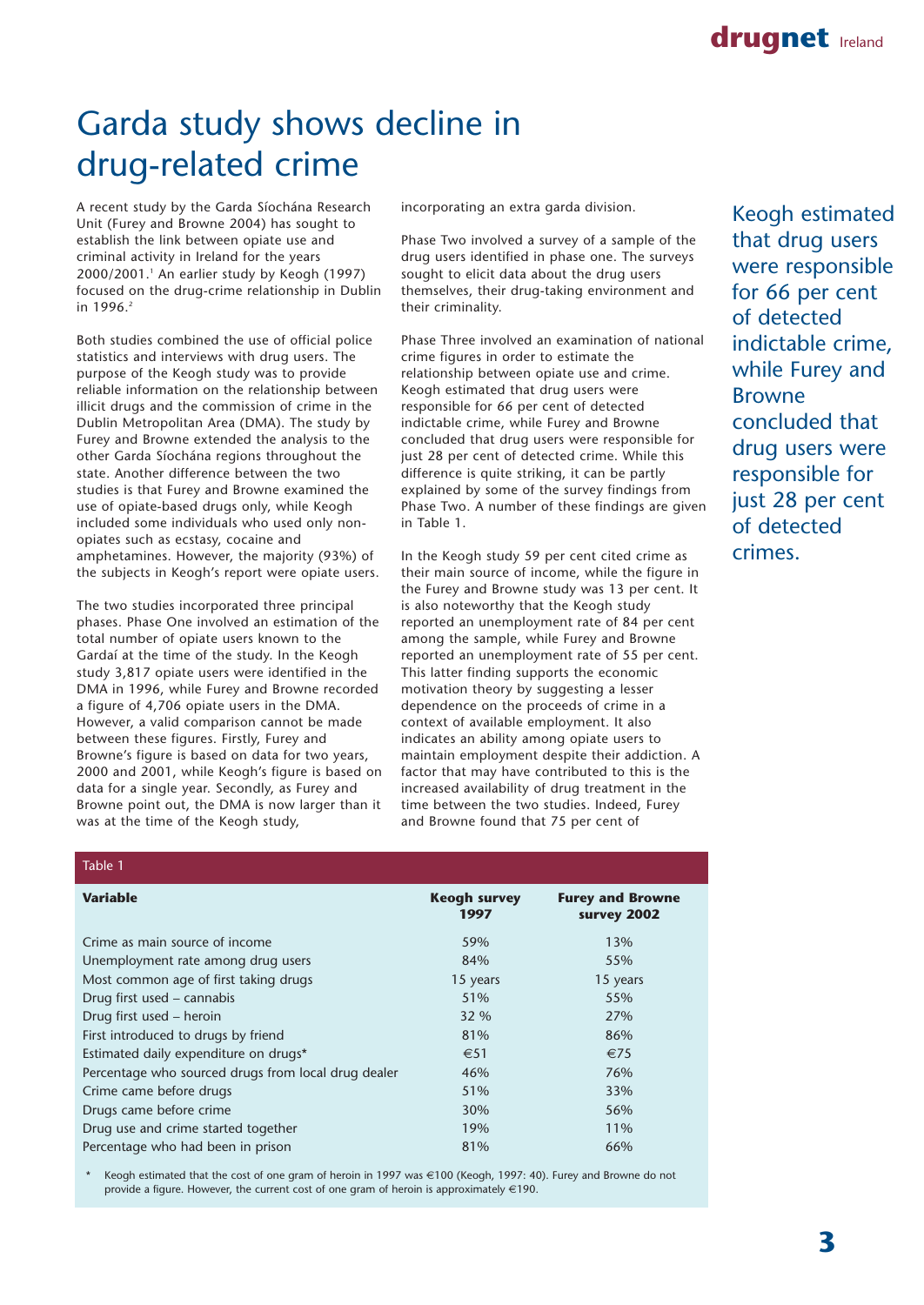### Garda study shows decline in drug-related crime (continued)

respondents claimed that their receipt of drug treatment had in fact decreased their criminal activity.

A worrying finding of the Furey and Browne study relates to the apparent stabilisation of local drug markets over time and the ease of drug availability. The study records an increase from 46 to 76 per cent in the number stating that they sourced their drugs from a local dealer. This has important implications for local policing and other supply control initiatives.

Another difference between the two studies relates to the relationship between respondents' initiation into drug use and their criminal activity. While the Keogh study found that 51 per cent of respondents had committed crime before beginning to use drugs, a finding which is broadly consistent with the international literature, Furey and Browne recorded a figure of 33 per cent.

The survey findings of the Furey and Browne study must be treated with a degree of caution, however, because of the poor survey response rate. The response rate in the Furey and Browne survey was just 27 per cent (131 out of 486) compared to 78 per cent (351 out of 450) in the Keogh study. Furey and Browne compared the respondents and non-respondents in their survey according to two available variables, gender and possession of a criminal record, and found little difference between the two groups. This provides some evidence to suggest that the sample might not be totally unrepresentative of the total number of drug users known to the police. Furey and Browne highlight the difficulties they encountered in contacting potential respondents and point to a 123 per cent increase in homelessness between 1996 and 2002.

The difficulties encountered in accessing respondents for interview in this study show the obvious limitations of studies of this nature, where the police seek information about criminal behaviour from subjects they have arrested or known. This relates to a possible perception among respondents that by selfreporting criminal behaviour they risk exposing themselves to possible incrimination. Keogh, for example, encountered difficulties in acquiring specific information from respondents, particularly concerning their participation in violent criminal behaviour. Furey and Browne suggest that a possible reason for the reluctance among drug users to participate in their survey may have been related to a perceived deterioration in relations between the Gardaí and drug users since 1997, which, the authors contend, may have occurred as a consequence of a number of policing operations targeted at drug users.

Another methodological issue relates to the use of Garda-recorded crime statistics. In order to assist them in identifying known drug users and to establish the relationship between opiate use and crime, the two studies relied on different data sources. Keogh relied on manual data and an earlier Garda computer system while Furey and Browne utilised the new Garda Síochána PULSE system. The recent minority report of the Expert Group on Crime Statistics has highlighted major concerns in relation to the operation of this data system and also about earlier crimerecording practices.3

Despite these shortcomings, the Furey and Browne study provides useful and recent information about a hard-to-reach population.

#### *(Johnny Connolly)*

- 1. Furey M and Browne C (2004) *Opiate use and related criminal activity in Ireland 2000 and 2001.* Dublin: Garda Síochána Research Unit.
- 2. Keogh E (1997) *Illicit drug use & related criminal activity in the Dublin Metropolitan Area.* Dublin: An Garda Síochána.
- 3. Expert Group on Crime Statistics (2004) *Minority report.* Dublin: Department of Justice, Equality and Law Reform.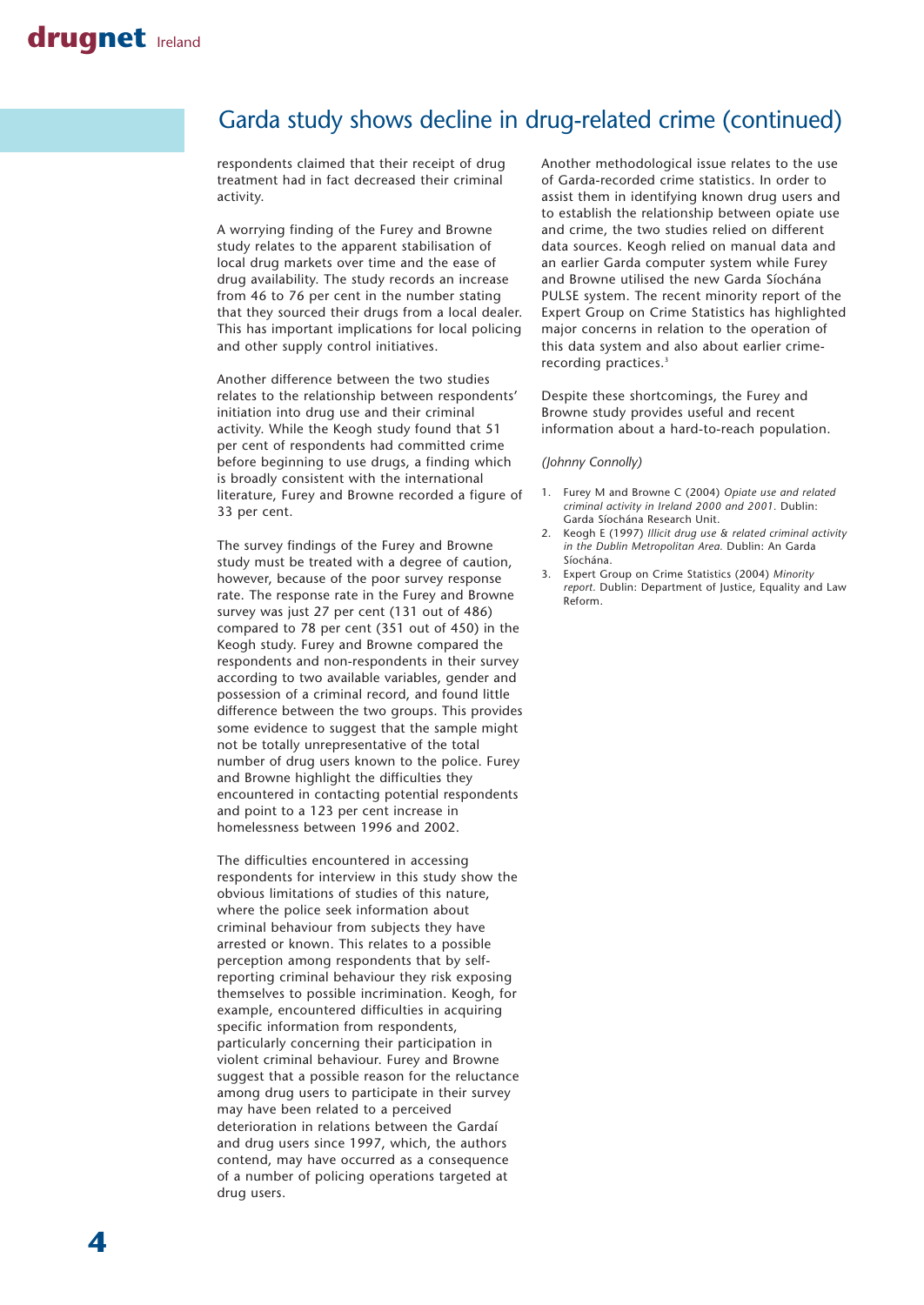

# In brief *Compiled by Brigid Pike*

On 25 June the **World Drug Report 2004** was released by the UN Office on Drugs and Crime (UNODC). It was released to coincide with International Day against Drug Abuse and Illicit Drug Trafficking (26 June). The first volume covers market trends and provides in-depth trend analysis, and the second volume compiles detailed statistics on drug markets.

**www.unodc.org**

On 26 June a year-long campaign **'Drugs: Treatment Works'** was launched by the UN Office on Drugs and Crime (UNODC). It hopes to diminish the stigma attached to drug users by challenging the common misconception that 'once a drug abuser, always a drug abuser'. Campaign materials are available on the UNODC website. **www.unodc.org**

#### In June a **Report on Alcohol Misuse by Young**

**People** was released by the Joint Oireachtas Committee on Health and Children. Among its 10 key recommendations, the Committee recommended a complete ban on all alcohol advertising within a three-year period, and a complete ban on all acknowledgement or credit for sponsorship of sports events, clubs or teams that cater for members under 25 years of age, by any area of the alcoholic drinks industry.

In June **MEAS (Mature Enjoyment of Alcohol in Society Ltd)** released 'Underage Drinking is Rarely Black and White'. The research found that half the country's 16- and 17-year-olds are drinking alcohol 'regularly' and that domestic (at home) drinking by parents is a key influencer of their children. MEAS intends to use the research findings to inform the content and direction of its work in seeking solutions. **www.meas.ie** 

In June the **Safety, Health and Welfare at Work Bill 2004** was published. The Bill requires an employee, at work, to ensure that he or she is not under the influence of an intoxicant [alcohol or drug, and any combination of drugs or of drugs and alcohol] to the extent that he or she endangers his or her own safety, health or welfare at work or that of any other person. It also requires an employee, if reasonably required by his or her employer, to submit to any appropriate, reasonable and proportionate tests by a competent person. **www.oireachtas.ie**

In June the **Dormant Accounts (Amendment)**

**Bill 2004** was introduced in the Seanad, reforming the processes by which decisions are made about disbursements from the Fund. In 2003 the Dormant Accounts Fund Disbursements Board (DAFDB) published its first plan, covering the years 2003–05. The plan states that at least 40 per cent of total annual funding will be allocated to the area of economic and social disadvantage, and that,

after the first year, not less than 50 per cent of the annual proportion allocated to economic and social disadvantage will be allocated to RAPID, CLÁR and drugs task forces.

**www.dormantaccounts.ie**

#### In July the **British–Irish Council** published a

report on its work between 1999 and December 2003. The Irish government, with lead responsibility for drugs, reports on the work programme in relation to the drugs issue. The Northern Ireland Executive, with lead responsibility for transport, reports that it is considering the potential for taking forward work on driving and drug misuse within the Council. **www.britishirishcouncil.org**

#### In July the **Drug Treatment Centre Board**

**(DTCB)** published its annual report for 2003. New initiatives included piloting on-site hepatitis C treatment for hepatitis-C-positive attendees, and the development of dedicated, structured programmes for the growing number of clients who were presenting for treatment for cocaine use. **www.addictionireland.ie**

#### In August **Merchants Quay Ireland (MQI)**

launched its annual report for 2003. It shows that the numbers of drug users attending their Health Promotion Unit continued to increase, up by 5 per cent on 2002, to 3,331. MQI's strategic plan for 2004–2006 sets out its plans for the direct management of supported accommodation for homeless drug users, to meet the needs of homeless people and drug users in cities outside of Dublin, and to develop new innovative harm reduction services for homeless people and drug users.

#### **www.mqi.ie**

In September the **Drug Awareness Programme (DAP)** website, run by Crosscare, was awarded the Dublin Bus Inaugural Award for Serving the Community. The website offers on-the-spot confidential advice about drug problems. The website has already won the British Telecom Telephone Helpline Award 2003/04. **www.dap.ie**

On 4 October a conference on **'Exploring Drug Issues through Community Research'** saw the launch of four community research reports funded by the National Advisory Committee on Drugs (NACD). The launch was followed by a workshop on the principles and practice of community research. The four community research groups funded by the scheme were the Ballymun Youth Action Project (BYAP), the Kilbarrack Coast Community Programme (KCCP), Merchants Quay Ireland (MQI) and the Tallaght Homeless Advice Unit (THAU). The reports will be discussed more fully in the next issue of *Drugnet Ireland.* **www.nacd.ie**



The then Minister for Health and Children, Mr Micheál Martin TD, at the launch in July of the DTCB annual report

(photo: Fennell Photography)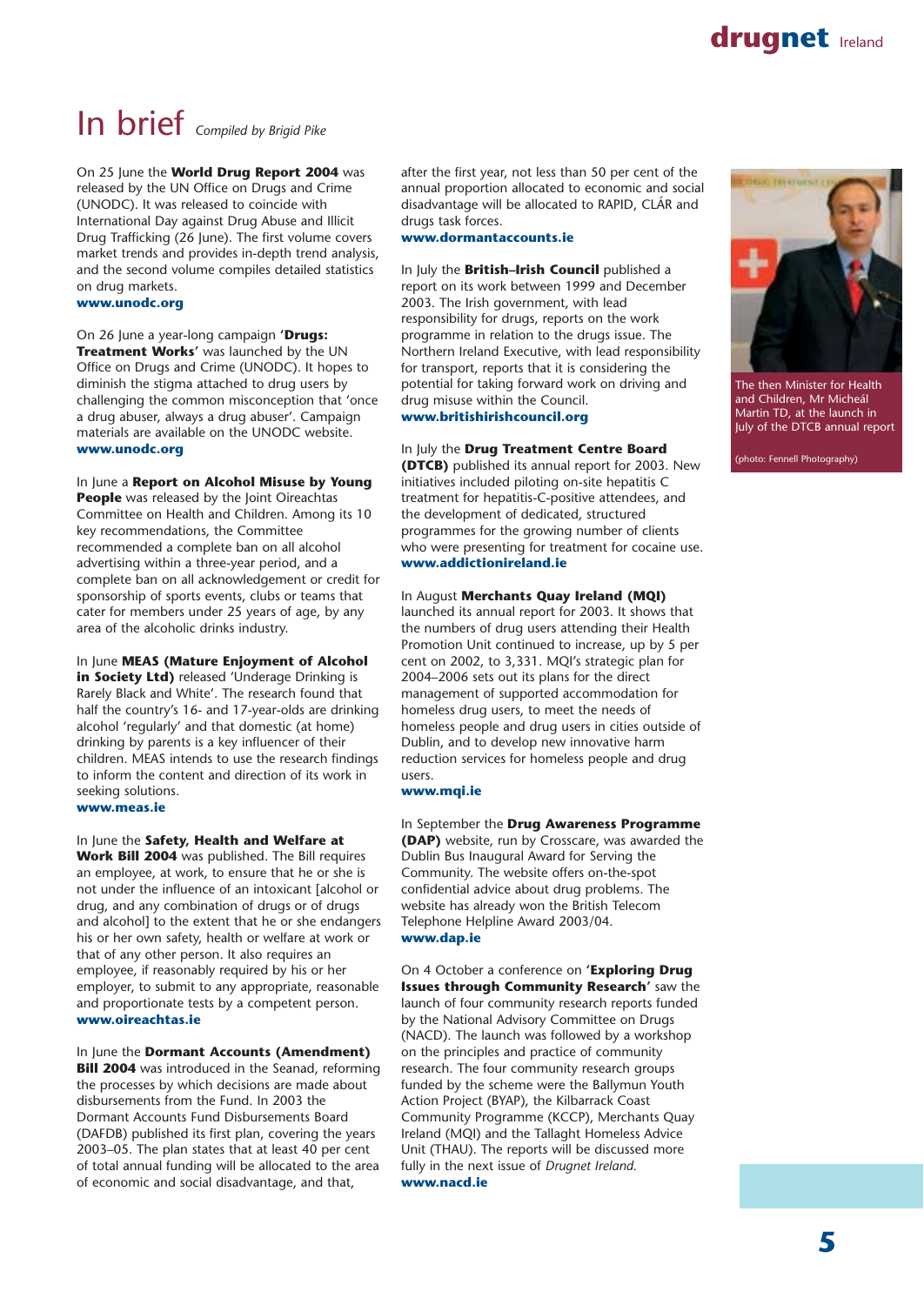

In Ireland one in every four boys reported using cannabis in the year prior to the survey.

# Cannabis use by young people in Ireland

The Health Behaviour in School-aged Children (HBSC) survey is a cross-national research study of the health and health-related behaviour of schoolgoing children carried out every four years. The research is conducted by an international network of research teams in collaboration with the World Health Organization (WHO) Regional Office for Europe. The most recent survey was conducted successfully in 35 countries and regions, including Ireland. Findings from the Irish survey, including data on drug use, have been previously published.<sup>1</sup>

On 4 June 2004 the WHO published an international report which used data from the last HBSC survey.2 The report, *Young people's health in context,* provides information on the prevalence of priority health-related behaviour and key health indicators, and places these findings in their social and developmental contexts. Previously unpublished data on cannabis use by young people in Ireland are presented in part of the report. The section on cannabis use is authored by Tom ter Bogt, Anastasios Fotiou and Irish researcher Saoirse Nic Gabhainn.

The target population in the HBSC survey is schoolgoing children who are aged 11, 13 and 15 years. The HBSC protocol recommends a minimum survey sample size of 1,536 children at each of these ages. In Ireland the numbers of children surveyed at these ages were 1,012, 944 and 919 respectively, which were lower than the desired targets. It should be kept in mind that, in general, the smaller the survey sample the wider are the confidence intervals around the estimates obtained from the sample.<sup>3</sup> The protocol also required that children be selected using a cluster sampling design, where the initial sampling unit was the class (or school in the absence of a sampling frame of classes). Each child of the appropriate age in the classes selected and

present in class on the day of the survey was asked to participate. In Ireland, individual schools within regions were first randomly selected and classes within schools were subsequently randomly selected for participation. The objective was to achieve a nationally representative sample of school-going children. The Irish HBSC survey was carried out between April and June 2002.

The findings on cannabis use presented in the report relate only to 15-year-olds. The numbers of children who responded to the cannabis questions are not given in the report. Results for boys and girls in Ireland compared with the average for all 35 HBSC countries and regions are shown in Table 1**.**

In Ireland one in every four boys reported using cannabis in the year prior to the survey. The rate was lower for girls: one in every seven had used cannabis in the previous year. Cannabis use for boys in Ireland was higher than the HBSC average, while that for girls was lower. However, the differences in the proportions are small and may be due to sampling variation.<sup>4</sup>

Four groups were identified among those who reported having used cannabis at least once in their lives, based on the number of times they had used it in the previous 12 months. The four groups were 'former users' who had not used cannabis in the last year, 'experimental users' who had used it once or twice, 'recreational users' who had used it between 3 and 39 times, and 'heavy users' who had used it 40 or more times. The percentage of young people in Ireland in each of these four groups compared with the HBSC average is shown in Table 2.

| Table 1          |                |                     |                     |                     |
|------------------|----------------|---------------------|---------------------|---------------------|
|                  |                | Boys aged 15 years  | Girls aged 15 years |                     |
|                  | <b>Ireland</b> | <b>HBSC</b> average | <b>Ireland</b>      | <b>HBSC</b> average |
|                  | $\%$           | $\%$                | $\%$                | $\%$                |
| Cannabis use     |                |                     |                     |                     |
| During lifetime  | 27.3           | 25.8                | 15.2                | 18.4                |
| During last year | 25.5           | 21.7                | 14.4                | 16.0                |

Source: *Young people's health in context* (p. 86)

| Table 2                                                        |                   |                                                       |
|----------------------------------------------------------------|-------------------|-------------------------------------------------------|
|                                                                | Ireland<br>$\%$   | Children aged 15 years<br><b>HBSC</b> average<br>$\%$ |
| Former user<br>Experimental user<br>Recreational user          | 1.5<br>7.9<br>6.4 | 3.6<br>7.3<br>7.9                                     |
| Heavy user<br>Source: Young people's health in context (p. 88) | 3.6               | 2.8                                                   |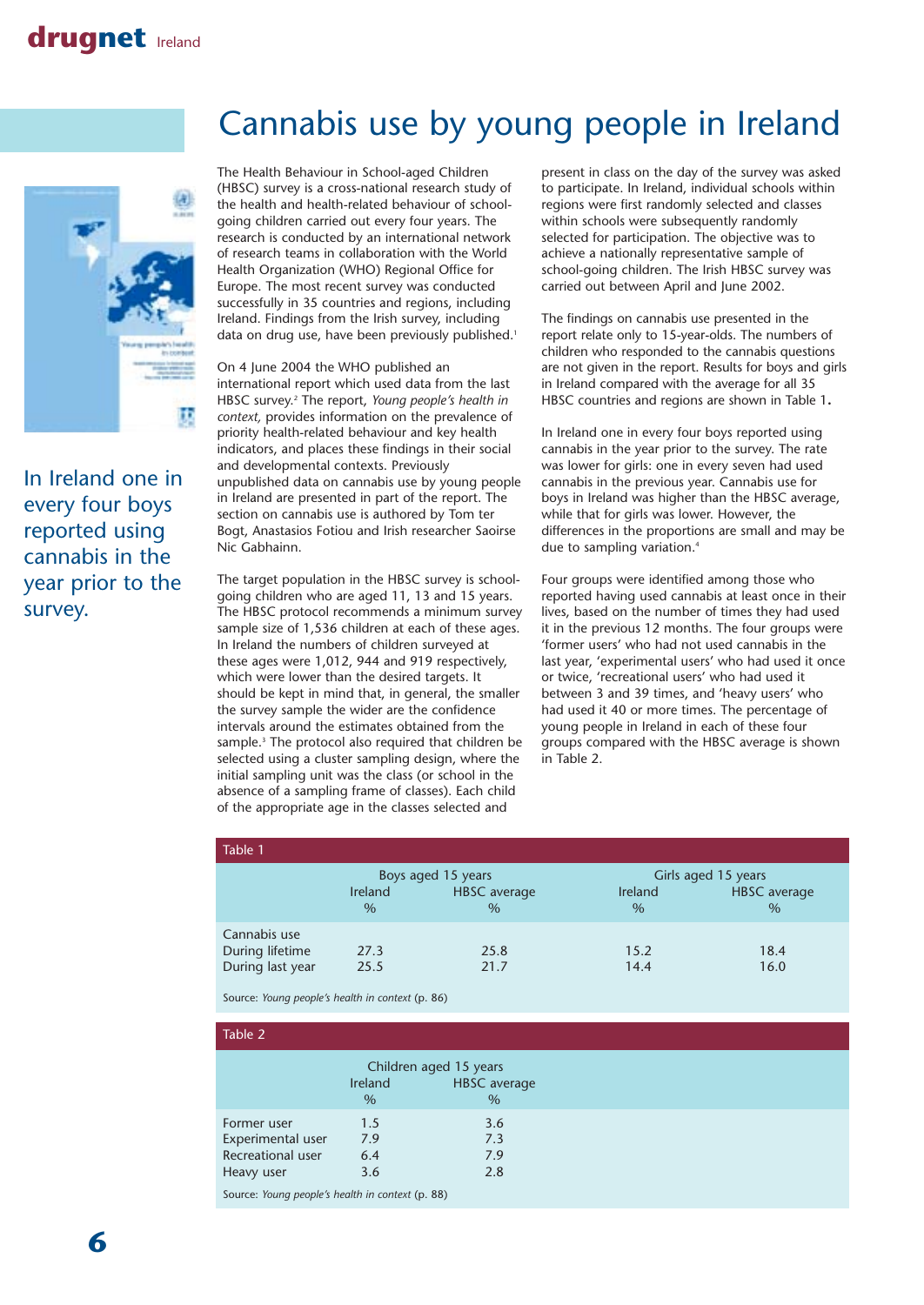# Cannabis use by young people in Ireland (continued)

Compared to the HBSC average, Ireland had a much lower percentage of 'former users', suggesting that young children in Ireland are more likely to continue their use after starting. Indeed, of the 35 HBSC countries and regions, Ireland ranked 30th on this indicator. The percentage of experimental cannabis users in Ireland was slightly higher than the HBSC average, while the percentage of recreational users was lower. Of most concern was the level of heavy cannabis use: a higher percentage of children in the sample in Ireland had used cannabis 40 or more times in the last year (3.6%) than the average for all samples in the 35 HBSC countries and regions (2.8%). The report notes that, while most users in all HBSC countries and regions belonged to the experimental and recreational use groups, the 'small numbers reporting heavy use at this stage of their lives may well be at risk of adverse health and social consequences and should be the focus of targeted interventions'. *(Hamish Sinclair)*

1. Kelleher C et al. (2003) *The National Health & Lifestyle Surveys. Survey of Lifestyle, Attitudes and Nutrition (SLÁN) & the Irish Health Behaviour in School-aged Children Survey (HBSC).* Galway: Centre for Health Promotion Studies, National University of Ireland.

- 2. Currie C *et al.* (eds) (2004) *Young people's health in context. Health Behaviour in School-aged Children (HBSC) study: international report from 2001/2002 survey.* Copenhagen: World Health Organization.
- 3. A confidence interval is a range of values which we can be confident includes the true value. By convention, a 95% confidence interval is reported. For example, if the proportion of cannabis users in a survey sample drawn from the population is found to be 17% and the 95% confidence interval is reported as ranging from 14% to 20%, then we can say that we are 95% confident that this interval includes the true proportion of cannabis users in the population. It is good practice to provide confidence intervals to indicate the level of precision associated with survey estimates.
- 4. Because researchers must normally take a sample rather than study an entire population, inaccuracies can occur in making inferences about a population value based on a sample value. Sampling variation or sampling error is an estimate of how much a sample value can be expected to differ from the true value in the population. The difference expected is accounted for by the level of precision chosen when calculating the sample size. Thus, differences observed between two estimated proportions may simply be due to a lack of precision.

# Consequences of cannabis use

The National Advisory Committee on Drugs recently published *An overview of scientific and other information on cannabis.1* The report draws on relevant research from Ireland and abroad with a view to presenting a balanced account of how this illegal but widely used substance affects a range of outcomes. The review was conducted by four authors, from four different disciplines.

The pharmacological and toxicological effects of cannabis were considered by Dr Dominique Crowley.1 The identification through laboratory studies of two cannabis receptors in the brain, linked to memory, movement and co-ordination, pain perception and the reward system, has resulted in a better understanding of cannabis effects in humans. The potential therapeutic value of cannabis compounds is difficult to assess, as a specific 'dose' of cannabis cannot be reliably administered. There is only anecdotal evidence to suggest that cannabis may have beneficial effects on mood disorders, but cannabis and its derivatives can be useful in the treatment of pain and nausea. There is a strong association between cannabis use and some mental health problems; people suffering from a depressive condition are much more likely to become heavy users of the drug than those without such a diagnosis.

Dr Crowley also examined the connection between

cannabis use and short-term memory loss, cardiac problems and respiratory conditions. Evidence of a link between cannabis use and cancer and antenatal health problems has not been firmly established.

Dr Claire Collins reviewed the epidemiological evidence concerning the public health risks of the drug. Prevalence rates for cannabis use are highest among the 15–24 year age group, with over threequarters of 16-year-olds saying they know where to obtain the drug and relatively low proportions perceiving cannabis use as risky behaviour. In about 80 per cent of cases, young people try out cannabis for the first time with their friends.

There is a strong statistical association between cannabis use during adolescence and subsequent use of other illicit drugs. However, most young people who try cannabis do not progress to either heavy cannabis use or the use of other illicit drugs. Another public health consequence of cannabis use is its association with traffic accidents, where it can often combine with alcohol as a contributory factor.

Dr Mark Morgan examined the psychological consequences of cannabis use. While there is little evidence that cannabis use has an impairing effect on cognitive functioning as measured by IQ tests, heavy cannabis use produces subtle cognitive



drugnet **Ireland**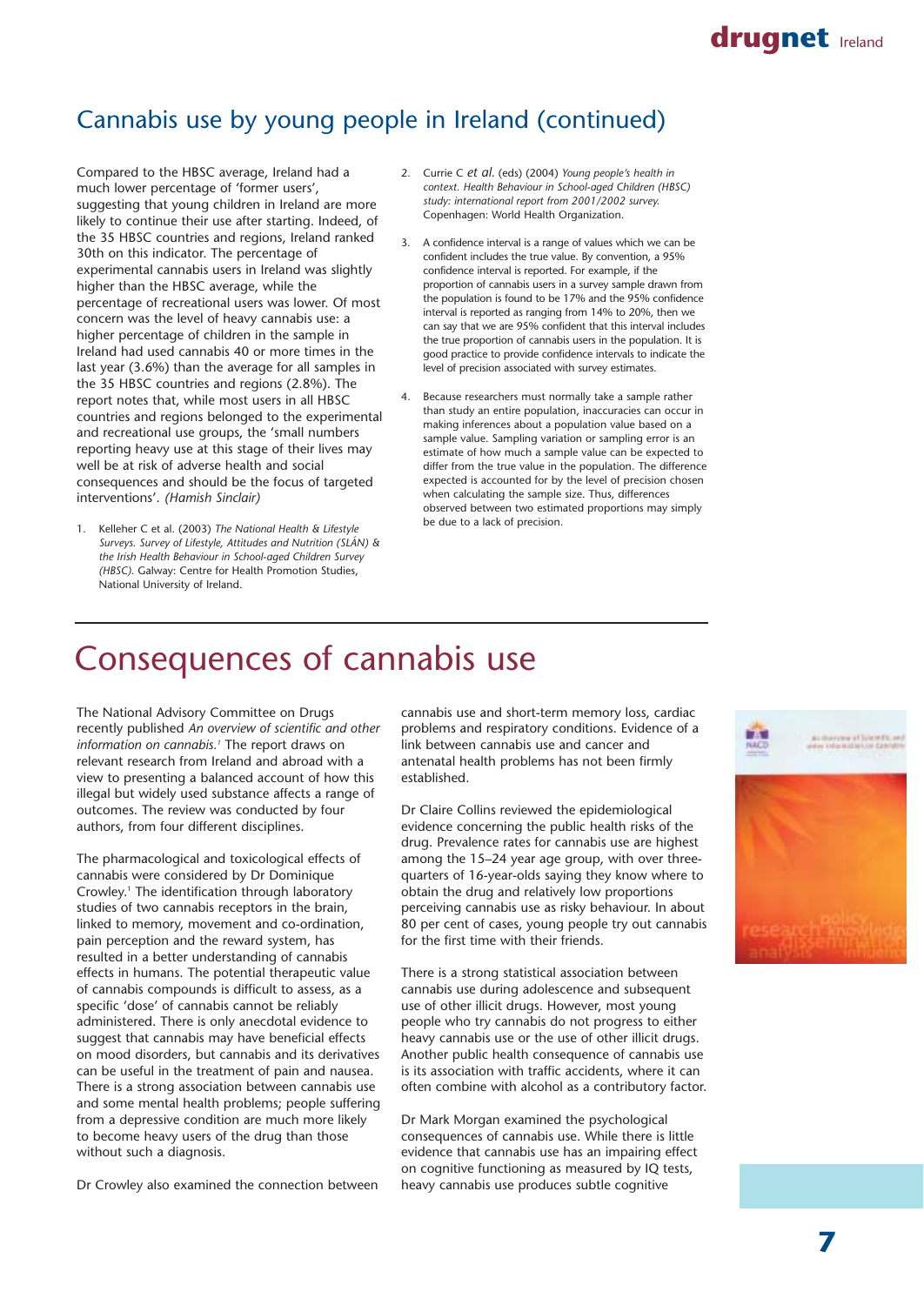### Consequences of cannabis use (continued)

impairments of memory, attention and the organisation of complex information.

It is often suggested that cannabis induces 'amotivational syndrome' where users appear to be apathetic, lethargic and unmotivated. However, recent studies have failed to find clear-cut evidence for this syndrome. A strong association between cannabis use and poor educational outcomes is a firmly established finding in the literature.

There is consistent evidence that young people attempting suicide are more likely to have a history of heavy cannabis use than are others. However, personality make-up and the presence of other substances must be considered when attempting to define the contributory role of cannabis.

Mr Johnny Connolly examined the criminological and sociological consequences of cannabis use. Many of the negative criminological and sociological consequences related to cannabis have been attributed to its legal status, rather than to any properties of the drug itself. The debate over cannabis law reform remains one of the most contested areas of international drug policy. The legal status of cannabis has come under increased scrutiny in recent years in Ireland. The National Crime Forum, established by the Minister for Justice, Equality and Law Reform in 1998, heard arguments for and against the decriminalisation of cannabis.2 The recent declassification of cannabis in the United Kingdom has contributed to further debate on the subject.<sup>3</sup>

Cannabis is the most widely trafficked drug globally. In Ireland, as in most other countries, there are more seizures of cannabis than of any other drug. In 2002, cannabis-related seizures accounted for 54 per cent of the total number of drug seizures for that year and An Garda Síochána figures show a steady increase in the total number of cannabis-related offences in recent years.4 Cannabis-related offences accounted for 64 per cent of the total number of offences in which criminal proceedings commenced in 2002.

This section also looks at the effect that drug laws have had on educational and employment prospects, relationships and travel in a number of countries. Cannabis laws can contribute to marginalisation and alienation, inducing a perspective among young people that the law is unfair, heavy-handed and out of touch.

It is difficult to establish the precise causative link between drug use and crime, aside from the obvious link to drug offences such as possession and supply. Recent studies have found an association between heavy use by juveniles and aggressive behaviour. A recent UK review concluded that those who use illicit drugs are more likely to be involved in crime, and vice versa.

Although there is clear evidence of violence associated with the drug trade, in the absence of any adequate studies of Irish drug markets it is impossible to state with any clarity the extent to which violence is associated specifically with the trade in cannabis.

The gateway theory holds that, although most cannabis users do not progress to other drugs, cannabis primes the user into taking other illicit drugs, either through a physiological mechanism or through personality and social factors. Among the factors which have been identified as increasing the probability of further harm are early onset of cannabis use, family and other problems, exposure to other illicit drug markets, and alcohol and tobacco consumption. Age and gender are also important factors.

Many countries have sought to address the gateway factor by introducing changes in cannabis law enforcement practices or through legal reforms. The chapter concludes by highlighting the need for further research in the drugs–crime area in Ireland. There is a particular need for more data describing the way in which laws are being implemented in the area of drug markets. *(Johnny Connolly)*

- 1. Collins C, Connolly J, Crowley D & Morgan M (2004) *An overview of scientific and other information on cannabis.* Dublin: National Advisory Committee on Drugs
- 2. Government of Ireland (1998) *National Crime Forum Report*. Dublin: Institute of Public Administration.
- 3. For an analysis of the legal changes in the UK see Connolly J (2004) Reclassification of cannabis in the UK, *Drugnet Ireland*, Issue 10, March 2004.
- 4. See An Garda Síochána Annual Reports for 1999 to 2002.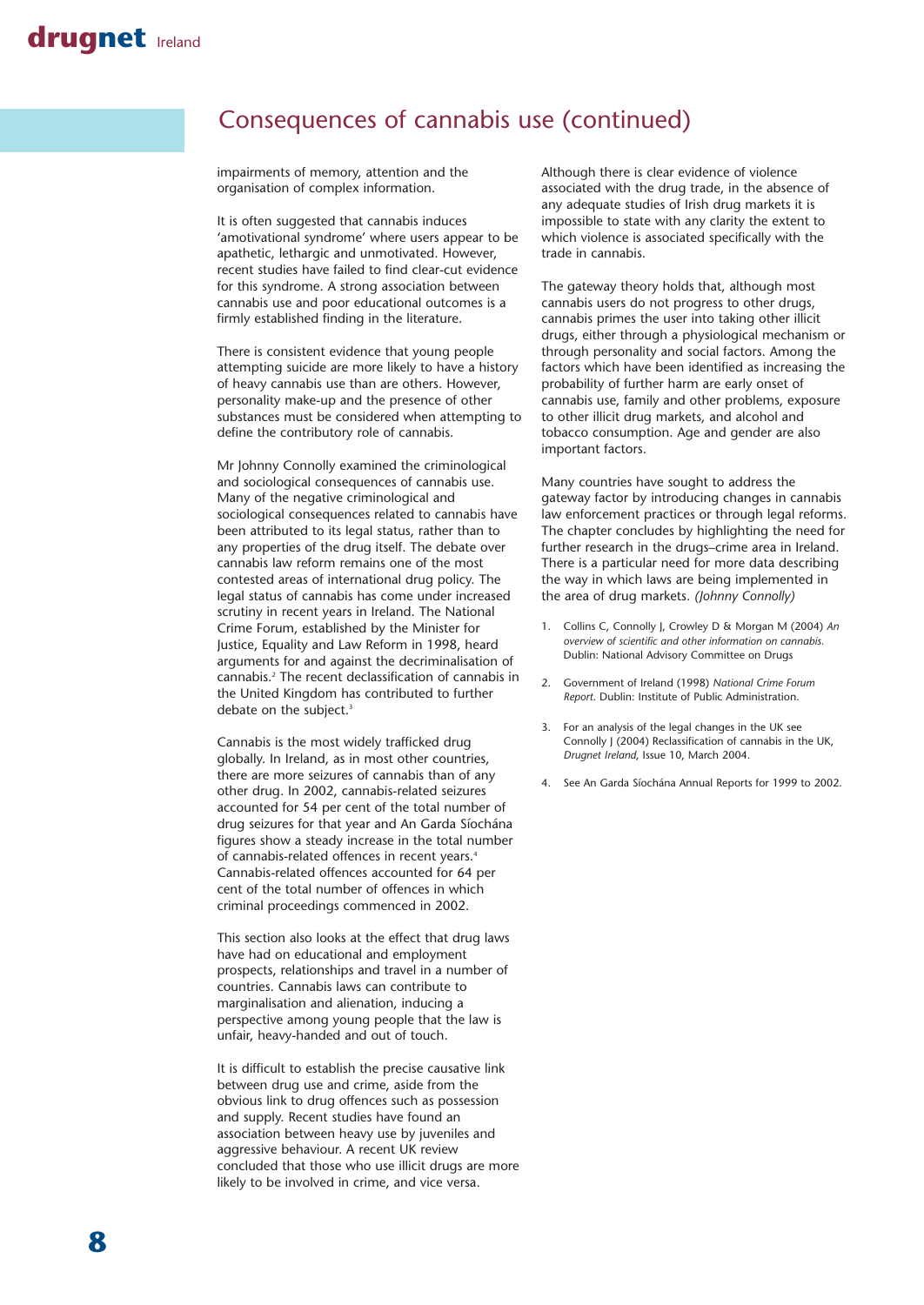# Drug situation, consequences and treatment in Irish prisons

Between 1997 and 2000, the Irish Prison Service commissioned a number of studies to examine the prevalence of blood-borne viruses<sup>1,2</sup> and the health status of the prison population.<sup>3</sup> Two independent qualitative studies were also completed.4,5,6

In the late 1990s, two studies<sup>1,2</sup> estimated the prevalence of antibodies to hepatitis B, hepatitis C and HIV among the prison population and described the risk factors associated with testing positive for each of these antibodies.

Among 1,193 prison inmates in 1998<sup>1</sup> the prevalence of antibodies to the hepatitis B core antigen was 9 per cent, to hepatitis C 37 per cent, and to HIV 2 per cent; two-fifths of prisoners tested positive for one or more of the infections. Of the 1,178 inmates whose injecting status was known, 43 per cent (509) had ever injected and, of these, one-fifth had started injecting in prison.

In order to adjust for the over-representation of prisoners serving longer sentences and to ensure adequate representation of prisoners held on remand or serving shorter sentences, a survey estimating the prevalence of blood-borne viruses among 596 prison entrants was completed in 1999.<sup>2</sup> The prevalence of antibodies to hepatitis B core antigen was 6 per cent, to hepatitis C 22 per cent, and to HIV 2 per cent. One-third of the respondents had never previously been in prison (197); these had the lowest prevalence of antibodies to hepatitis B core antigen (2%), to hepatitis C virus (3%) and to HIV (0%). In total, 173 (29%) entrants reported ever injecting drugs. Only 7 per cent (14/197) of those entering prison for the first time reported ever injecting drugs,



Figure 1

Prevalence of antibodies to hepatitis B, hepatitis C and HIV among prison inmates, by injector status, in 1998

compared to 40 per cent (157/394) of those previously in prison. Of those who ever injected and had spent time in prison, 19 per cent started injecting in prison.

In the two studies, $1,2$  the overall pattern of injecting drug use was similar among both inmates and reentrants. The prevalence of antibodies to all three viruses was significantly higher among both inmates and entrants who reported injecting drug use (Figures 1 and 2).

After adjusting for other risk factors in both studies, injectors who had shared needles in prison were over four times more likely to test positive for hepatitis C than injectors who had not shared needles in prison. Injectors who started injecting more than three years prior to the survey were also more likely to test positive for hepatitis C than injectors who had not injected in the month prior to the survey. Injectors who had spent more than three of the last 10 years in prison were also more likely to test positive for hepatitis C than their counterparts who had spent less than three months in prison.

The authors of the two studies concluded that hepatitis C was endemic in Irish prisons, that injecting drug use was the most important risk factor, and that being in prison would seem to increase the risk of acquiring it.

Long and colleagues described and explored injecting practices,<sup>4</sup> strategies taken to deal with risk of infection<sup>5</sup> and actions necessary to address this situation;<sup>4</sup> 31 (16 injectors and 15 noninjectors) participants were interviewed.

The authors of the two studies concluded that hepatitis C was endemic in Irish prisons, that injecting drug use was the most important risk factor, and that being in prison would seem to increase the risk of acquiring it.



#### Figure 2

Prevalence of antibodies to hepatitis B, hepatitis C and HIV among prison entrants, by injector status, in 1999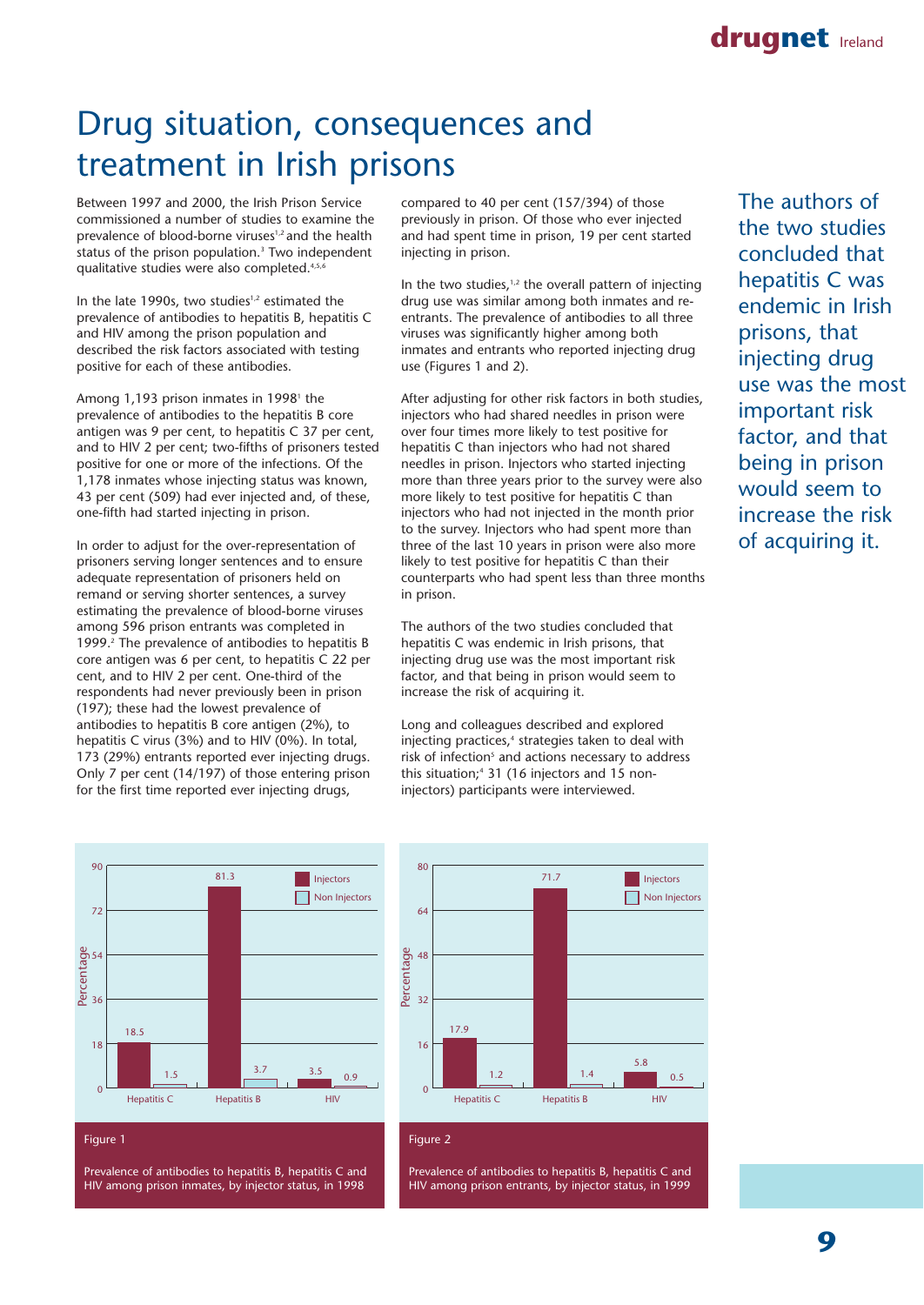### Drug situation, consequences and treatment in Irish prisons (continued)

Injectors reported and non-injectors observed that 'injectors take a number of risks during detention that they would not take outside prison'. For example, the low availability of heroin encouraged the change from smoking to injecting; the scarcity of injecting equipment meant that sharing circles were far wider than outside prison; cleaning practices were inadequate for injecting equipment; and those who owned a syringe and needle rented them to other injectors as a means of acquiring the drugs to maintain their habit. The non-injectors in prison said they knew which prisoners were current injecting drug users. Almost all non-injectors had observed injecting drug use in prison and their reported observations of injecting practices were consistent with those reported by respondents who had injected in prison.

During the in-depth interviews, prisoners (both injectors and non-injectors) were asked how they dealt with the risk of either contracting or testing positive for hepatitis C. Two dominant themes emerged: denial and fear. Injector respondents dealt with the possibility of contracting or experiencing consequences of infection with hepatitis C by: living in the moment; distancing its effects in time; generalising the condition to all injectors; and comparing its consequences to those of HIV. This process allowed them to continue injecting without considering the consequences. According to most injector respondents, hepatitis C is common among those who inject drugs and, to date, its consequences have not been serious.

The fears expressed by injectors and non-injectors were in the main well founded. Fear of contracting, or actually contracting, blood-borne viruses deterred a number of heroin users from starting or continuing to inject heroin in prison. Similar numbers of non-injector and injector respondents reported that they feared contracting blood-borne viruses while in prison.

All respondents were asked: 'What action is required by the prison authorities to deal with drug use in prison?' Respondents suggested a number of interventions, including routine daily activities (such as education, work, and exercise), drug awareness programmes, individual counselling sessions and harm reduction services. Non-injectors were sympathetic to the plight of injectors, and both non-injectors and injectors supported harm reduction interventions and thought that the range of drug services in prison should mirror that currently available in the community, although half opposed or had reservations about needle exchange.

Prisoners viewed time in prison as an opportunity to address substance misuse and stabilise viral infections; health professionals should not miss this opportunity.

Hannon *et al.* (2000) documented the health status of prisoners in Ireland, including their mental health status.<sup>3</sup> The high rate of lifetime drug use (72% males, 83% females) occurred in a population that reported many mental health problems. In the clinical history section of this study, 30 per cent of male and 49 per cent of female respondents stated that they had spoken to a health professional about anxiety, depression or a mental, nervous or emotional problem in the past 12 months. Of these, 42 per cent of males and 58 per cent of females had sought help for depression, 13 per cent of males and 4 per cent of females for anxiety, and 14 per cent of males and 29 per cent of females for drug-related problems. Overall, 24 per cent of male prisoners and 34 per cent of female prisoners reported attending a health professional at the time of interview; of these, 17 per cent of males and 37 per cent of females were attending a psychiatrist. The association between psychiatric illness and problem drug use among prisoners was not examined in this study, but there is anecdotal evidence of a clear overlap between problem substance use and mental illness.

During 2000 and 2001 the Irish Prison Service, along with other agencies, examined the findings of these studies and developed both drug treatment service plans and healthcare plans for the prisoners.7,8 By the end of 2002, the Prison Service was at an advanced stage of drafting an Irish Prison Drug Service Policy that would be in line with the current Irish drugs strategy *Building on Experience: the National Drugs Strategy 2001– 2008* (Department of Tourism Sport and Recreation 2001) and the World Health Organization's *Health in Prisons Project: Prisons, Drugs and Society 2002.*<sup>9</sup> This policy is awaiting approval from the Minister for Justice, Equality and Law Reform.

A number of positive developments have ensued, such as the introduction of evidence-based methadone treatment services that can be accessed by the majority of opiate-dependent prisoners. The Irish Prison Service is to be commended for its attempts to vaccinate a significant minority of prisoners against hepatitis B, something very few prisons, nor, indeed, community health services, have managed. The employment of registered nurses facilitated the separation of disciplinary and healthcare roles, although more needs to be done. The increased availability of drug-free units is also to be commended.

There is, of course, much more to do, such as harm reduction methods for those who continue to inject (for example, safe injecting information and limited needle exchange) and the management of morbidity (hepatitis C and sexually transmitted infections) associated with drug misuse. Counselling and psychological services are also necessary in Irish prisons and the feasibility of introducing the therapeutic community model of care for those who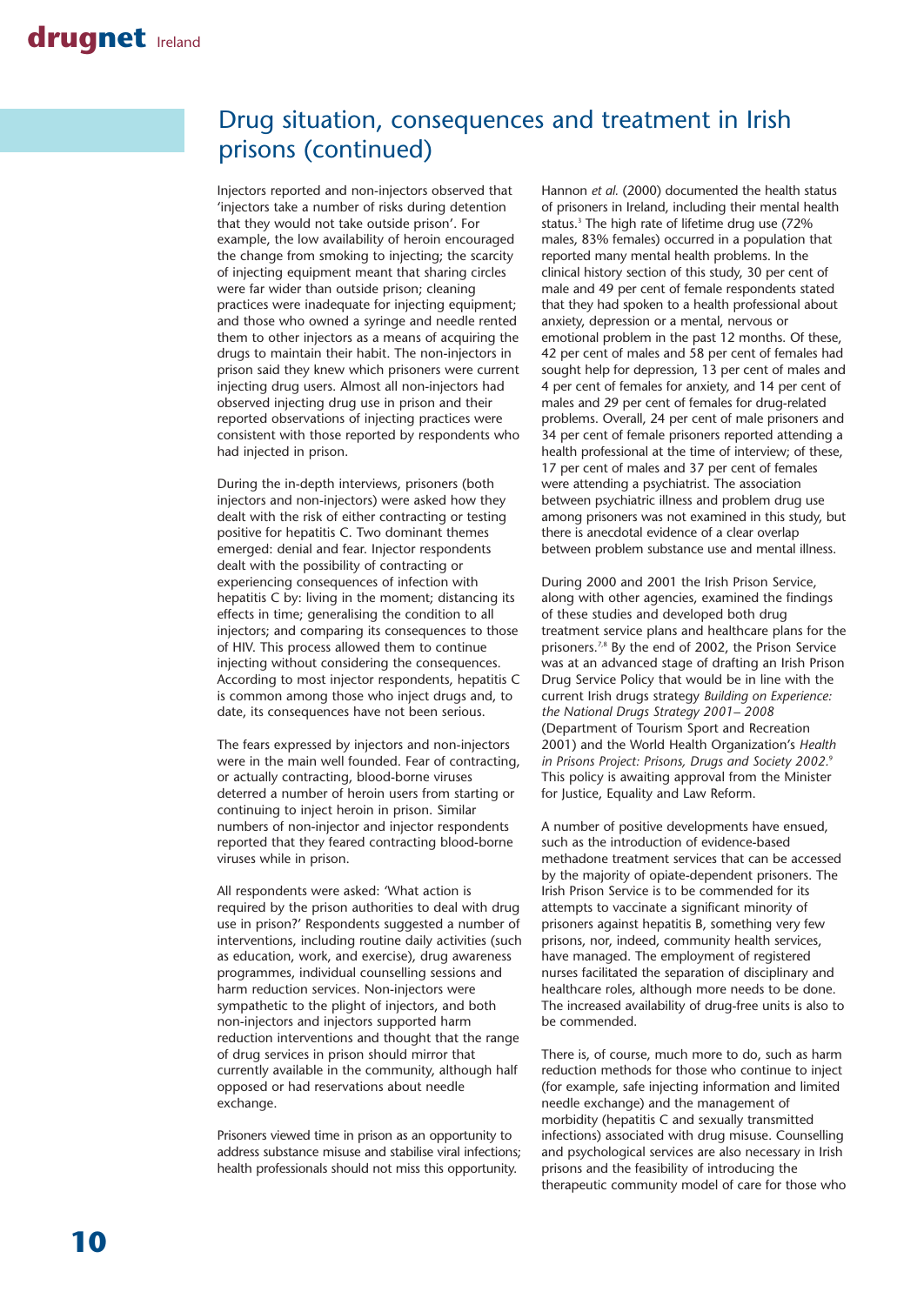### drugnet Ireland

# Drug situation, consequences and treatment in Irish prisons (continued)

wish to address their substance misuse should be considered. The high levels of psychiatric comorbidity are also worrying and indicate that a mental health strategy that is linked to the drug treatment service is urgently required.

The prison authorities and their healthcare staff have made large strides towards improving access to some drug treatment and healthcare services but, sadly, there is very little documentary evidence because of the failure to use the existing conventional health information system; this is a missed opportunity. *(Jean Long)*

- 1. Allwright S, Bradley F, Long I, Barry I, Thornton L and Parry JV (2000) Prevalence of antibodies to hepatitis B, hepatitis C and HIV and risk factors in Irish prisoners: results of a national cross sectional survey. *British Medical Journal,* 321: 78–82.
- 2. Long J, Allwright S, Barry J, Reaper-Reynolds S, Thornton L, Bradley F, Parry JV (2001) Prevalence of antibodies to hepatitis B, hepatitis C, and HIV and risk factors in entrants to Irish prisons: a national cross sectional survey. *British Medical Journal*, 323: 1209–1213.
- 3. Hannon F, Kelleher C, Friel S, Barry M, Harrington J, McKeown D, and McMahon A (2000) *General healthcare study of the Irish prison population.* Galway: National University of Ireland.
- 4. Long J, Allwright S, Begley C (2004) Prisoners' views of injecting drug use and harm reduction in Irish prisons. *International Journal of Drug Policy*, 15: 139–149.
- 5. Long J, Allwright S and Begley C (2003) Fear and denial: how prisoners cope with risk of or diagnosis with hepatitis C (abstract). *Irish Journal of Medical Science,* 172(2) Supplement 1: 27.
- 6. Dillon L (2001) *Drug use among prisoners: An exploratory study.* Dublin: Health Research Board.
- 7. Irish Prison Service (2000) *Report of the steering group on prison-based drug-treatment services.* Dublin: Department of Justice, Equality and Law Reform.
- 8. Group to Review the Structure and Organisation of Prison Health Care (2001) *Report of the group to review the structure and organisation of prison health care services.* Dublin: Stationery Office.
- 9. Irish Prison Service (2003) *Irish Prison Service Annual Report 2002.* Dublin: Stationery Office.

# Service providers' views on harm reduction services

The National Advisory Committee on Drugs (NACD) commissioned Moore and colleagues<sup>1</sup> at Dublin City University to review the international evidence for harm reduction approaches and the availability of such approaches in Ireland. This article will concentrate on the section of that review that profiled harm reduction services in Ireland. For the purpose of the review, a harm reduction approach was defined as one 'that focuses on reducing the harm that substance misusers do to themselves and their families.' The aim of such approaches was 'to reduce the transmission of HIV, hepatitis and other infectious diseases and to maximise service users' health.' The harm reduction approaches asked about in the study were needle exchange (including types of injecting equipment distributed), methadone maintenance, replacement drugs, smoking or snorting pipes, and provision of information on safer injecting. Methods to prevent or manage overdose were not specifically examined in the study, nor was the availability or uptake of hepatitis B vaccine.

With assistance from the regional drug coordinators and area operations managers, a purposeful sample of services and key informants (n=16) was chosen to take part in a thirty-minute telephone interview. The telephone interview was administered using a pre-tested questionnaire containing a combination of open and closed questions. The 16 service providers interviewed, comprised nine who worked in the Eastern Regional Health Authority (ERHA) area and one from each of the remaining seven health boards. Three informants from outside the ERHA reported that their work did not include harm reduction with drug users who used paraphernalia to administer drugs and these interviews were discontinued at that stage. It was unusual that three participants selected in a purposeful sample had no experience working with injecting drug users, since such drug users live and are treated in each health board area. This limited the researchers' ability to provide a national picture.

The nine service providers working in the ERHA area reported working with injecting drug users, mainly opiate users. In addition, three service providers worked with cocaine users. Some service providers also reported treating cases reporting problem benzodiazepine use. According to service providers outside the ERHA area, the main problem substances were alcohol, cannabis and ecstasy.

All services providers in the ERHA area reported that methadone maintenance and one-for-one needle-



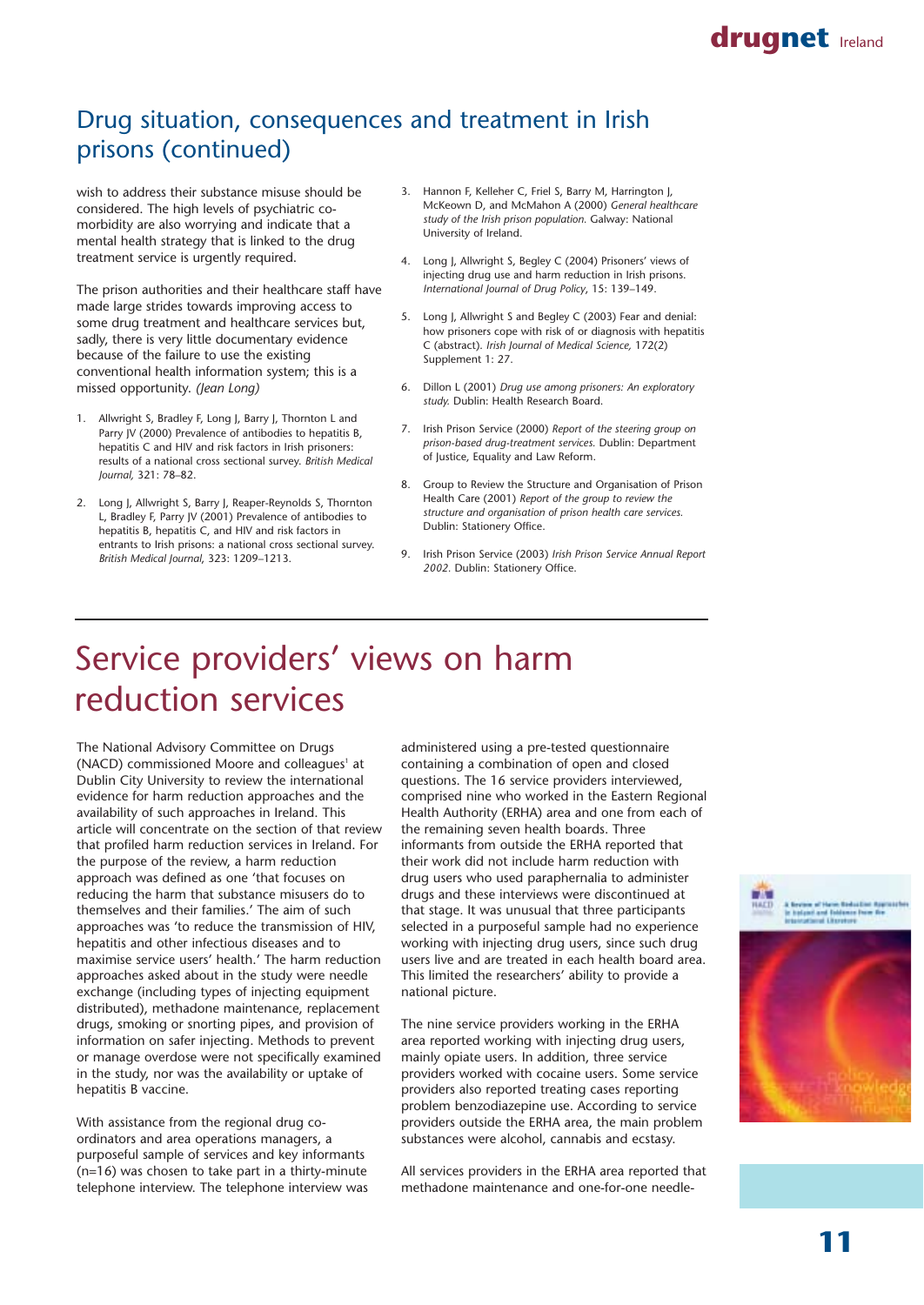### Service providers' views on harm reduction services (continued)

exchange facilities were available in their area. With the exception of filters, all other types of injecting equipment were provided to clients attending these services. Half of the service providers in the ERHA area reported that filters were not available at their service. In contrast, service providers outside the ERHA area stated that methadone maintenance was the mainstay of their harm reduction services and no injecting equipment was distributed. Pipes were not provided at any service in Ireland.

All service providers in the ERHA area and a tiny minority outside the area reported providing information on specific injecting techniques and care of an injection site. The service providers in the ERHA area also advised clients on safer smoking and polydrug use.

With respect to health promotion practices, the majority of service providers in the ERHA area said that their services provided information and demonstrations on safer injecting practices in line with current evidence. The authors do not report whether such interventions were provided by services outside the ERHA area.

On a national basis, the vast majority of service providers reported that the main purpose of harm reduction approaches was to reduce the harm that drug users did to themselves. Some service providers reported that harm reduction services reduced the transmission of infectious diseases. Two services providers mentioned that harm reduction services were a pathway to other health care services. Half of the health service providers in the ERHA area reported that these services promoted safer injecting practices.

All service providers reported similar vulnerable groups, such as women, children and homeless clients. In addition, service providers reported that priority groups included polydrug users, those with mental illness, and those testing positive for HIV. It is interesting to note that those testing positive for hepatitis C were not regarded as a priority or vulnerable group. Yet, it is accepted that hepatitis C is common among injecting drug users, that coinfection between hepatitis C and HIV leads to more aggressive liver disease, and that individuals with co-infection have a poorer prognosis than those with a single blood-borne viral infection.

All of the service providers in the ERHA area and half of those outside it reported that specific issues, such as blood-borne viruses, localised bacterial infections at injection sites and sexual health, were addressed in their programmes. It is not clear from the research the extent to which these issues were addressed.

According to the service providers both in and outside the ERHA area, services were normally available without appointment and were mainly

provided during office hours, with a small number opening in the evenings (in the ERHA) and at weekends (methadone services outside the ERHA). The service providers said that the main means of advertising was by word of mouth. Services were also advertised through published directories and posters in clinics.

All service providers reported either formal or informal links with other health and social care services. Many reported working closely with persons from the justice system. The service providers in the ERHA area reported links with selfhelp groups.

In general, service providers in the ERHA area reported that policy did translate into practice, although the majority stated that there were occasions when they had to 'bend the rules' to facilitate patient care. In contrast, the majority of service providers outside the ERHA area reported that policy did not translate into practice, and unofficial practices occurred at one service, in that needles, syringes and condoms were distributed.

The service providers in the ERHA suggested a number of developments to improve the current service, such as:

- Expansion of outreach work
- Greater access to low threshold services
- Increased variety of needle exchange outlets
- Adaptation of current services to deal with cocaine
- Provision of respite houses
- Greater inter-agency collaboration

The service providers outside the ERHA area requested:

- An increase in resources
- Clear policies and structures with respect to needle exchange and methadone maintenance
- Evidence based practice in relation to harm reduction interventions
- Strategies to reduce waiting lists for treatment
- Community-focused outreach services

*(Jean Long)*

1. Moore G, McCarthy P, MacNeela P, MacGabhann L, Philbin M, Proudfoot D (2004) *A review of harm reduction approaches in Ireland and evidence from the international literature*. Dublin: Stationery Office.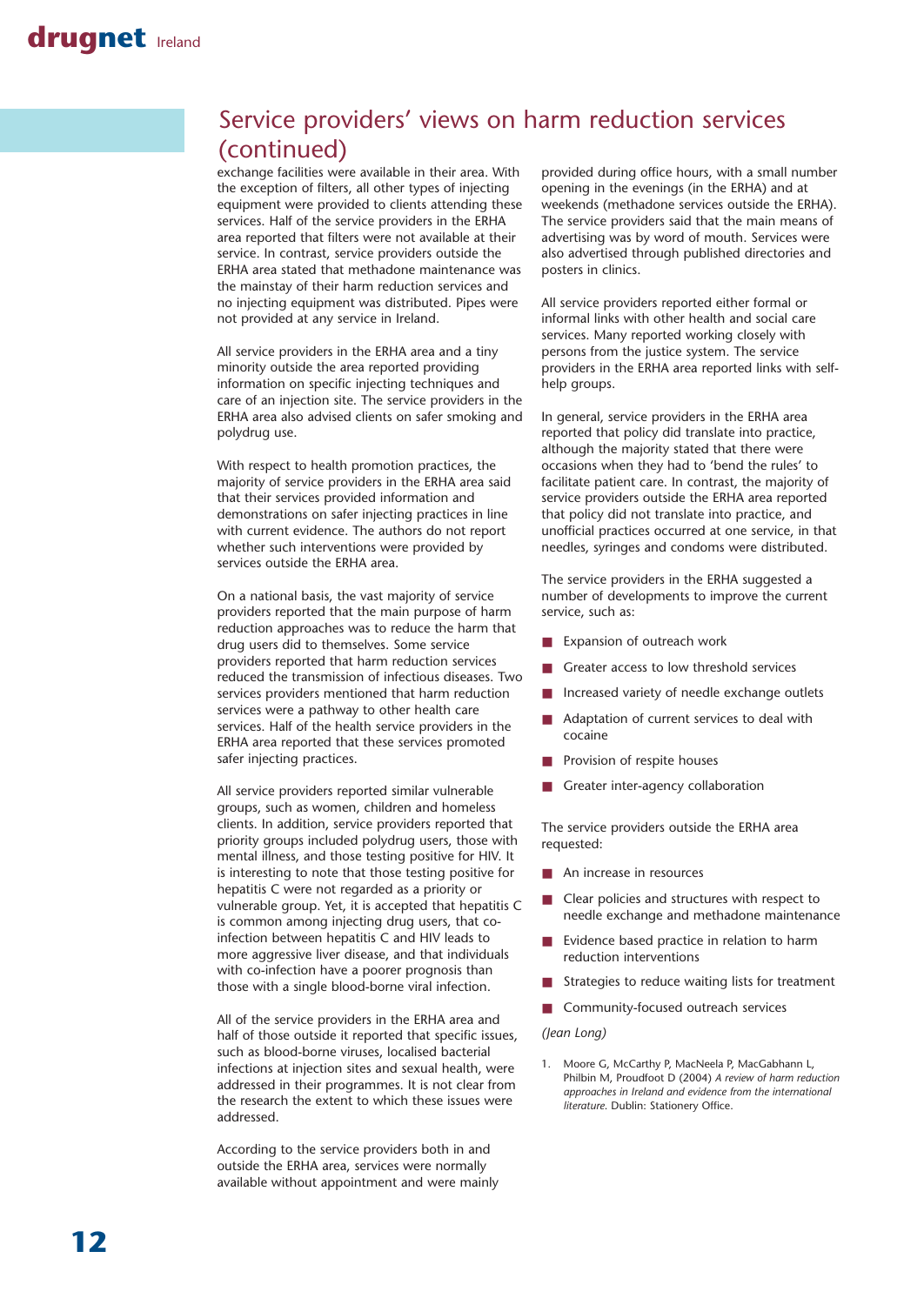# Outcomes and experiences of methadone maintenance

Methadone treatment has become the most common form of opioid substitute treatment and, as such, is the most extensively researched intervention worldwide. Internationally, there is evidence to suggest that methadone treatment can reduce drug-related morbidity and mortality and improve a person's health and social well-being. There are a limited number of studies measuring aspects of the effectiveness of methadone as a treatment for problem opiate use in Ireland. Cox and Lawless (2004)<sup>1</sup> undertook an evaluation of a methadone prescribing service in Dublin City 'to examine the role which prescribed methadone plays within the lives of a cohort of opiatedependent individuals in Dublin City.'

The study employed a mix of quantitative and qualitative methods.

The quantitative study followed a cohort of individuals who entered a methadone maintenance programme in 1999 and continued in treatment for an 18-month period. A validated questionnaire, known as the opiate treatment index, was administered to 33 clients at some time following entry to methadone treatment at Merchants Quay Ireland in 1999 and to 17 clients who were still in treatment 18 months later. The questionnaire collected self-reported data on six domains: drug use, HIV risk-taking behaviours, social functioning, criminality, health status and psychological adjustment. Excluding social functioning, the data collected for all other outcomes was based on behaviours in the month prior to each interview. The data on social functioning pertained to behaviours in the six-month periods prior to each interview. Each domain had a number of questions, with a number of answer options. Each answer option had a score, with the lowest score indicating the lowest level of risk-taking or the best experience. The questionnaire collected some additional data on each client's demographic and social situation.

The main findings between baseline and follow-up study were:

- The mean opiate treatment index scores for HIV-related risk behaviours increased (accounted for by an increase in reported sexual risk behaviours rather than in drug-using risk behaviours) in the month prior to the follow-up study, compared to respective risk behaviours reported at the time of the baseline study.
- Criminal behaviour decreased substantially, with only one client reporting committing one or more crimes during the month prior to the follow-up study, compared to six clients reporting similarly at the time of the baseline study.
- Social functioning scores decreased considerably, indicating an improvement in housing, employment and family relationships at the time of the follow-up study, compared to the baseline study.
- Health status remained similar.
- Psychological adjustment scores decreased, indicating that mental health outcomes had improved over the 18-month period.

It is important to note that the sample size was small and that the improvements in mean scores were not tested statistically. Nevertheless, the findings suggest a number of positive outcomes associated with methadone maintenance therapy.

The qualitative study consisted of three focus groups. These were undertaken to ascertain the experiences of clients and service providers with respect to methadone maintenance. Two focus groups were carried out to ascertain the experience of clients who attended the methadone prescribing service or the day programme at Merchants Quay Ireland. Those who attended the day programme were receiving methadone maintenance in a health board clinic or general practice setting. The clients were asked about methadone maintenance and continued risk behaviour, use of counselling and other auxiliary services, impact of methadone on their lives, and their relationship with service providers. The third focus group comprised staff working in the methadone prescribing service or the day programme at Merchants Quay Ireland. The service providers were asked about the positive and negative aspects of methadone maintenance, issues that positively and negatively affect treatment outcomes, and other pharmaceutical treatment options.

Five themes were identified in the data transcribed from the focus groups:

■ Theme 1 'Key players in methadone treatment'

Clients welcomed the improvements in drug treatment services following the introduction of the methadone protocol, particularly the increase in the number of places available, the removal of all financial charges, the wide range of services available in the clinics for the less stable patients, and the transfer of stable patients to general practice settings. The clients' experiences at pharmacies were both positive and negative. The negative experiences were long waiting periods, lack of privacy and poor communication between the general practitioner and the pharmacist.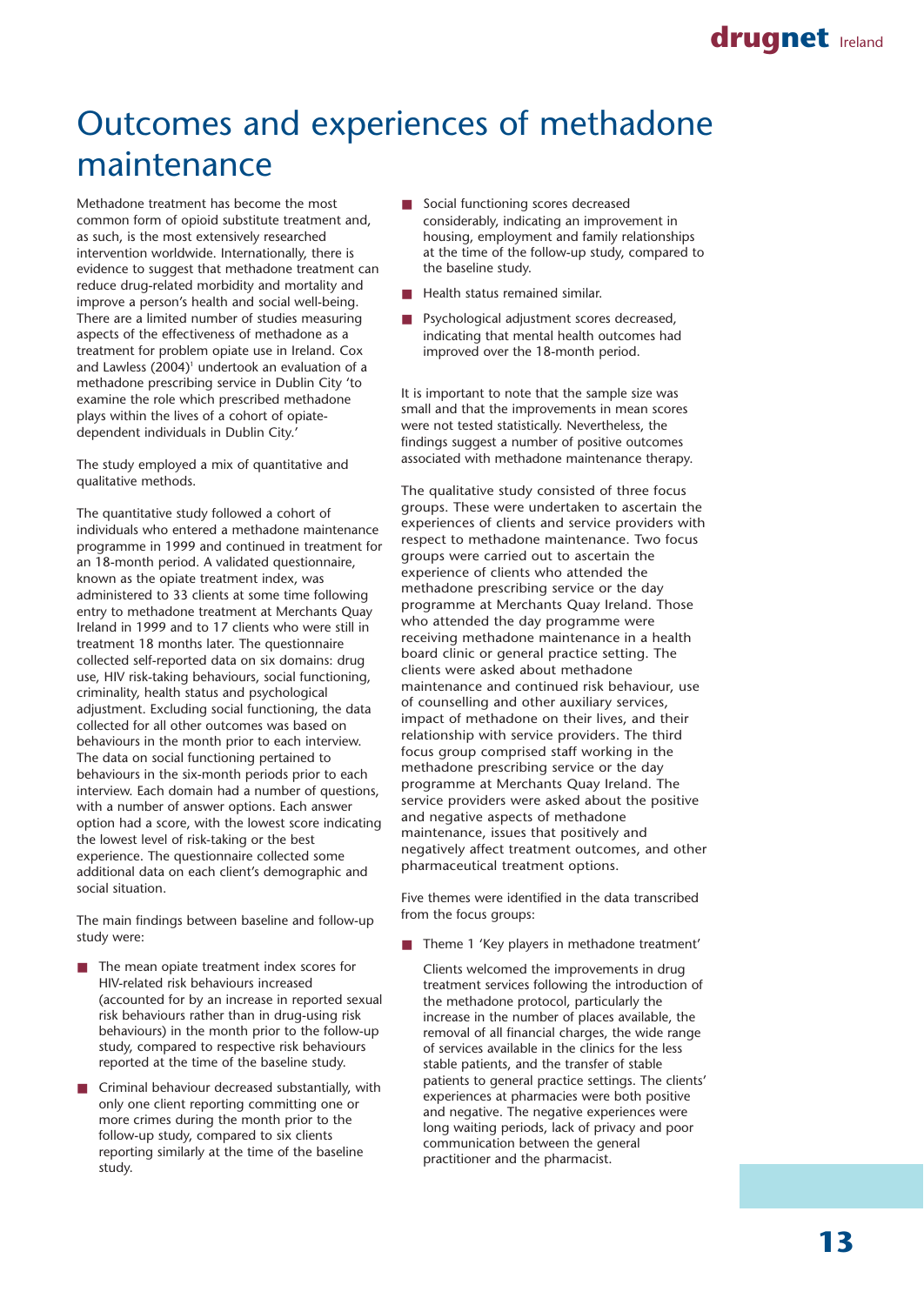### Outcomes and experiences of methadone maintenance (continued)

Theme 2 'Methadone treatment and integration'

The transition between active drug use and stabilising on methadone maintenance is a very vulnerable time for drug users. Clients reported that structured day programmes and formal training programmes provided them with a regular routine and the skills to gain future employment. Many who were employed reported that it was very difficult to meet the competing requirements of both a full-time job and the methadone treatment services. In general, those with full-time work feared that their employers would discover that they were on a methadone treatment programme and that they would lose their position. The majority of clients reported that methadone maintenance improved their relationships with their families and decreased their criminal activity.

■ Theme 3 'Responding to methadone'

Clients reported that, initially, methadone maintenance was very important when moving from active drug use to no drug use, but that they now worried about the long-term dependence on methadone itself. Some clients who were stable on long-term methadone maintenance expressed a desire to detoxify but feared that they would find it difficult to tolerate the withdrawal symptoms, or that they would relapse into heroin use. They also reported that service providers did not encourage them to detoxify but to maintain status quo. Clients requested that a broader range of detoxification methods be provided for those wishing to detoxify from methadone maintenance and that service providers facilitate their provision.

■ Theme 4 'Managing methadone treatment'

Most clients reported that the high turnover of counsellors at drug treatment centres was

disruptive in maintaining a stable lifestyle or dealing with crises. The clients accepted that their drug use had to be monitored but asked for an alternative to urinalysis, as it was humiliating for both clients and service providers.

■ Theme 5 'Methadone and health'

Many clients on methadone reported dental problems that they associated with their methadone therapy. Many also reported that opiates were not their only problem drugs, with some reporting dependence on other prescribed drugs, such as benzodiazepines, hypnotics and tranquillisers. The clients also reported interactions between antiviral therapy and methadone.

Overall, the two elements of the study suggest that methadone maintenance therapy was successful in stabilising heroin users and in assisting them to establish a positive lifestyle. The provision of services at primary care increased the number of places and removed some of the stigma associated with drug dependence. Clients reported that the monitoring of drug use by urinalysis was humiliating and recommended that other methods be introduced. The studies highlight some of the issues that inhibit successful treatment, such as polydrug use, mental illness and infection with HIV or hepatitis C, and recommend comprehensive services to deal with these issues. The clients requested that service planners and providers develop a wide-ranging approach to assist those who wish to detoxify from long-term methadone maintenance. *(Jean Long)*

1. Cox G and Lawless M (2004) Maintaining or enabling? Evaluation of a methadone prescribing service in Dublin City. In *Pieces of the jigsaw: six reports addressing homelessness and drug use in Ireland.* Dublin: Merchants Quay Ireland.

# Drugs and driving

Driving under the influence of drugs has been a statutory offence in Ireland since the Road Traffic Act 1961. The principal legislation in this area is covered under the Road Traffic Acts 1961 to 2002. Section 10 of the Road Traffic Act 1994 prohibits driving in a public place while a person 'is under the influence of an intoxicant to such an extent as to be incapable of having proper control of the vehicle'. Intoxicants are defined to include alcohol, drugs, or any such combination. The Medical Bureau of Road Safety (MBRS) is the independent forensic body responsible for chemical testing of intoxicants under the Road Traffic Acts. A recent nationwide survey carried out by the

MBRS in 2000 and 2001 included an analysis of seven drugs or drug classes in 2,000 blood and urine samples taken from drivers suspected of intoxicated driving.<sup>1</sup> Of the 2,000 specimens chosen, 1,000 were under the legal limit for alcohol and 1,000 were over. The drugs involved were: amphetamines, metamphetamines, benzodiazepines, cannabinoids, cocaine, opiates and methadone. The purpose of the study was to determine current trends in driving under the influence of drugs (DUID) in Ireland and also to establish an evidence-based model to inform future road safety strategies.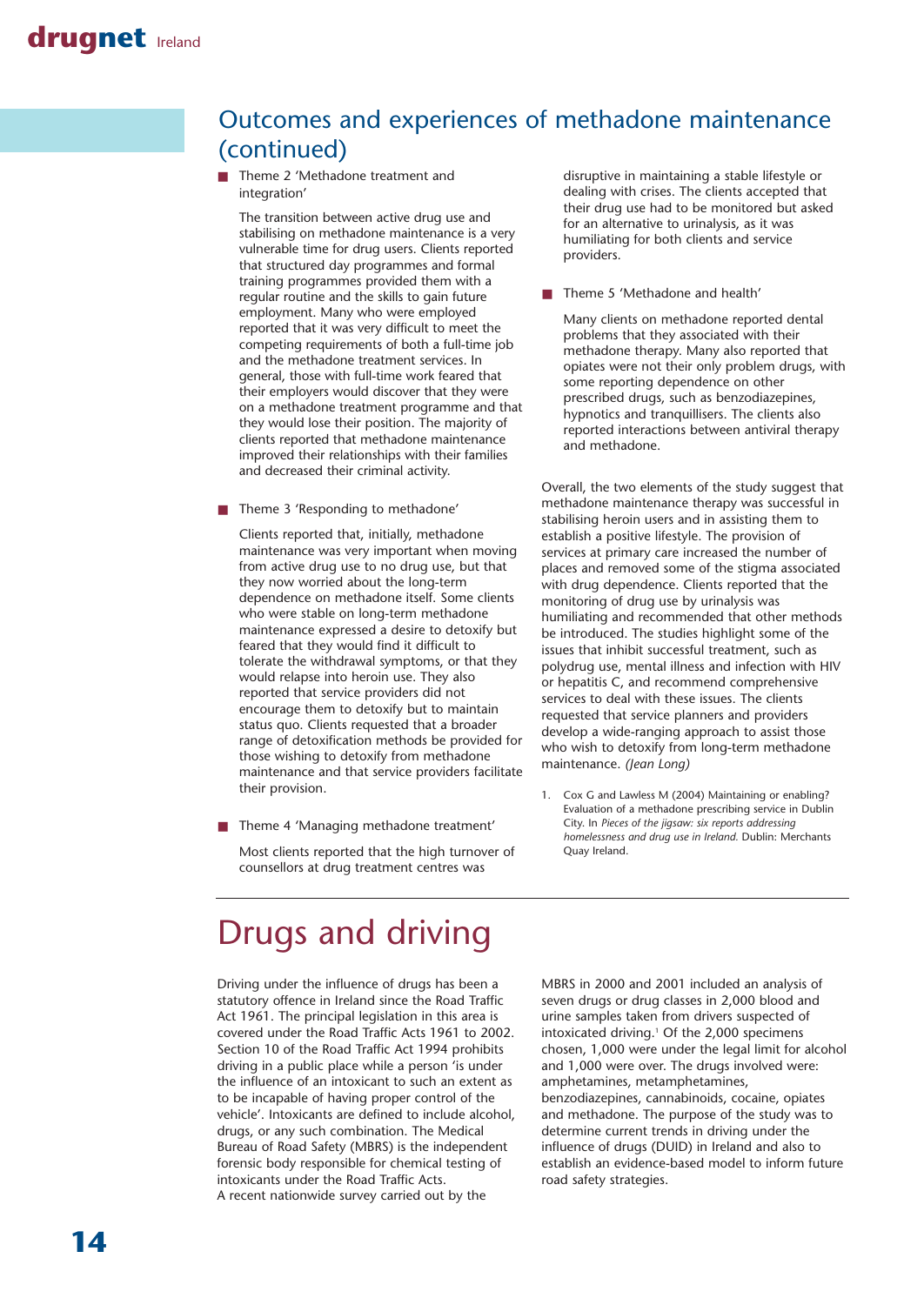

### Drugs and driving (continued)

The results suggest that there is a significant DUID problem in Ireland. Sixty-eight per cent of tested drivers with essentially zero levels of alcohol were positive for one or more drugs, suggesting a strong trend of increasing drug positivity with decreasing levels of alcohol. Cannabinoids were the most common drug class encountered. The study found no significant gender difference in the overall drugpositive results, although over 90 per cent of apprehended drivers were male. The typical profile of the apprehended and tested DUID driver is young, male, driving in an urban area with a low or zero alcohol level, with a specimen provided between the hours of 6 am and 9 pm and with a presence of cannabinoids. The study also identified a pattern of middle-aged drivers under the influence of benzodiazepines – a legally prescribed drug which can also impair driving.

The authors conclude that the study highlights the need for an education and awareness campaign in relation to DUID. There should also be an emphasis, they suggest, on the dangers associated with driving while under the influence of prescribed drugs. The study recommends that if the Gardaí suspect a case of DUID and obtain a negative or

low alcohol reading then they should take a separate blood or urine specimen so as to detect the presence of a drug or drugs other than alcohol.

One of the outcomes of the MBRS study will be an evidence-based review of the legislation on driving under the influence of drugs. The study also highlights the difficulties of law enforcement in this area, and concludes that, 'the goal of producing a valid, reliable and convenient roadside testing device for drugs is still paramount and not yet achieved'.2

A limitation of the study is that no random sampling of motorists occurred. Given that all of the blood and urine samples were taken from drivers apprehended by the Gardaí and suspected of driving under the influence of an intoxicant, the authors conclude that the information 'does not provide a full picture of use of drugs in the general driving population'.3 *(Johnny Connolly)*

- 1. Cusack D, Leavy P, Daly L and Fitzpatrick P (2004) *Driving under the influence of drugs in Ireland: results of a nationwide survey.* Dublin: Medical Bureau of Road Safety. 2. Ibid, p. 2.
- 3. Ibid, p. 6.

# Irish EU Presidency and the drugs issue

The Irish Presidency of the EU between January and June 2004 saw considerable activity in the drugs field, including the following:

- **EU Drugs Strategy 2005-2012** A preparatory conference 'EU Strategy on Drugs – The Way Forward' was held in Dublin on 10/11 May. The European Council welcomed the conclusions of the conference, and the Dutch Presidency is now tasked with drafting the new strategy with a view to its adoption no later than December 2004. A summary of the main elements discussed at the Dublin conference is available (9595/04 CORDROGUE 36 REV 1).
- **New Narcotic and New Synthetic Drugs -Proposal for a Council Decision on Information Exchange, Risk Assessment and Control** The Irish Presidency prioritised discussion on this proposal from the European Commission, with a view to obtaining agreement on a new joint action, revising the 1997 joint action. The text was agreed except for the scope of the instrument and its legal base. These issues are to be addressed under the Dutch Presidency. The original Commission proposal and subsequent documents are available (13821/03 CORDROGUE 90; 9152/04 CORDROGUE 30; 10431/04 CORDROGUE 42).
- **Supply/Demand Reduction and Synthetic Drugs – Action Plans** The Presidency received

an update on the implementation of plans in the areas of supply/demand reduction and synthetic drugs. A report is available (10481/04 CORDROGUE 43 + COR 1). The Presidency also convened a brainstorming session on the issue of data collection and interpretation in the area of forensic analysis and profiling. The outcome of this session is available (6204/04 CORDROGUE 21).

- **National Co-Ordinators in the enlarged EU** The Irish Presidency hosted the first meeting of the national drugs co-ordinators in the enlarged EU, held on 15 June. Among other matters, the meeting examined the issue of cocaine, hearing presentations from the European Monitoring Centre on Drugs and Drug Addiction (EMCDDA) and the Irish National Advisory Committee on Drugs (NACD).
- 47th Session of Commission on Narcotic **Drugs (CND)** The Irish Presidency co-ordinated the positions of the member states and accession countries in relation to resolutions put forward at the 47th session of the CND, held in Vienna in March. Ireland delivered eight statements in plenary sessions of the CND on behalf of the EU and acceding countries; sponsored an EU resolution on 'Optimising Integrated Drug Information Systems', which was adopted by the plenary session; and co-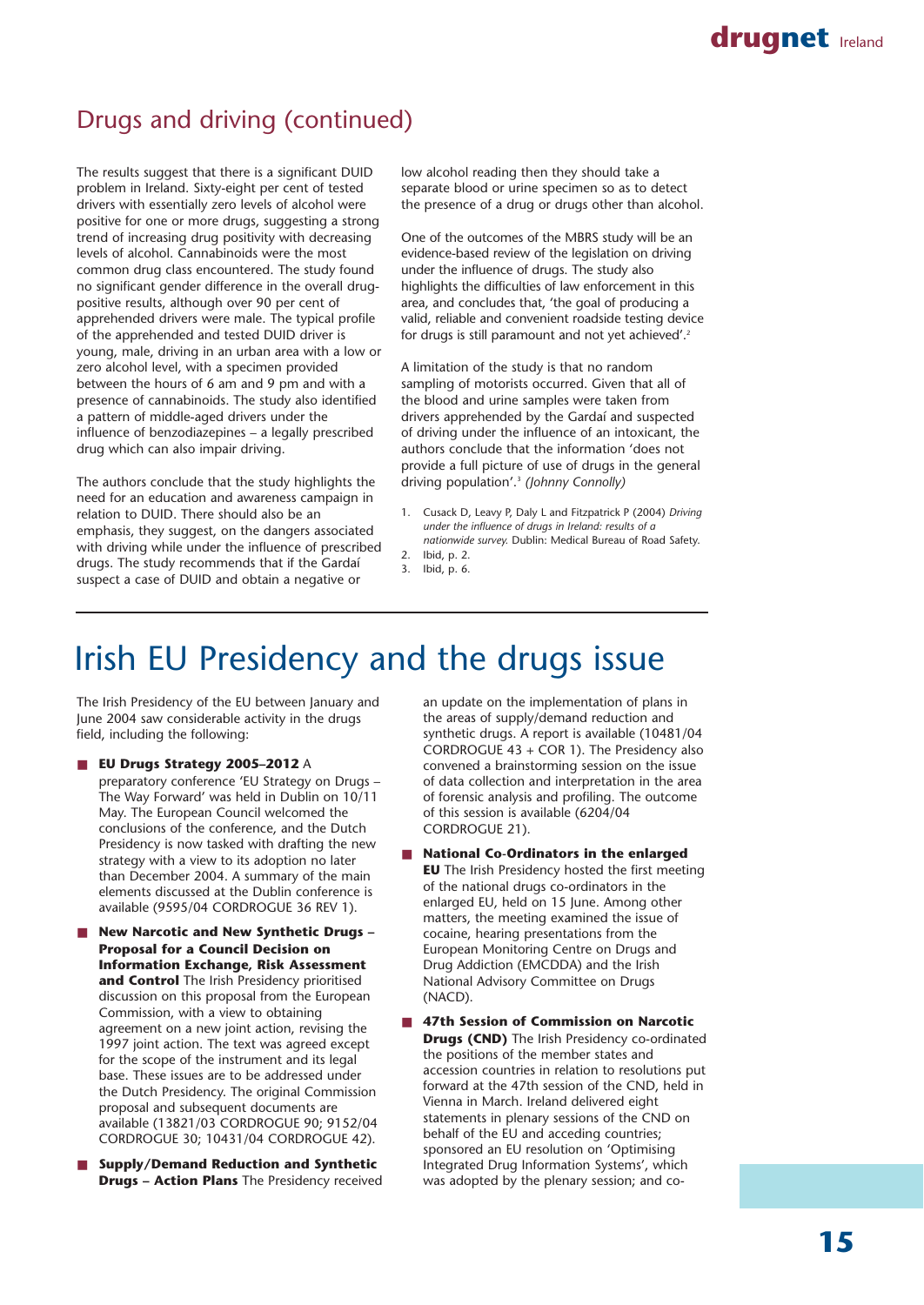### Irish EU Presidency and the drugs issue (continued)

sponsored a further nine resolutions on behalf of the EU and acceding countries.

**International Relations** The Irish Presidency prepared and co-chaired a series of high-level meetings with the EU's international partners in the drugs field, including Latin America and the Caribbean, the Andean Community, Iran, and the Western Balkans. *(Brigid Pike)*

The National Drugs Strategy Unit in the Department of Community, Rural and Gaeltacht Affairs supplied the information on which this news item is based. The documents cited in this article are available on the Council of the European Union's archive at http://register.consilium.eu.int/

# Government Progress Report 2004: the drugs issue

In August the government published its second annual progress report on *An Agreed Programme for Government* (June 2002). Progress on drug-related priorities and targets includes the following:

### **Supply reduction**

Progress is reported in developing a co-ordinating framework within each Garda District, to liaise with the community on drug-related matters and to act as a source of information for parents and members of the public.

- A co-ordinating framework linking Garda District, Divisional and National Drug Policing Plans is currently being put in place by the Garda authorities.
- The Garda Síochána Bill 2004 (published in February 2004) provides for the development of Joint Policing Committees at local-authority level and for the establishment of local policing fora in designated areas under the umbrella of such committees.
- These bodies are to act as fora where matters relating to local issues of policing and crime, including drug-related issues, can be discussed and where strategies and recommendations for dealing with issues locally can be formulated.
- A pilot Community Policing Forum initiative in Dublin's North Inner City has now been positively evaluated and has been approved for mainstreaming from January 2005 in accordance with procedures under the National Drugs Strategy. Other such fora are being supported on a pilot basis.

#### **Drugs in prisons**

- The draft Prison Drugs Policy currently being considered includes provision for treatment, rehabilitation and mandatory drug testing.
- Measures continue to be taken to reduce

supply, for example, searching procedures, physical security including nets over exercise yards, CCTV in visiting rooms and new visitor procedures.

A new set of Prison Rules, which will make provision for mandatory drug testing, is currently with the Office of the Parliamentary Counsel.

#### **Prevention**

- The 10 Regional Drugs Task Forces (RDTFs) have been established. They are currently working on mapping out the patterns of drug misuse in their areas, as well as services, including prevention, already available, with a view to co-ordinating these existing services and addressing gaps in service provision. Their plans are expected to become operational from mid-2005.
- The Department of Education and Science has established eight regional offices and a further two are due to be established before the end of 2004. Personnel from these offices will represent the Department on the RDTFs and, where relevant, on the Local Drugs Task Forces (LDTFs). Appointments have been made by the Department to six of the ten RDTFs and the remaining four appointments will be made by the end of 2004.

### **Treatment**

- Health boards are continuing to work towards achieving immediate access for drug misusers to professional assessment and counselling, followed by commencement of treatment as deemed appropriate, not later than one month after assessment. The Progress Report states that direct access to counselling and assessment is in place, especially in larger urban centres.
- There has been an increase in the numbers of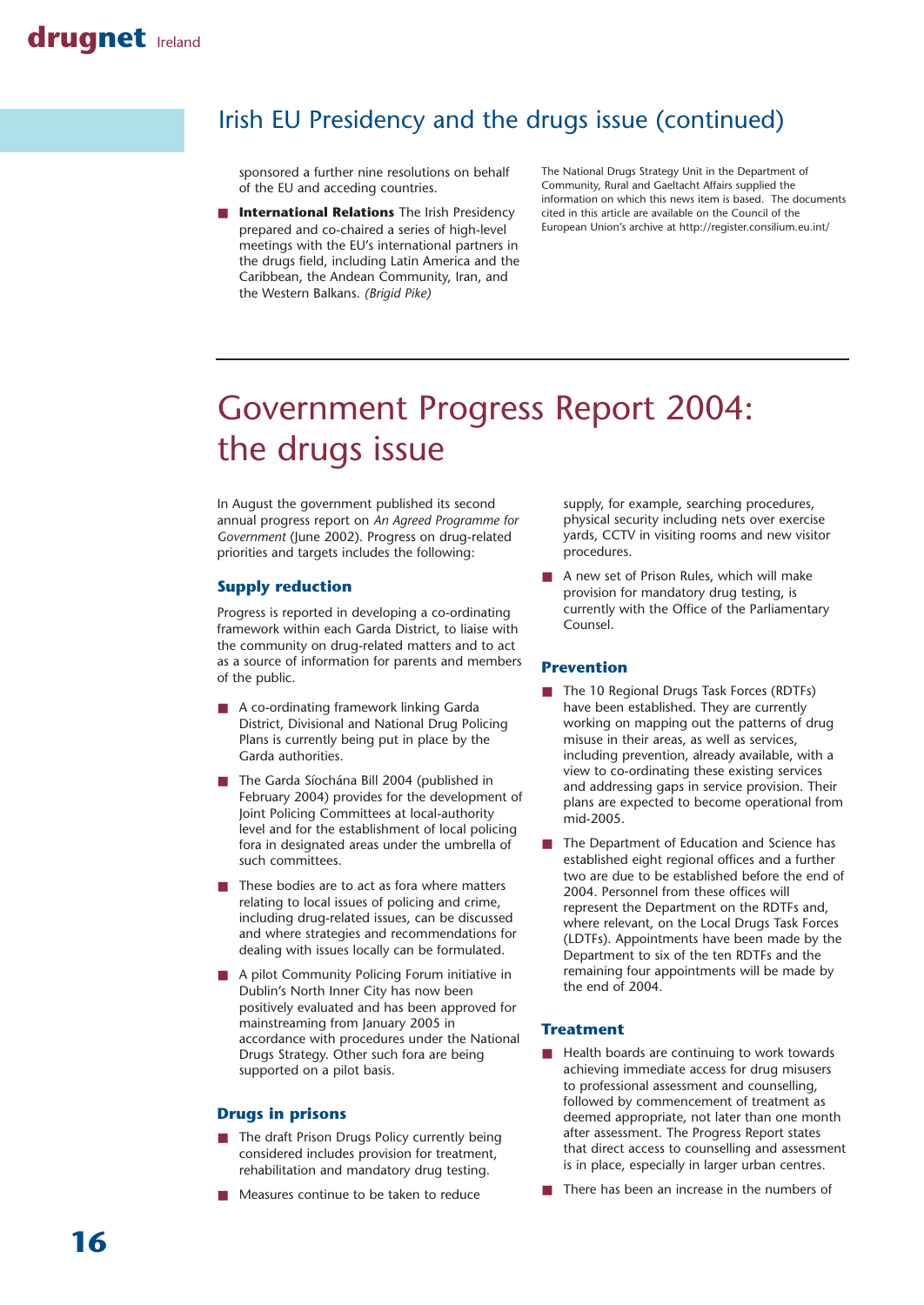# Government Progress Report 2004: the drugs issue (continued)

general practitioners and pharmacists involved in the delivery of drug treatment. At the end of March 2004, there were 309 general practitioners and 298 pharmacists participating in the scheme. By the end of March 2004 there were 6,902 people registered on the Central Treatment List.

New initiatives announced in the 2002 Agreed Programme for Government, for which progress is not reported, include:

- the Garda Working Group tasked with examining drug prevalence levels and distribution networks and recommending appropriate resourcing requirements in light of its findings;
- the Drug Offenders Bill, which is intended to provide for registration of convicted drug dealers with the Gardaí and to provide for stiffer penalties for persons involved in the supply of drugs to a prisoner;
- corporate social responsibility initiatives in relation to combating drug misuse. *(Brigid Pike)*

Electronic versions of *An Agreed Programme for Government* and the *Government Progress Report* for 2003 and 2004 are available on the Department of the Taoiseach website at *www.taoiseach.gov.ie*

# Sport and arts should be part of youth substance abuse prevention strategy

Sport and the arts should 'constitute an essential component of a broader child-centred, multi-tiered strategy for substance abuse prevention'. This is the main conclusion of an Oireachtas Committee report investigating the effectiveness of sport and the arts as deterrents against substance abuse by young people under the age of 18 in Ireland.<sup>1</sup>

Based on a review of national and international literature, and consultation with a wide range of interested parties, the Committee concluded that involvement in sport or the arts facilitates the holistic development of the person and reduces the propensity to abuse various substances.

Sport was found to be associated with enhanced self-esteem and self-discipline, the prevention of boredom and the promotion of leadership skills, empowerment, positive relationships and role models. Various artistic activities (e.g. music, visual arts, dance, drama) were found to contribute to cognitive development, greater self-awareness and self-confidence, and positive social interactions. Studies from Australia, the UK and the US were cited that found a positive link between engagement in sporting or artistic activities and reduced levels of involvement in substance abuse.

Exploring current provision of sports and arts programmes in Ireland, the Committee found that the formal education sector fails to give proper recognition to the role of both sport and the arts, as evidenced by a lack of dedicated time within the school day, a shortage of adequately trained teachers, and a lack of facilities. In the non-formal sector, the Committee found many dynamic and effective sporting programmes, but reported that they lacked long-term planning and coherent

policy development, and were chronically underfunded and under-resourced. The arts area was even weaker: with youth arts programmes being provided largely as pilots, the Committee found a lack of long-term commitment and resourcing, and poor inter-agency co-operation.

The Committee made 13 recommendations, which would see the creation of a 'multi-tiered' infrastructure for delivering integrated and coordinated sport and arts programmes for young people:

- establishment of a Youth Affairs Ministry and Department, to maintain policy oversight and budgetary control in arts, sport and youth affairs;
- expansion of the role of statutory bodies, such as the Arts Council and the Irish Sports Council, to undertake tasks such as establishing best practice and ensuring a more integrated approach by the various organisations involved in programme provision and delivery;
- creation of local arts partnerships (LAPs) and the extension of local sports partnerships (LSPs), to co-ordinate the local delivery of sports and arts programmes;
- development of a variety of resourcing mechanisms, including innovative use of available resources, extending the school day by 30 minutes to provide for physical education within the school day, and accessing funds from the private sector and monies from the Dormant Accounts Fund and the Criminal Assets Bureau;
- inclusion of alcohol in the National Drugs Strategy.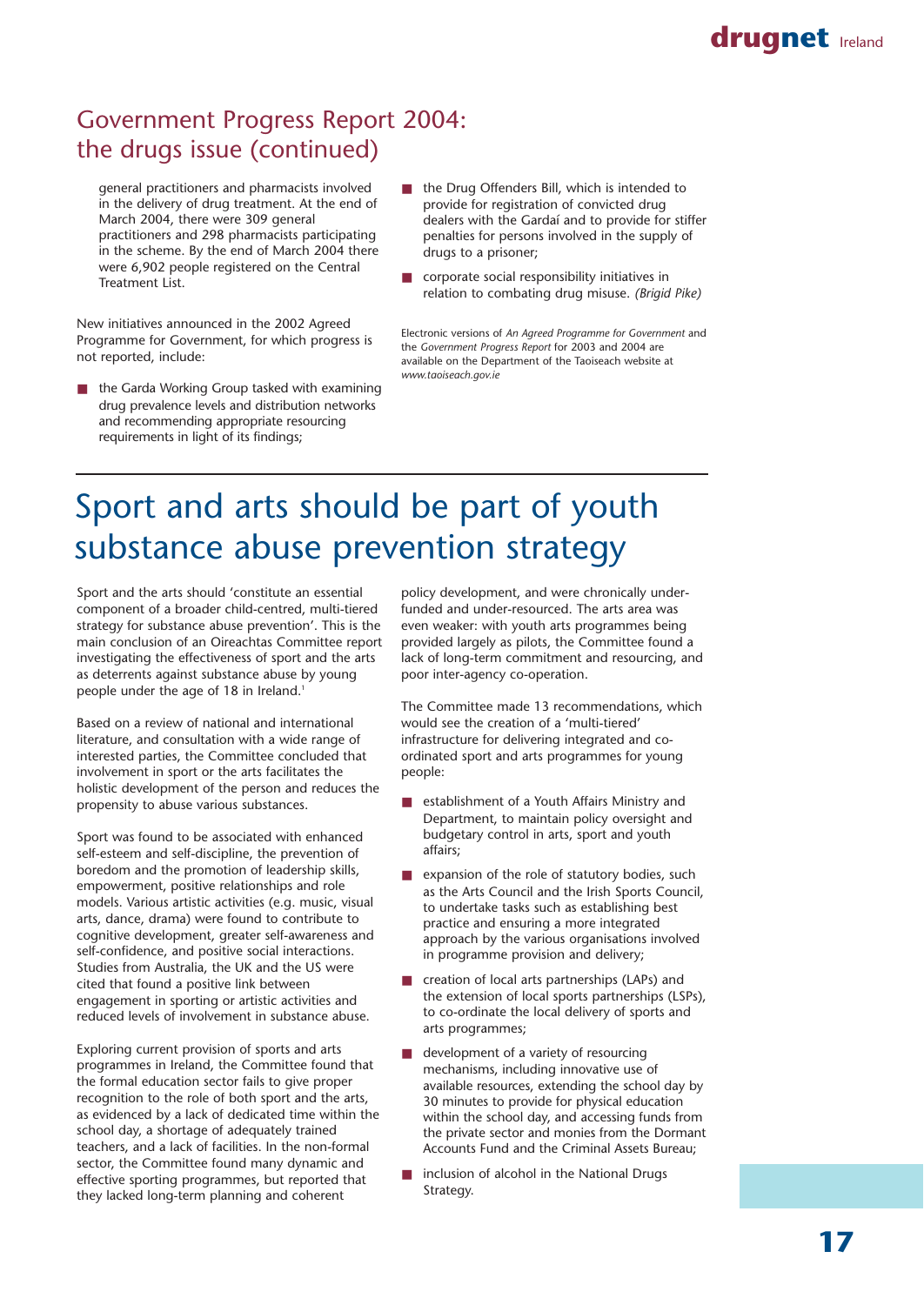# Sport and arts should be part of youth substance abuse prevention strategy (continued)

The report calls for improved integration and coordination of policies and programmes. A statement on page 13 of the report highlights the challenge implicit in such aspirations:

*Many young people come from troubled families and lack respect for the formal education structures where they are preached to and feel marginalized. Within the sporting environment, young people develop respect for their coaches and mentors. Coaches can then use their leadership positions to convey a positive non-* [substance] *use message to young people and can become positive role models for all participants.*

As well as co-ordinating the practical aspects of programme delivery, such as timing or resourcing, to ensure there are not overlaps or gaps in service provision, it is also necessary to examine the philosophical assumptions and principles underpinning various programmes, to ensure they complement and mutually reinforce one another, rather than cancel each other out or retard progress.2 *(Brigid Pike)*

- 1. Houses of the Oireachtas. Joint Committee on Arts, Sport, Tourism, Community, Rural and Gaeltacht Affairs. Fourth Report. *The Effectiveness of Investment in Sport and the Arts as a Deterrent Against Youth Substance Abuse.* April 2004.
- 2. EMCDDA. *Co-Ordination: A Key Element of National and European Drug Policy. Drugs in Focus,* No. 9, May–June 2003, calls for research into the effectiveness of present mechanisms for drugs co-ordination at both national and international level as a prerequisite to improvement.

# Inter-agency protocols – a model of good practice for agencies working with current and former drug users in Blanchardstown

On 1 October 1 2004, the Blanchardstown EQUAL Initiative was launched at Croke Park as a model of good practice.1 The agencies involved include the Rehabilitation/Integration Service (RIS) of the Northern Area Health Board (NAHB), Blanchardstown Local Employment Service, the BOND project, Coolmine Therapeutic Community, Hartstown/Huntstown Community Drug Team, Mountview/Blakestown Community Drug Team, Mulhuddart/Corduff Community Drug Team and the Tolka River Rehabilitation Project.

The Initiative was developed to establish a coordinated approach to providing quality supports and services to former and current drug users in the Blanchardstown area. The agencies involved expressed the view that clients can 'fall through the gaps' and are often not in a position to assess appropriate services when required. The key objective was to bring together statutory and voluntary agencies working with current and former drug users in order to establish clear interagency protocols and good working relationships. The primary aim is to enhance opportunities for the target group to progress towards employment opportunities.

Developments to date include a protocol on lead agency working, which provides a definition of the term and establishes the responsibilities of the lead agency. According to the protocol, a lead agency assumes the most significant role in providing and co-ordinating services to a client, including the provision of a key worker. Responsibilities include carrying out a needs assessment, holding and managing the overall care plan and tracking and following up on a client to prevent a 'fall through the cracks'. In addition, a protocol on confidentiality has been developed and adopted by all eight participating agencies, covering areas such as the limits of confidentiality, sharing client information, working with under-18s and accommodating clients' access to files containing information on them.

The development of the protocols followed extensive inter-agency work from mid-2003 to February 2004 assisted by an independent facilitator.<sup>2</sup> From February to April 2004 the protocols were piloted among the agencies. Preliminary evaluation results in Table 1 below show that co-operation between agencies is improving, particularly on the challenging issues of

| Table 1 Indicators of inter-agency co-operation between organisations involved in protocols, 2004 |          |       |       |  |
|---------------------------------------------------------------------------------------------------|----------|-------|-------|--|
| Activity                                                                                          | February | March | April |  |
| No. of inter-agency referrals                                                                     | 22       | 25    | 26    |  |
| No. of three-way meetings                                                                         |          |       | 10    |  |
| No. of lead agency referrals                                                                      |          |       | 4     |  |
| Total No. of inter-agency activities                                                              |          | 34    | 40    |  |

Source: Blanchardstown EQUAL Initiative (2004) *Making inter-agency protocols work,* Appendix 2 (McDonnell).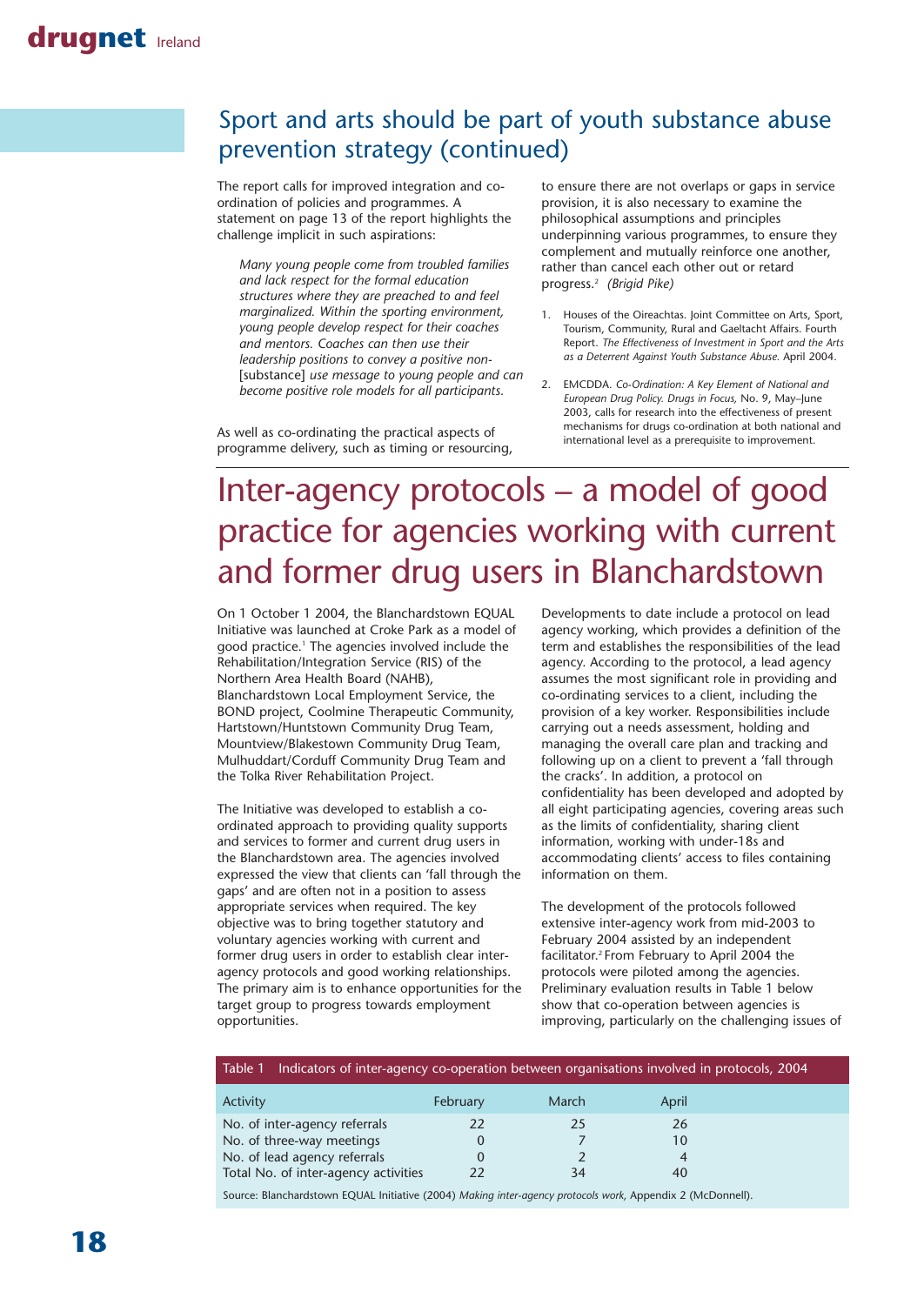## Inter-agency protocols (continued)

three-way meetings and lead agency referrals. A three-way meeting is one between the lead agency, the agency the client has agreed to be referred to and the client.

The evaluation noted that three-way meetings were consistently reported as being positive both for introducing clients to new agencies and for resolving issues arising for clients between agencies. The lead agency approach is seen by most agencies as having clarified the roles of other services and allowed the interventions to be clientfocused. Following the pilot phase, all eight agencies agreed to mainstream the use of the protocols in their work programmes; however, lead agencies recognise that these new approaches will take time to develop, to embed and to implement.

As part of the evaluation of the pilot phase, a facilitated focus group session was held with eight clients in early September 2004. All the clients had been through the inter-agency initiative and found it to be an improved way of working. According to the evaluator, they questioned why it was not used everywhere when it had so many advantages for service users.

While this initiative is quite new, its innovative approach to the process of working with current and former drug users has been acknowledged. The National Drugs Strategy 2001–2008 is premised on the theme of an inter-agency approach across the 100 actions; however, the strategy does not outline any specific recommendations or guidelines on how such an approach could be developed. The Blanchardstown EQUAL Inter-agency Initiative is an innovative exercise in attempting to work out the details of inter-agency relationships on the ground. It is a model with a great deal of learning outcomes to offer policy makers and service providers interested in establishing good inter-agency protocols. Its future development merits close attention. *(Martin Keane)*

- 1. Blanchardstown EQUAL Initiative (2004) *Making interagency protocols work: The development of common protocols by agencies working with current or former drug users: a model of good practice.* Dublin: Blanchardstown EQUAL Initiative.
- 2. Rita Burtenshaw of Burtenshaw Kenny Associates.

# Community-based substance misuse prevention courses in primary schools: a study

Dún Laoghaire Rathdown Local Drugs Task Force (LDTF) developed three community-based projects in the late 1990s to fill the gap (at that time) in substance misuse education in local primary schools: the Whitechurch Addiction Support Project (WASP), the Parents Making Children Aware (PMCA) project and the Sallynoggin Parents Education and Awareness of Drugs Project (SPEAD). The three projects train local parents as facilitators to deliver school-based substance misuse education courses to fourth, fifth and sixth class students. Course materials include lessons on smoking, alcohol, drugs, assertiveness, and making choices. All three projects emphasise a focus on self-esteem. Projects use active learning methods including discussion, role-play, group work, games, worksheets and project work. Courses were delivered in 16 schools in the period September–December 2003.

In 2003 Dún Laoghaire Rathdown LDTF commissioned a research project to gather information on the opinions of four key groups in relation to the value of community-based substance misuse prevention courses now that primary schools have available to them the Walk Tall programme through Social, Personal and Health Education (SPHE).<sup>1</sup> The four key groups were: children who had received the courses delivered by the three projects; the parents/guardians of these

children; the facilitators who delivered the courses (parents); and school personnel (principals and teachers) involved in the courses.

Information was collected over a four week period in November and December 2003 from these four key groups using the following methods:

- A random sample of 158 children from those who had finished the courses in the first term of the current academic year was surveyed by a questionnaire administered in the classroom setting. All children responded.
- Parents/guardians of the children were surveyed, with all children being given a questionnaire to bring home to their parents and to be returned by post. Of the 158 given out, 62 were returned, giving a response rate of 39 per cent.
- Questionnaires were sent to facilitators on each project. Of the 17 sent out, seven were returned, giving a response rate of 41 per cent.
- Forty-five questionnaires were sent to school personnel in the 16 participating schools; 19 were returned, giving a response rate of 42 per cent.

It should be noted that the response rates for the latter three key groups were low and thus may not be representative. Findings relating to two main questions in the study are shown in Table 1.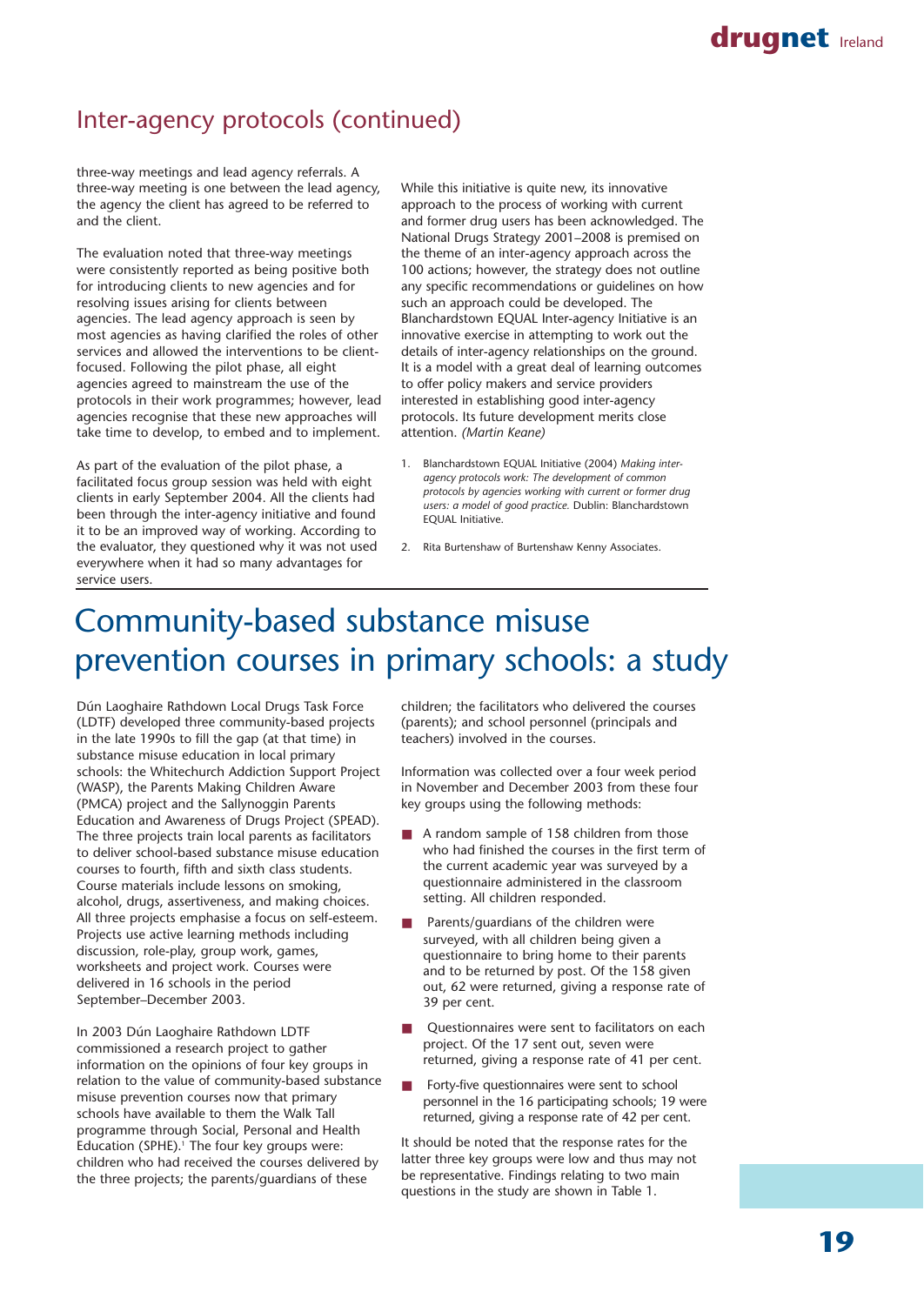### Community-based substance misuse prevention courses in primary schools: a study (continued)

| Table 1                                                                                      |                                                                                          |                                                                                            |                                                              |                                                                           |
|----------------------------------------------------------------------------------------------|------------------------------------------------------------------------------------------|--------------------------------------------------------------------------------------------|--------------------------------------------------------------|---------------------------------------------------------------------------|
| Research questions                                                                           | Children                                                                                 | <b>Parents</b>                                                                             | <b>Course facilitators</b>                                   | School personnel                                                          |
|                                                                                              | <b>First choice</b><br><b>Preferences</b>                                                | <b>First choice</b><br>preferences                                                         | <b>First choice</b><br>preferences                           | <b>First choice</b><br>preferences                                        |
| Who do key<br>groups believe<br>should teach<br>children about<br>substances/<br>prevention? | Course facilitators<br>(55%)<br>Parents (22%)<br>Former drug user<br>(20%)<br>Other (3%) | Parents (62%)<br>Course facilitators<br>(20%)<br>Former drug user<br>(8%)<br>Teachers (7%) | Course facilitators<br>(43%)<br>Parents (43%)<br>Other (14%) | Parents (63%)<br>Course facilitators<br>(32%)<br>Former drug user<br>(5%) |
|                                                                                              |                                                                                          | Other $(3%)$                                                                               |                                                              |                                                                           |
| Who do key<br>groups believe<br>children would find<br>it easy to talk to<br>about drugs?    | Parents (45%)<br>Course facilitators                                                     | Parents (50%)<br>Course facilitators                                                       | Course facilitators<br>(71%)                                 | Course facilitators<br>(57%)                                              |
|                                                                                              | (30%)                                                                                    | (22%)                                                                                      | Friends (29%)                                                | Teachers (16%)                                                            |
|                                                                                              | Friends (17%)                                                                            | Friends (14%)                                                                              |                                                              | Parents (11%)                                                             |
|                                                                                              | Other (8%)                                                                               | Family (7%)                                                                                |                                                              | Friends (11%)                                                             |
|                                                                                              |                                                                                          | Other (7%)                                                                                 |                                                              | Former drug user<br>(5%)                                                  |

This would support the view that schoolgoing children want drugspecific information from credible sources and see course facilitators and former drug users among such sources.

It is interesting to note that, across the four key groups, teachers are rated quite low as an option to teach children about drugs or for children to talk to about drugs. Only a small percentage of school personnel themselves believe that children would find it easy to talk with teachers about drugs. Responses from school personnel included comments such as 'teachers do not have the expertise on drugs shared by course facilitators'; reservations were expressed about the priority given to 'social subjects' like drug education. Although these findings relate to the perceptions and views of these small groups and have limitations in terms of generalising to the national picture, they do raise questions for policy makers and educational authorities on the exclusive reliance on teachers to deliver drug education through the Walk Tall/SPHE programme in primary schools. Indeed, the position of teachers as providers of drug education is further challenged by the children's high rating of former drug users as teachers of substance use prevention. This despite the background that teachers were delivering the Walk Tall programme in most of the schools covered in this research, with no evidence that former drug users were involved in drug education.

When children were asked to suggest ways that schools could prevent children getting involved in drugs, the most frequent suggestion was: information accompanied by a video about drugs, the harm caused by drugs to the person and the risks of getting addicted to drugs. In addition, the children reported that what they 'liked' most about the course was the information given about various types of drug, including alcohol and nicotine. This would support the view that school-going children want drug-specific information from credible sources and see course facilitators and former drug users among such sources.

In terms of the usefulness of community-based drug prevention courses, 37 per cent of parents regard such courses as 'very useful', compared to 15 per cent who view school programmes such as Walk Tall as being 'very useful'. In addition, 90 per cent of school personnel and the majority of course facilitators reported that SPHE provision in the schools was greatly enhanced by the local courses. This demonstrates that three of the key groups surveyed in this research see a role for communitybased drug prevention courses to complement the goals of SPHE in primary schools.

In summary, the positive views of children, parents and school personnel on community-based drug prevention in schools would suggest that the question of mainstreaming this model requires further exploration by policy makers and educational authorities. This research demonstrates that these children want drug-specific information from their schools; their views and the views of school personnel raise questions about the capacity of teachers to deliver such specific information through the SPHE programme. *(Martin Keane)*

1. Collins B (2004) *Community-based substance misuse prevention courses in primary schools: a study.* Dublin: Dún Laoghaire Rathdown Local Drugs Task Force.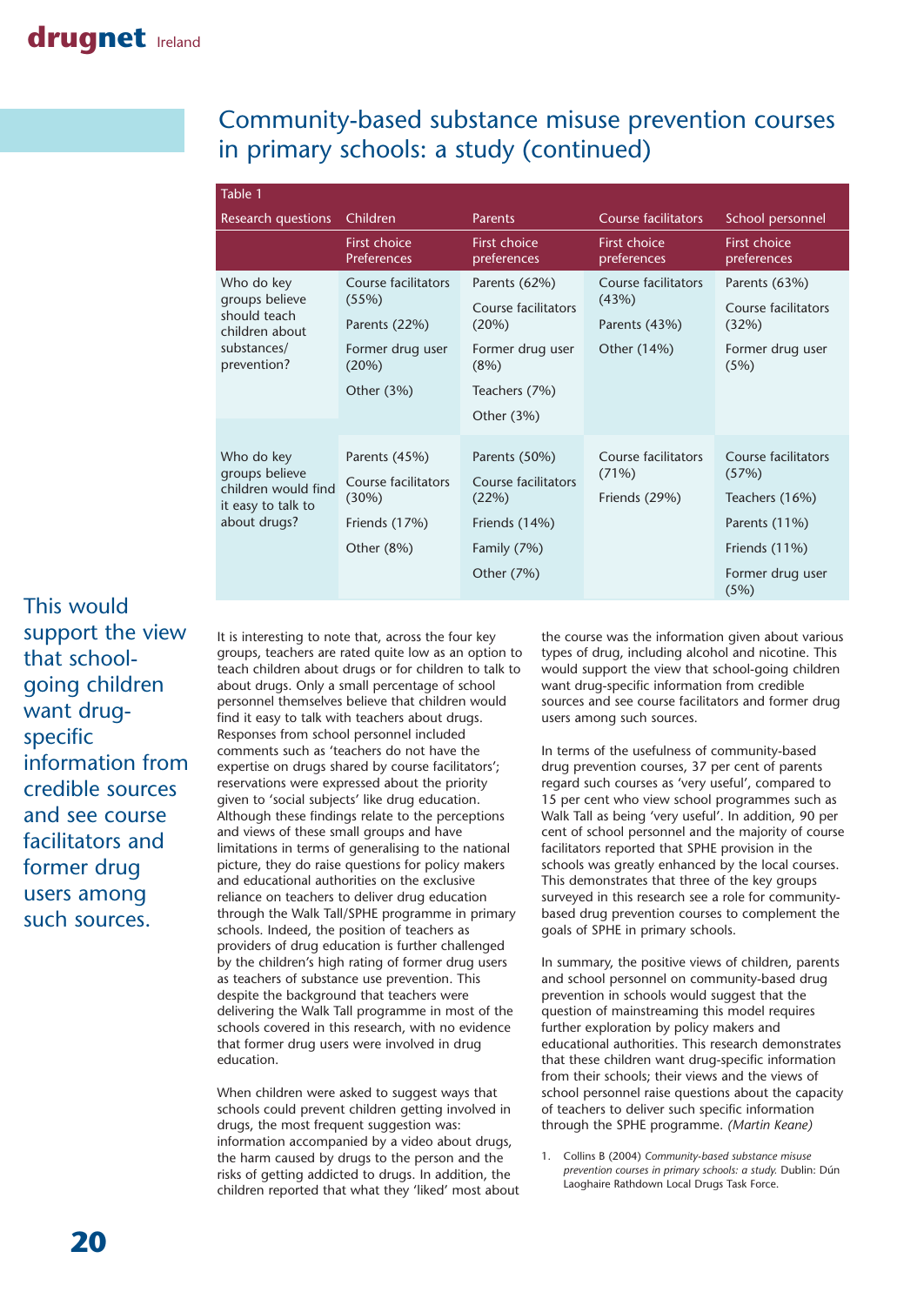# The EDDRA column

Welcome to the ninth EDDRA (Exchange on Drug Demand Reduction Action) column. The aim of this column is to inform people about the EDDRA online database, which exists to provide information to those working in the drugs area on current demand reduction action across Europe, and to promote the role of evaluation in reducing demand for drugs. The database is co-ordinated by the European Monitoring Centre for Drugs and Drug Addiction (EMCDDA). This column will focus on an Irish project recently added to the EDDRA database, the Killinarden Drug Primary Prevention Group. This project is a useful example of good practice in drug prevention activities in Ireland.

The Killinarden Drug Primary Prevention Group (KDPPG) emerged in 1993 as part of a community-led response to what was perceived as an acute drug misuse problem in the Killinarden area of Tallaght. The KDPPG highlighted the lack of drug education programmes for parents and young people within the community and local schools. This often meant that young people who were exposed to drugs lacked proper information on the risks and consequences of using such drugs. The KDPPG took the innovative step of training local parents as facilitators to deliver drug education courses in local schools. The Group also acted as a support service to local families and community-based organisations seeking awareness on drug-related issues or wishing to address drug misuse within their particular setting. In drug prevention literature, the work of the KDPPG belongs to the category of selective prevention. These are interventions targeting specific at-risk areas and groups and are different from universal intervention which targets entire populations, e.g. whole school-going populations.

Currently the KDPPG delivers drug prevention activities to third, fourth, fifth and sixth class students in three primary schools in Killinarden. Activities designed to enhance the self-esteem of third and fourth class students include a mixture of games, role-play exercises and quizzes. Students in fifth and sixth classes receive drug awareness education including information on different types of drugs and the consequences of use. A follow-up programme aiming to build on the selfesteem and drug education activities is delivered in Killinarden Community School to students up to third year of secondary school. From 1995 to 2003, an estimated 800 young people participated in the various school-based drug prevention activities.

The work of the KDPPG was evaluated by Rourke  $(2003)^{1}$ using in-depth semi-structured interviews with KDPPG staff and management, with local parents trained as facilitators, and with teachers and young people. Evaluation included a number of on-site observations of programme delivery in local schools. The evaluation was process orientated, looking at the project's implementation and how it was perceived among target groups. It also sought to assess the extent of awareness and understanding of the dangers associated with drug misuse among young being targeted by the intervention.

The evaluation findings highlight what can be achieved when a community is motivated to respond to the challenge of drug misuse facing local families. The

findings demonstrate that the KDPPG has designed and implemented a project that is well received by the target groups and legitimised by local teachers.

- Parents trained as facilitators report improved parenting skills, increased knowledge about drugs and a perception that their work is making a valuable contribution to the prevention of drug misuse in their community. Many parents who were early school leavers report that the KDPPG was a key motivating factor in their returning to adult education.
- Teachers report that young people interact with local parents in a more open and discursive way than they might relate to teachers or to external 'experts'. Local parents are seen as having the credibility to 'tell it as it is'. Teachers also report that local parents are professional, efficient, punctual and well prepared when delivering their presentation.
- Young people are seen to relate well to the issues being raised by parent facilitators in the schools, for example, how young people perceive themselves, their experience of peer pressure and how to be assertive when offered drugs. In addition, young people have become more aware and more informed about the dangers and consequences of drug and alcohol misuse and many have become more assertive and seem less likely to succumb to peer pressure to use drugs.

The evaluator notes that contact made in schools between local parents and young people is continued and built on in the home and through interaction in the local community. For a high proportion of young people attending local schools, the consistent involvement with the KDPPG over a number of years serves to consolidate the central themes of drug prevention.

Perhaps the most surprising and interesting finding from the evaluation is the extent to which young people engaged with local parents/facilitators in the classroom setting on such sensitive issues as self-esteem and drug misuse. This is an important lesson for policy makers, school authorities and concerned parents to grasp. It shows that young people can trust and engage with local parents on sensitive issues providing that those parents have received appropriate training and are seen as credible in the classroom. *(Martin Keane)*

1. Rourke S (2003) *Evaluation of Killinarden Drug Primary Prevention Group.* Dublin: KDPPG.

More information on the Killinarden project and on other Irish projects on the EDDRA database can be obtained from the EDDRA website at http://eddra.emcdda.eu.int

If you have a project that has been evaluated and you would like to have it highlighted in this column and included on the EDDRA database, please contact the EDDRA Manager for Ireland, Martin Keane, Health Research Board, Holbrook House, Holles Street, Dublin 2. Tel: 01 6761176 Ext. 169; Email: mkeane@hrb.ie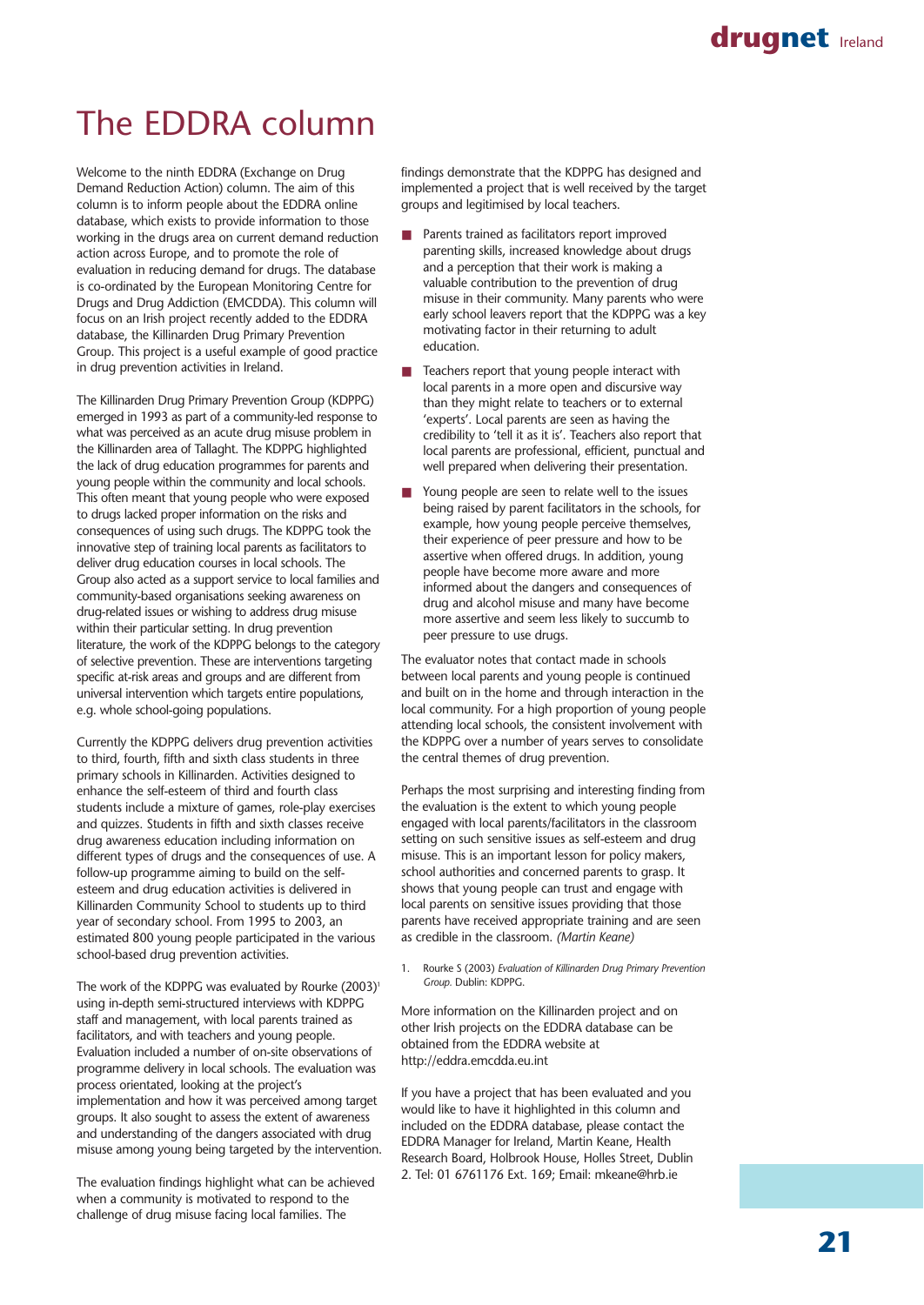# Updated analysis from the National Drug Treatment Reporting System

Between June and September 2004, staff at the DMRD published three occasional papers on treated drug misuse in the seven health board areas outside the Eastern Regional Health Authority (ERHA) area, namely: the Midland, Mid-Western, North Eastern, North Western, Southern, South Eastern and Western Health Boards. The analysis presented in these papers is based on data submitted by service providers to the National Drug Treatment Reporting System (NDTRS).

**Occasional Paper 11:** *Treatment demand in the seven health boards areas outside the Eastern Regional Health Authority, 1998 to 20021*

The data presented in Occasional Paper 11 provide a description of demand for drug treatment services in seven health boards. This paper will help inform service planning and provision.

The main findings and their implications are:

- The number of new and previously treated cases in the seven health boards (outside the ERHA area) almost trebled between 1998 and 2002.
- Both new and previously treated cases in the seven health board areas most frequently reported that cannabis was their main problem drug between 1998 and 2002. The total number of cases reporting cannabis as their main problem drug trebled, increasing from 409 in 1998 to 1,359 in 2002. The numbers treated for problem opiate use almost trebled, from 184 in 1998 to 532 in 2002. Opiate use was more common in the health board areas bordering the ERHA area. Though small, the numbers treated for cocaine use increased consistently.
- Although there was a small decrease in the proportion of cases taking more than one drug (polydrug use), from 84 per cent in 1998 to 77 per cent in 2002, it remained a common practice and is associated with poorer treatment outcomes. Polydrug use is an issue that needs to be addressed in a client's treatment plan.
- The number of treated cases who reported injecting more than doubled, from 148 in 1998 to 342 in 2002. Half of the injector cases had started injecting before they were 20 years old. Injectors have a higher risk of acquiring bloodborne viral infections and experiencing overdose than non-injectors. This suggests that the drug treatment services outside the ERHA area require prevention and treatment interventions to deal with blood-borne viruses (in particular HIV, hepatitis B, and hepatitis C) and drug overdose (in particular opiate-related overdose).
- The proportion of treated cases under 18 years old increased by four per cent over the reporting period and, as expected, was much higher for new cases than for those previously treated. Those under 18 years old require different approaches to treatment and it is important that this is recognised in service planning.
- The low levels of educational achievement and employment among chronic problem drug users emphasises the importance of close links between treatment interventions and social and occupational reintegration programmes.

**Occasional Paper 12:** *Trends in treated problem drug use in the seven health boards areas outside the Eastern Regional Health Authority, 1998 to 20022*

The data presented in this paper describe trends in treated problem drug use in seven health board areas. The total numbers include 7,545 cases who lived and were treated in the seven health boards between 1998 and 2002. In this paper, problem drug use is described in relation to person, place and time. This paper will assist policy makers, service planners and public health practitioners to develop appropriate responses to problem drug use in the future.

The main findings and their implications are:

Both the incidence and prevalence of treated problem drug use almost trebled between 1998 and 2002 (Figure 1). For example, the incidence of treated problem drug use increased from 24.8 per 100,000 of the population in 1998 to 69.7 per 100,000 in 2002. This observed increase may be explained by a true increase in use, an increase in access to treatment services, new legislation encouraging more people into treatment, or an increase in the number of centres reporting cases to the NDTRS. The most likely explanation is a combination of all these factors.



**Figure 1** Incidence and prevalence of treated problem drug use among persons aged between 15 and 64 years living and treated in the seven health board areas, based on returns to the NDTRS per 100,000 population, 1998 to 2002 (Central Statistics Office 2003)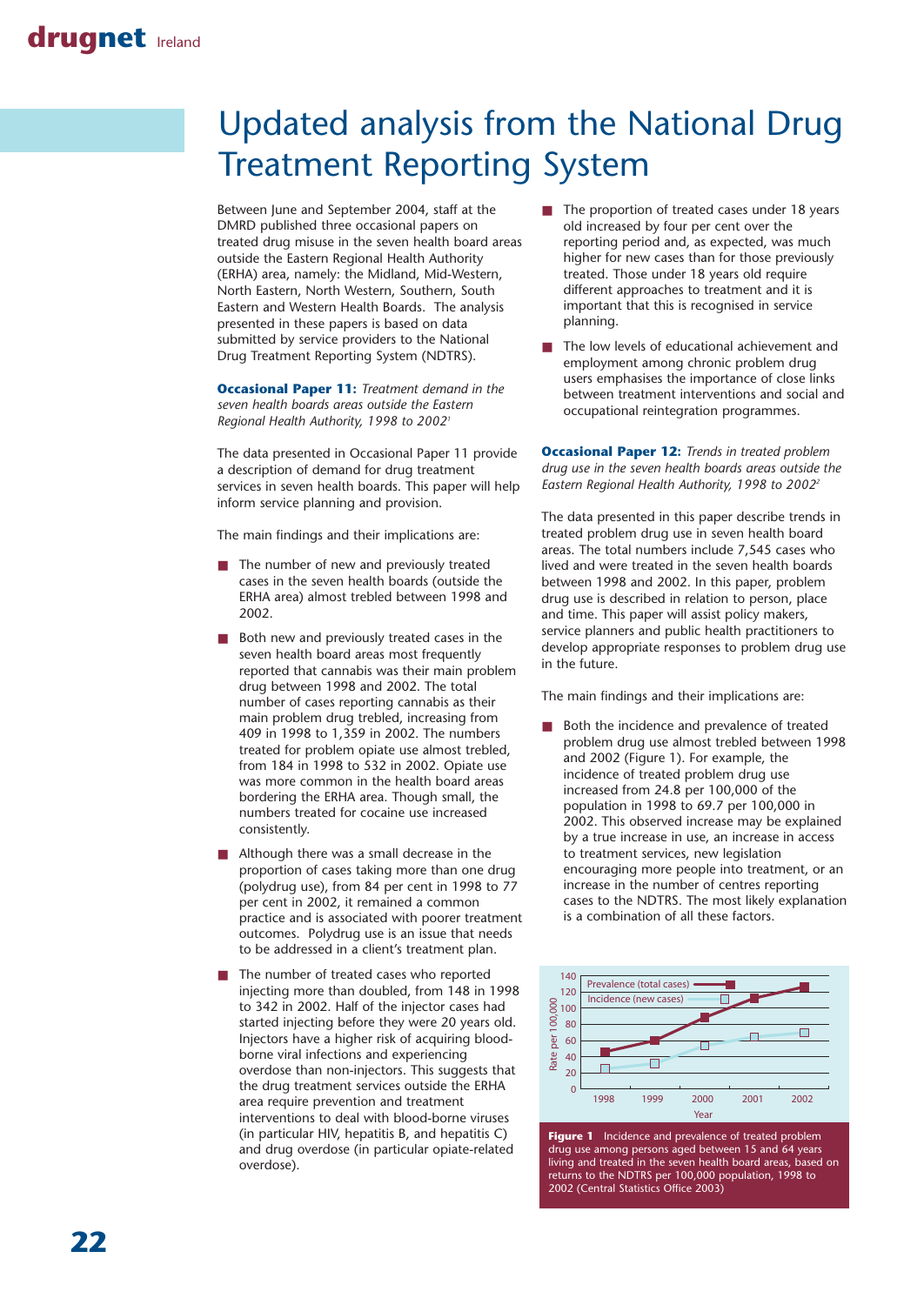### drugnet **Ireland**

# Updated analysis from the National Drug Treatment Reporting System (continued)

- The incidence of treated problem drug use for the reporting period was highest in the Southern Health Board area, followed closely by the South Eastern Health Board area. The Western Health Board area had the lowest incidence, indicating lower drug use rates than in the rest of Ireland, lower access to or uptake of appropriate treatment services, or lower levels of participation in the NDTRS. This requires investigation.
- The total number of treated cases reporting cannabis as their main problem drug trebled, increasing from 392 in 1998 to 1,328 in 2002. The numbers treated for problem opiate use also increased steadily, from 116 in 1998 to 439 in 2002. Opiate use was more common in the health board areas bordering the ERHA area. The second most frequently reported main problem drug was ecstasy for new cases and opiates for previously treated cases. Though small, the number of new cases reporting cocaine use increased from six in 1998 to 42 in 2002. These findings indicate that treatment services must cater for a wide spectrum of illicit drugs rather than focus on one or two drugs, and must be capable of adjusting treatment approaches in accordance with changing patterns of problem drug use.
- Although there was a small percentage decrease in polydrug use among treated cases, from 84 per cent of cases in 1998 to 79 per cent in 2002, it remained a common practice and is associated with poorer treatment outcomes.
- The number of treated cases who reported injecting trebled, increasing from 96 in 1998 to 284 in 2002. Injectors have a higher risk of acquiring blood-borne viral infections and experiencing overdose than non-injectors.
- The proportion of treated cases under 18 years old increased by just over three per cent during the reporting period and, as expected, was much higher for new cases than for those previously treated. Those under 18 years old require different approaches to treatment and it is important that this is a consideration during service planning.
- The main problem drug reported by new cases was examined by selected socio-demographic and drug-using characteristics and some important relationships were identified. Young teenagers initiated drug use with cannabis and volatile inhalants. The use of opiates, ecstasy and amphetamines was commenced in mid to late teens. There were differences in type of drug used by males and females, with very high proportions of males treated for cocaine and cannabis use compared to their female counterparts. The highest rates of employment were among those using drugs commonly associated with social events, and the lowest rates of employment were among those who used opiates and

benzodiazepines. This observation (along with the high rates of early school leaving) has important implications for the social and occupational reintegration of opiate and benzodiazepine users.

**Occasional Paper 13:** *Trends in treated problem opiate use in the seven health board areas outside the Eastern Regional Health Authority, 1998 to 20023*

The data presented in this paper describe trends in treated problem opiate use in seven health board areas. The total numbers include the 1,495 opiate cases who lived and were treated in the seven health board areas between 1998 and 2002. In this paper, treated problem opiate use is described in relation to person, place and time. This paper will assist policy makers, service planners and practitioners to develop appropriate responses to problem opiate use in the seven health board areas.

The main findings and their implications are:

■ The incidence of treated problem opiate use increased sharply, from 2.0 in 1998 to 8.3 in 2002, per 100,000 of the 15–64-year-old population (Figure 2). This observed increase may be explained by a true increase in use, an increase in access to treatment services, new legislation encouraging more people into treatment, or an increase in the number of centres reporting cases to the NDTRS. The most likely explanation is a combination of all these factors.



**Figure 2** Incidence and prevalence of treatment for an opiate as a main problem drug among persons living and treated in the seven health board areas per 100,000 of the 15–64-year-old population (Central Statistics Office 2003), based on returns to the NDTRS, 1998 to 2002

- The prevalence of treated problem opiate use has also increased steadily, from 6.6 per 100,000 of the 15–64-year-old population in 1998 to 25.4 in 2002, and this is an indicator that problem heroin use has a chronic element requiring continued care or repeated treatment over time.
- There was a spread by county in demand for treatment for problem opiate use among new cases living in the seven health board areas, with very high rates of treated problem opiate use in counties Carlow, Cavan, Louth, Meath, and Westmeath. These data will be useful when assessing the adequacy of existing services or identifying new sites for treatment services.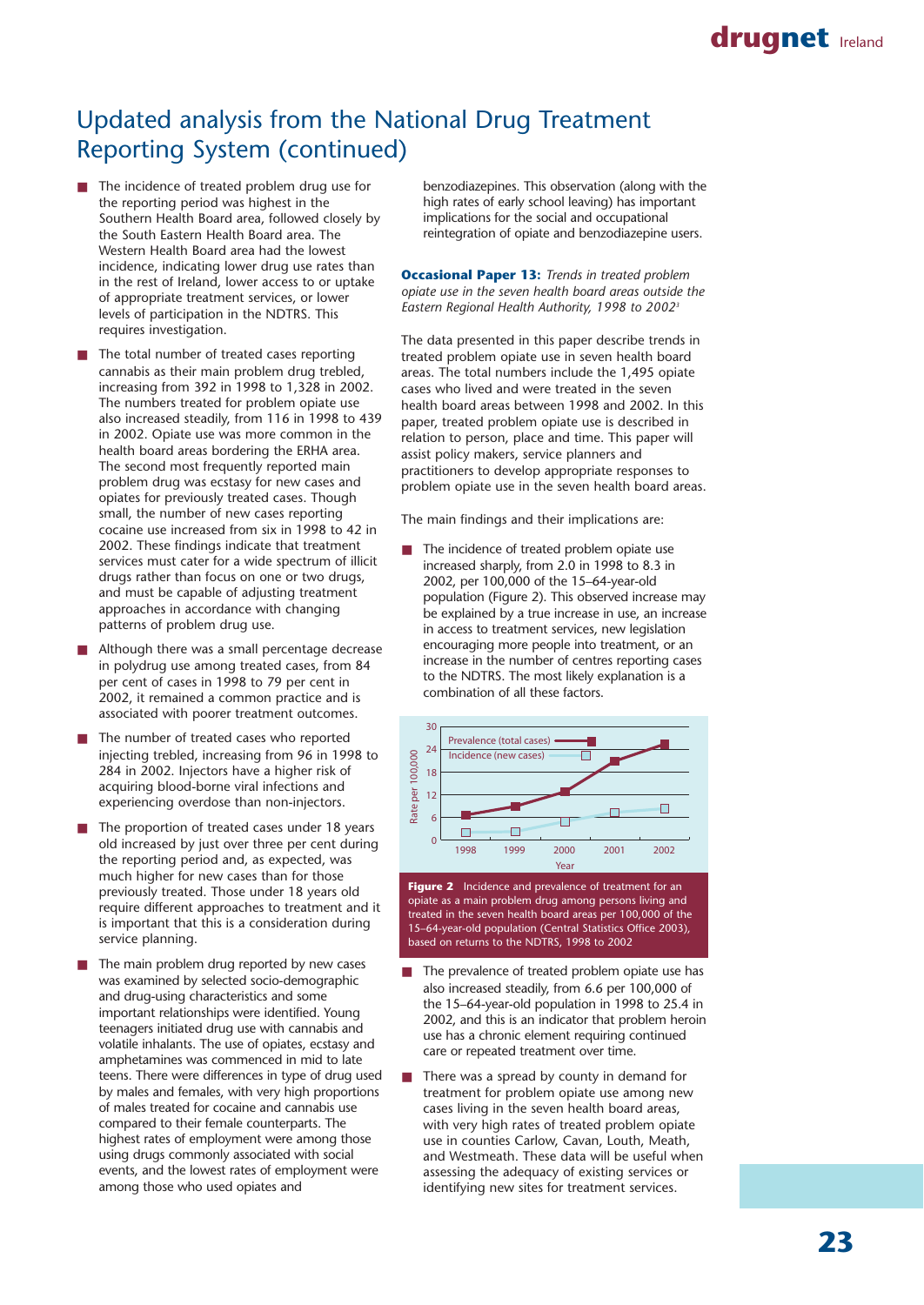# Updated analysis from the National Drug Treatment Reporting System (continued)

- The lowest rates of treatment for problem opiate use were along the western seaboard; this may be partly due to under-reporting.
- For new cases reporting problem opiate use, the time interval between commencing opiate use and starting treatment remained between 3.5 and 3.8 years from 1999 to 2002. Polydrugusing practices may be initiated during the interval between first taking any drug and the age at which opiate treatment is sought. During the time interval between commencing opiate use and seeking treatment, opiate users may change from smoking to injecting opiates and, subsequently, may contract blood-borne viruses, such as hepatitis C, indicating the need for proactive interventions to discourage the move from smoking to injecting and bring opiate users into treatment earlier.
- The proportion of opiate cases treated in the seven health board areas who reported polydrug use decreased from 80 per cent in 1998 to 74 per cent in 2002. Polydrug use is one of the factors that may impede successful treatment for problem opiate use unless specific interventions are introduced to address this problem.
- For cases treated in the seven health board areas who reported opiates as their main problem drug and reported using more than one drug, the most common secondary drug used was cannabis. During the period under review, the use of cocaine and benzodiazepines as second drugs increased, while the use of amphetamines as a second drug decreased. An exact knowledge of polydrug use is very important for the correct and comprehensive management of opiate users.
- Of note, there was an increase in the actual number of injectors treated in the seven health

board areas. Opiate injectors have a higher risk of acquiring blood-borne viral infections and of experiencing overdose than non-injectors. This suggests that the incidence of blood-borne viral infections and opiate-related deaths has increased in the seven health board areas during the period under review, but specific data are not available.

Problem opiate users' educational characteristics indicate that individuals who leave school early are more likely to become problem opiate users, or that the lifestyle of problem opiate users renders it difficult to stay in full time education, or a combination of both factors. In line with national employment trends, there was an increase in the proportion of new and previously treated opiate cases who reported having regular employment up to 2001 and a subsequent decrease in 2002. Taken together, these two findings indicate the importance of a social, educational and economic reintegration strategy for the successful treatment of opiate users.

*(Jean Long)*

- 1. Long J, Kelleher T, Kelly F, Sinclair H (2004) *Treatment demand in the seven health boards outside the Eastern Regional Health Authority, 1998 to 2002.* Occasional Paper 11. Dublin: Health Research Board.
- 2. Long J, Kelleher T, Kelly F, Sinclair H (2004) *Trends in treated problem drug use in the seven health boards outside the Eastern Regional Health Authority,* 1998 to 2002. Occasional Paper 12. Dublin: Health Research Board.
- 3. Long J, Kelleher T, Kelly F, Sinclair H (2004) *Trends in treated problem opiate use in the seven health boards outside the Eastern Regional Health Authority, 1998 to 2002.* Occasional Paper 13. Dublin: Health Research Board.

These papers are available on the Health Research Board website at www.hrb.ie

# Update on newly diagnosed HIV infections

The National Disease Surveillance Centre reported that there were 399 newly diagnosed HIV infections reported in 2003.<sup>1</sup> There were 47 new diagnoses among injecting drug users during 2003, compared to 50 in 2002 and 38 in 2001. There was a higher number of new infections among male injectors (30, 64%) than among female injectors (17, 36%). The average age of HIV diagnosis for injecting drug users was 29 years. Of the 47 newly diagnosed cases, 45 were born in Ireland and 43 lived in the Eastern Regional Health Authority area. The

cumulative total of HIV cases reported to the end of December 2003 was 3,408, of whom 1,131 (33%) were injecting drug users. *(Jean Long)*

1. NDSC (2004) *Newly diagnosed HIV infections in Ireland.* Quarter 3 & 4 2003, & 2003 Annual Summary. Dublin: National Disease Surveillance Centre.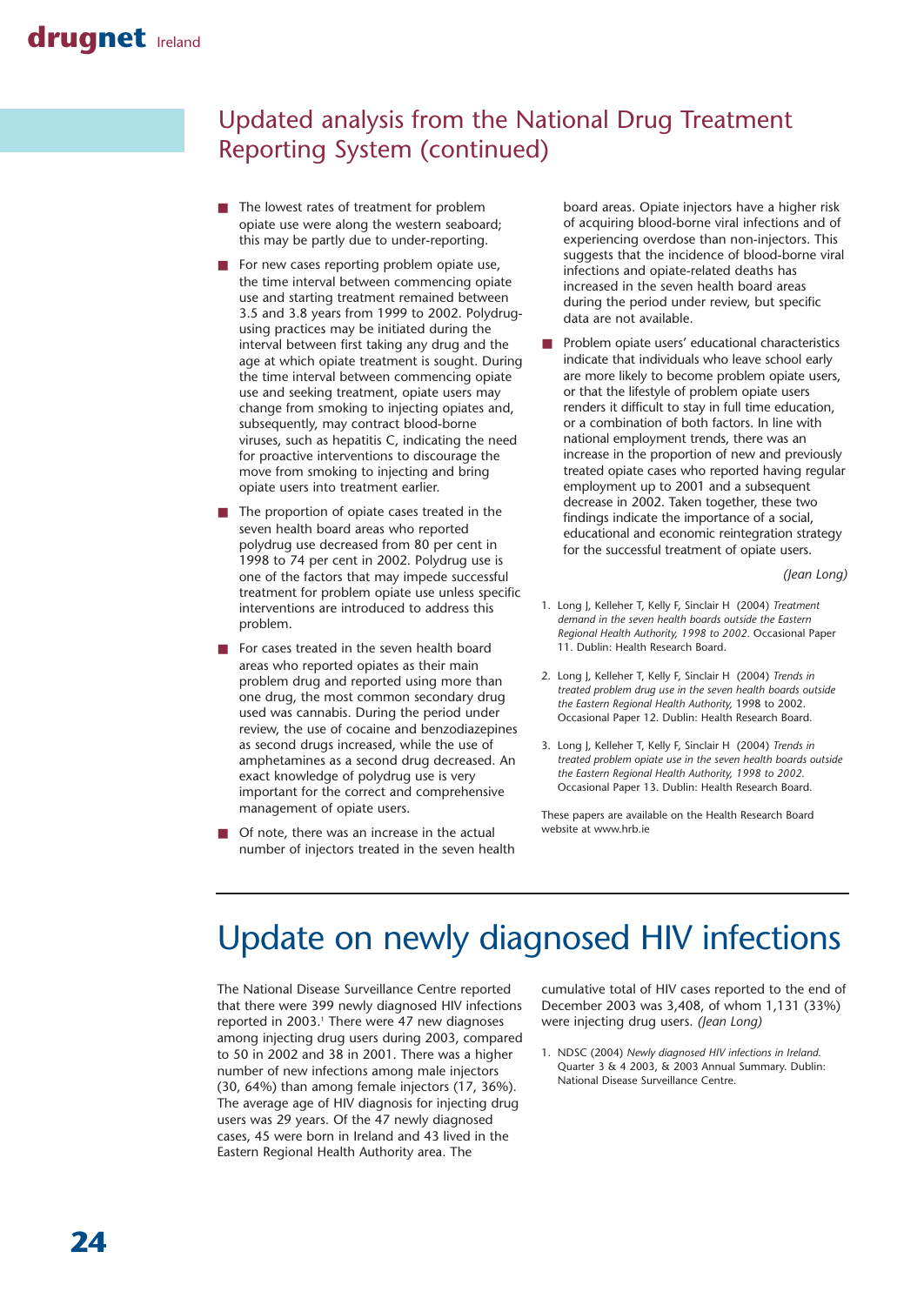# National Documentation Centre on Drug Use

The National Documentation Centre on Drug Use (NDC) is preparing to launch its redesigned website. The website is being changed to accommodate a range of new information resources and to make existing resources more accessible to visitors. The new site will provide visitors with:

- a simplified search option which will allow them to search the NDC simply by choosing the subject heading which interests them
- most recent news stories available on the website's home page
- electronic versions of all articles from back issues of *Drugnet Ireland*, which will appear as they do in the print version of the newsletter
- information notes on aspects of drug use in Ireland, including prevalence, legal issues, drugs policy and infectious diseases
- table of contents for current issues of NDC journals
- an electronic version of the DMRD's national report on the drugs situation in Ireland in an easily accessible and readable format

The NDC is continuing to develop its electronic library – there are now over 700 full-text documents available on the website – and its collection of books, reports and other literature. NDC users have made extensive use of the library's inter-library loan and document delivery services and over 500 journal articles have been supplied to users this year. The NDC is also adding several titles to its journals listing and these will be available to library visitors from early next year.

#### **Group visits to NDC**

A number of groups have visited the National Documentation Centre on Drug Use recently to learn about the resources available and how the NDC's information resources can assist them in their work and study. Among the visiting groups were the MSc in Drug and Alcohol Policy (TCD) class, the Diploma in Addiction Studies (TCD) class, Graduate Diploma in Nursing Addiction and Substance Related Difficulties (DCU) class and a delegation from Norway who were on a EURAD study visit to Dublin to mark Norway's Action Week Against Drugs. A number of other visits have been planned for the winter and NDC staff will also be making a number of external presentations. If you are interested in arranging a visit, or a presentation on the NDC in another location, please contact the National Documentation Centre on Drug Use at ndc@hrb.ie.

#### **Current Research and Evaluation Database**

The National Documentation Centre is currently compiling a database of ongoing research and evaluation in the drugs area in Ireland and a



The 2004-06 MSc in Drug and Alcohol Policy (TCD) class on a visit to the NDC

directory of researchers and evaluators. This contains details of research interests and projects which the researcher or evaluator is currently involved in.

Online forms, which researchers and evaluators can use to provide details of their work, are currently available on the NDC website. These forms are short, easy to complete, and will allow researchers and evaluators to create a thorough and informative record of their work. These information resources will be available to all website visitors when the redesign of the site is complete. If you wish to add your name to the directory, or provide information on research you are currently working on, please contact Damien Walshe at dwalshe@hrb.ie *(Brian Galvin)*

For further information on these research resources contact the National Documentation Centre on Drug Use, Health Research Board, Holbrook House, Holles Street, Dublin 2. Tel: 01 676 1176; Email: ndc@hrb.ie or visit the website at www.hrb.ie/ndc

The National Documentation Centre on Drug Use is funded by the Department of Community, Rural and Gaeltacht Affairs under the National Development Plan, 2000–2006.



A delegation from Norway, with Ms Grainne Kenny, attending a EURAD study visit to Dublin to mark Norway's Action Week Against Drugs, were welcomed to the NDC by Dr Hamish Sinclair of the DMRD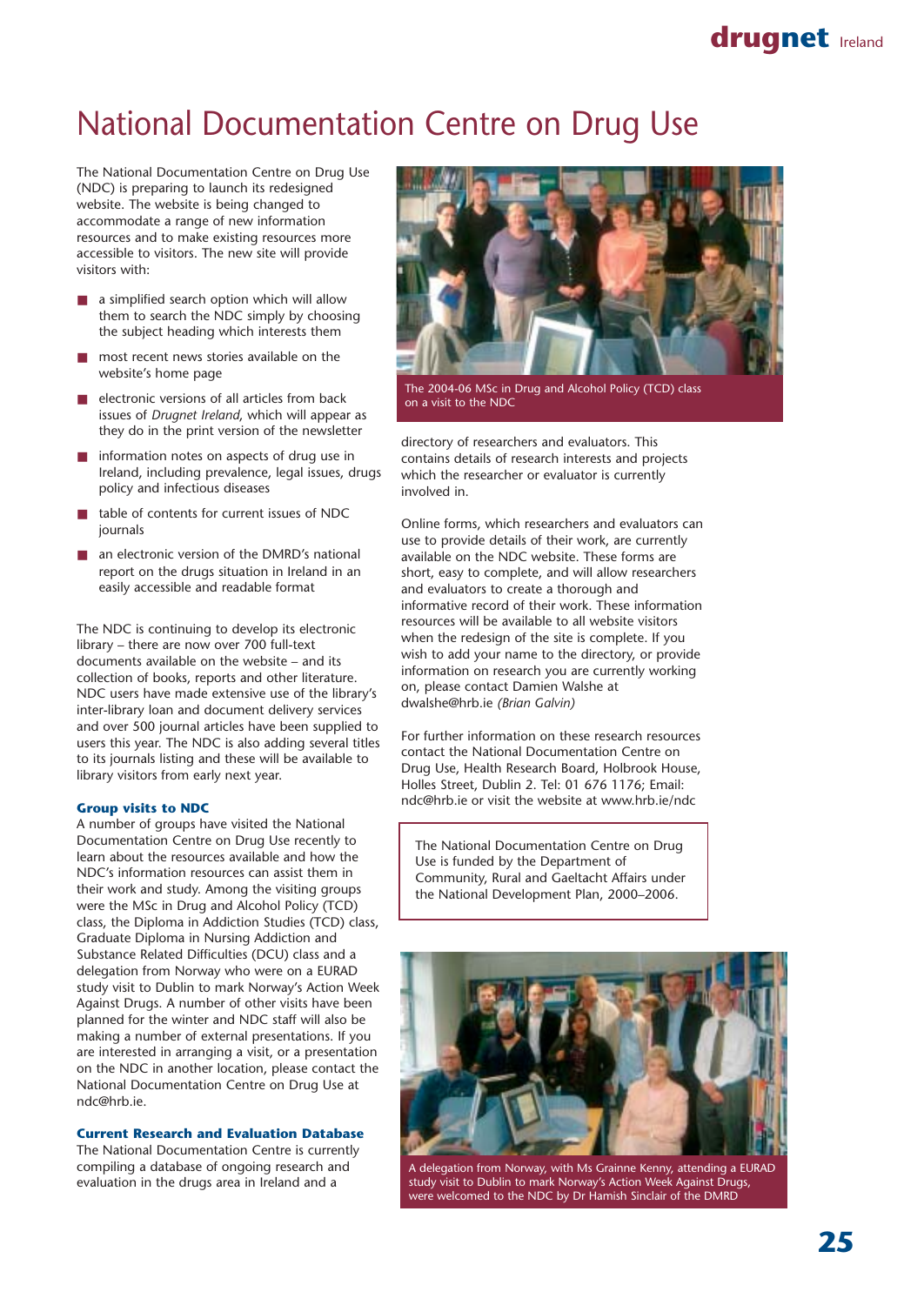# From *Drugnet Europe*

### **Social integration efforts, 'much needed' for foreign inmates**

*Cited from Petra Paula Merino, Drugnet Europe No. 46, April–June 2004*

European prison populations today contain an overrepresentation of social, cultural and ethnic minorities, many being immigrants from outside the EU. … Foreign inmates experience difficulties in accessing general care, legal support and addiction services, the main barrier being linguistic. This ultimately jeopardises their chances for social integration as they are more likely to experience health and addiction problems and less likely to be given a chance for parole. Participants at a recent conference on 'Prisons, drugs and society in the enlarged Europe' [organised by the European and Central and East European Networks of Drug Services in Prison] called for comprehensive interventions to prevent imprisonment and integrate immigrants into society by facilitating their access to employment, health and social services and education. Meanwhile, effective incustody measures cited included peer-support approaches, cultural mediation and repatriation of inmates to prison units in their home country. Other urgent measures proposed related to the prevention of diseases among detainees, especially HIV, hepatitis B and tuberculosis.

### **Treatment now more 'available, accessible and diverse'**

*Cited from Drugnet Europe No. 47, July–September 2004*

Measuring public expenditure on drug treatment is an important indicator of governments' commitment to the drug problem. Preliminary estimates from an EMCDDA study of drug-related public expenditure from 1990–2000 suggest that, in Member States, 70–75% of the drug budget was spent on law enforcement and around 25–30% on the health sector, including treatment for drugs and related diseases. Although data are insufficient to draw clear-cut conclusions, and more cost analyses are required for an accurate picture of spending, preliminary research shows that within the EU, the average health-related expenditure for problem drug users is around €2,000 per person per annum.

### **ELDD offers easy access to EU drug legislation**

*Cited from Cécile Martel, Drugnet Europe No. 47, July–September 2004*

In 1990, the European Community took its first legislative action in the field of drugs by ratifying Article 12 of the 1988 United Nations Convention Against Illicit Traffic in Narcotic Drugs and Psychotropic Substances. Since then, the EU has adopted a battery of over 60 directives, regulations, recommendations and framework decisions addressing the drug phenomenon, primarily in line with the Treaties of Maastricht and Amsterdam. The EMCDDA has now made these texts available in one easily accessible archive in its European Legal Database on Drugs (ELDD). … A descriptive overview of drug legislation at EU level – the 'European Union profile' – has also been published. This is divided into the following sub-sections: development of legislation; controlled substances; drug use and possession; trafficking and drugrelated crime; prevention, care and treatment; precursors; money laundering and confiscation. The main purpose of the feature is to provide policymakers, researchers, journalists and the general public with an accessible, up-to-date and comprehensive reference collection of EU drug legislation.

[The European Legal Database on Drugs is accessible at **http://eldd.emcdda.eu.int/** ]

**Drugnet Europe** is a newsletter published by the European Monitoring Centre for Drugs and Drug Addiction (EMCDDA). The newsletter is published four times a year in Spanish, German, English, French and Portuguese. An electronic version of Drugnet Europe is available from the EMCDDA website at www.emcdda.eu.int

If you would like to receive a hard copy of the current or future issues of *Drugnet Europe*, please contact Mary Dunne, Drug Misuse Research Division, Health Research Board, Holbrook House, Holles Street, Dublin 2, Tel: 01 676 1176 Ext. 127; Email mdunne@hrb.ie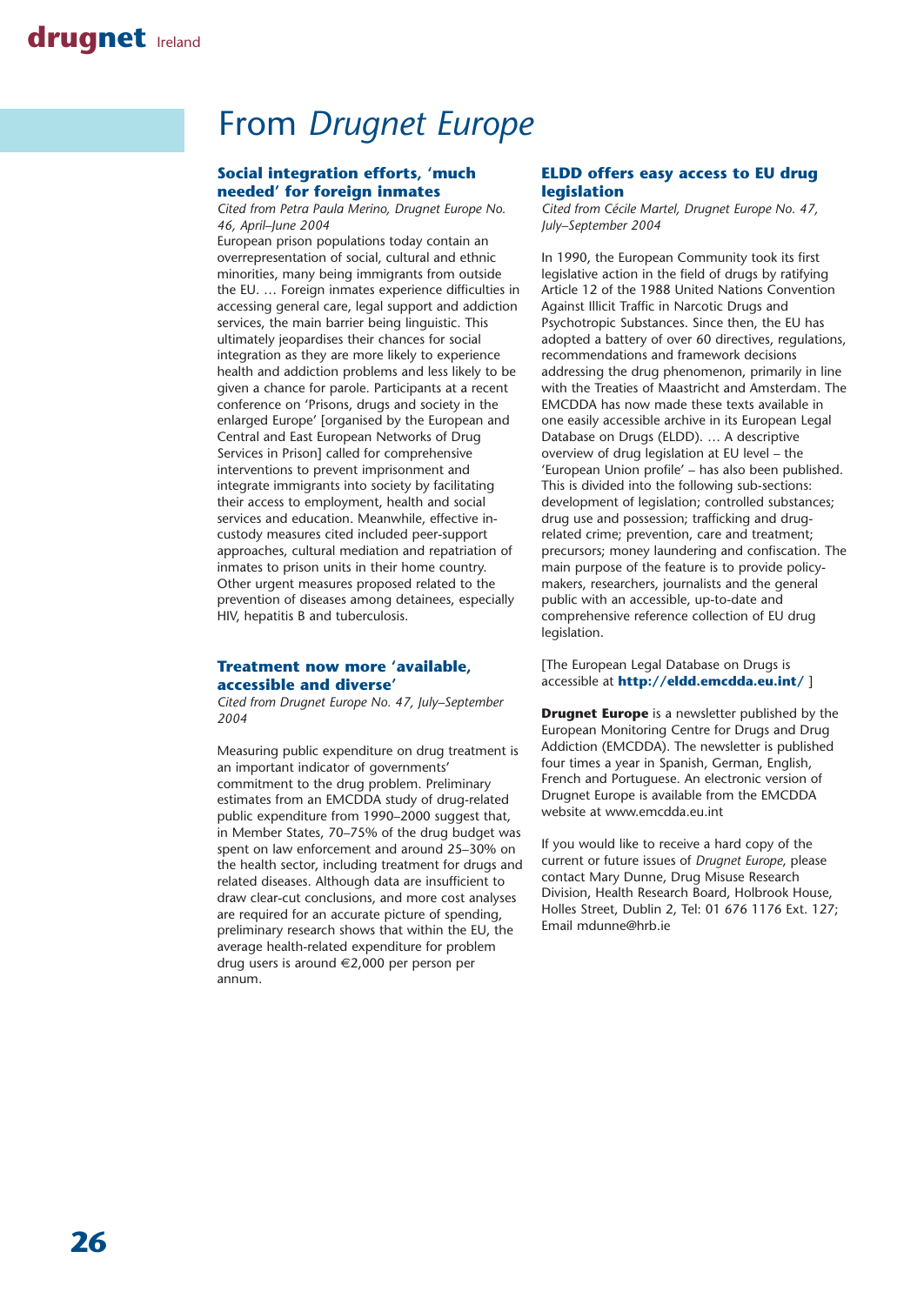### drugnet **Ireland**

# Addiction Research Centre Annual Conference

'Towards a comprehensive system for treating alcohol-related problems' was the title of the fourth annual conference held by the Addiction Research Centre in Trinity College Dublin in September 2004. A panel of speakers addressed various aspects of alcohol treatment from both a national and an international perspective.

The first two speakers outlined the effectiveness, diversities and similarities of alcohol treatment systems internationally.

- Dr Thomas Babor, University of Connecticut, focused on the scientific evidence for strategies and interventions designed to prevent or minimise alcohol-related harm, including treatment services. He summarised the results of Project MATCH, the largest controlled treatment evaluation study ever conducted.<sup>1</sup> This study looked at the effectiveness of matched medication-free therapy for individual clients. At the end of his presentation Dr Babor discussed the implications for alcohol policy of research on treatment methods.
- Dr Harold Klingemann, University of Applied Sciences, Bern, discussed the diversity and similarities across alcohol treatment systems. He firstly defined treatment and examined its concepts; this was followed by a description of the International Study of the Development of Alcohol Treatment Systems (ISDRUTS), which was carried out between 1984 and 1990 in 16 countries. He ended the presentation by focusing on the trends in alcohol treatment in various countries, which include: new financing schemes, increased monitoring, evidence-based practice and less focus on illicit drugs.

The second session focused on the developments and failures of Irish alcohol treatment systems.

Mr Rolande Anderson, Irish College of General Practitioners, presented a paper entitled 'Helping Patients with Alcohol Problems'. An indepth look at the increase in alcohol consumption in Ireland and its societal costs was followed by an examination of the relationship between the severity of alcohol problems and the type of interventions needed. He identified opportunities for recognising problem alcohol use among attendees at general practice. Mr Anderson concluded his presentation by calling for an increase in the amount of research/resources presently allocated to alcohol-related problems in Ireland, particularly at primary care level.

■ Dr Shane Butler, Addiction Research Centre, Trinity College, began his paper by reviewing alcohol treatment planning and service delivery in Ireland over the past 20 years. He continued by identifying the main factors that explain the failure to create an integrated, comprehensive treatment system at local and regional levels in this country. Finally, he argued that there is a need to challenge popular perceptions of and professional intransigence towards alcohol misuse in Ireland.

The final session of the day focused on alcohol policy and the prospects for change.

- Dr Betsy Thom, Middlesex University, provided an overview of trends in the development of alcohol treatment policy in England since 1950. She outlined ways in which treatment policy has changed and the factors that have prompted change or resulted in stagnation.
- In the final paper of the day, Barry Cullen, Addiction Research Centre, Trinity College, explored the need to re-orient the Irish alcohol treatment system towards a public health model. He argued that there is a need to develop more research into alcohol misuse; it is also necessary, he claimed, to acknowledge and learn from the failures in the current system and to listen to the demands for change from the public and from professionals working in the area. He concluded by outlining prospects for change, which include: the need for major investment, the need to consider an integrated drug and alcohol approach, and the need for substantial organisational change at all levels within health and social care systems. *(Fionnola Kelly)*
- 1. For more detailed information on Project MATCH, see Babor T and Del Boca FK (2003) *Treatment matching in alcoholism.* Cambridge: Cambridge University Press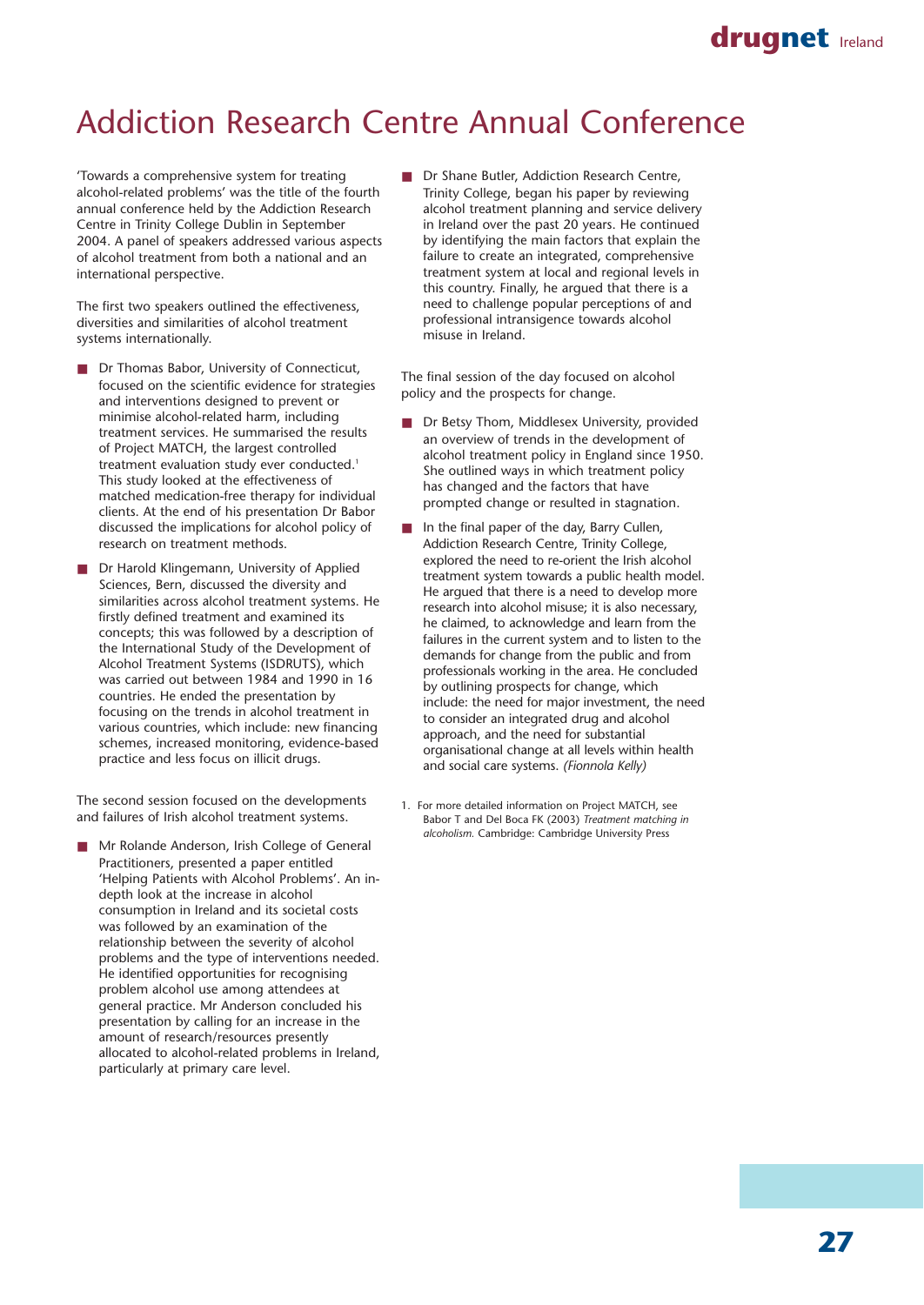# Recent publications

### **Books**





### **Binge drinking and youth culture: alternative perspectives**

MacLachlan M and Smyth C (eds) *The Liffey Press* 2004

ISBN 1 904148 42 5

The contributors to this book do not align themselves with a single definition of the term 'binge drinking'; rather, they emphasise the negative consequences that arise from the *pattern of drinking* in the context of youth culture. The book examines the relationship between binge drinking and the factors that impact on it, and offers a selection of snapshots from perspectives that the editors feel have not been sufficiently developed to date. It reviews the influence of advertising, the consumption of pleasure, the use of education strategies, the physiological effects of drinking in moderation and to excess, as well as the response of society to the problem.

The first section, Literature Review, considers the causes, consequences and possible 'cures' for binge drinking from a psychosocial perspective. The second section, Differing Perspectives, considers arguments that, on the one hand, alcohol in moderation confers health benefits, while on the other, excessive alcohol consumption may facilitate a path to suicide. This section contains a chapter exploring the connections between alcohol, culture and suicide in Ireland. The next section, Contextualising Consumption, provides both quantitative and qualitative analysis of the relationship between youth culture and alcohol consumption, specifically in the Irish social, economic and cultural context. The final section, Debates, highlights some of the issues raised in an open forum discussion with a range of contributors.

### **Alcohol: no ordinary commodity – research and public policy**

Babor T *et al. Oxford University Press* 2003 ISBN 0 19 263261 2



From a public health perspective, alcohol is no ordinary consumer product. On a global level, it is a major contributor to disease, disability, and premature mortality. It also has an adverse impact on many aspects of social life. *Alcohol: no ordinary commodity* describes recent advances in alcohol research that have direct relevance to the development of effective alcohol policies at the local, national and international levels. It covers the search for policies that protect health, prevent disability, and address the social problems associated with the misuse of alcohol. The book is, at its core, a scientific treatise on what alcohol policy is, why it is needed, which interventions are effective, how policy is made, and how scientific

evidence can inform the policy-making process.

The book opens with an introduction to the alcohol policy agenda. The second section presents a snapshot of drinking patterns and alcohol-related problems throughout the world, providing a global panorama of the challenges faced. The third section critically reviews the evidence for six strategies that have often been used as a basis for alcohol policy: taxation and pricing, regulating the physical availability of alcohol, modifying the drinking context, measures against drink-driving, regulating alcohol promotion, education and persuasion programmes, and treatment and early intervention services. Section four provides an international analysis of the policy-making process. The book concludes with a consumer's guide to effective alcohol policy, synthesising what is known about how communities and nation states can effectively manage this extraordinary commodity.

#### **Cocaine**

Streatfeild D *Virgin Books Ltd* 2002 ISBN 0 7535 0627 0

This book presents a definitive history and overview of cocaine in all its manifestations – from its first medicinal uses thousands of years ago to the worldwide chaos it causes today. Over a two-year period, the author's research took him from the British Library to the jungles of Bolivia and Colombia. He interviewed cocaine users and dealers in many places, including the crack houses of New York and America's secure prisons. He talked to experts and to those involved with the cocaine trade, from both sides of the law and sometimes in dangerous circumstances: economists, scientists, botanists, lawmen, historians and traffickers.

The cocaine story is presented in three parts, beginning with the discovery of the stimulant properties of the coca plant *Erythroxylum coca* by pre-Incan tribes in Peru. Streatfeild describes the plant and the various processes involved in preparing the leaves for chewing, and in making medicinal compounds, such as have been used in South American for millennia. He goes on to explain how the coca leaf became cocaine and was embraced in the 1880s by the medical profession (particularly Sigmund Freud) for use mainly as an anaesthetic. He describes early attempts to discover how cocaine affects the brain and the gradual realisation of its addictive effects, leading to attempts to control it by legislation. Further chapters describe how the cocaine problem grew from the early twentieth century, and explore its links with crime and racism. The second part of the book chronicles the historical background of the cocaine 'explosion', the rise of drug barons, and the evolution of crack. The author's findings and experiences in Mexico, Bolivia, Peru and Colombia are related in separate chapters in the final section.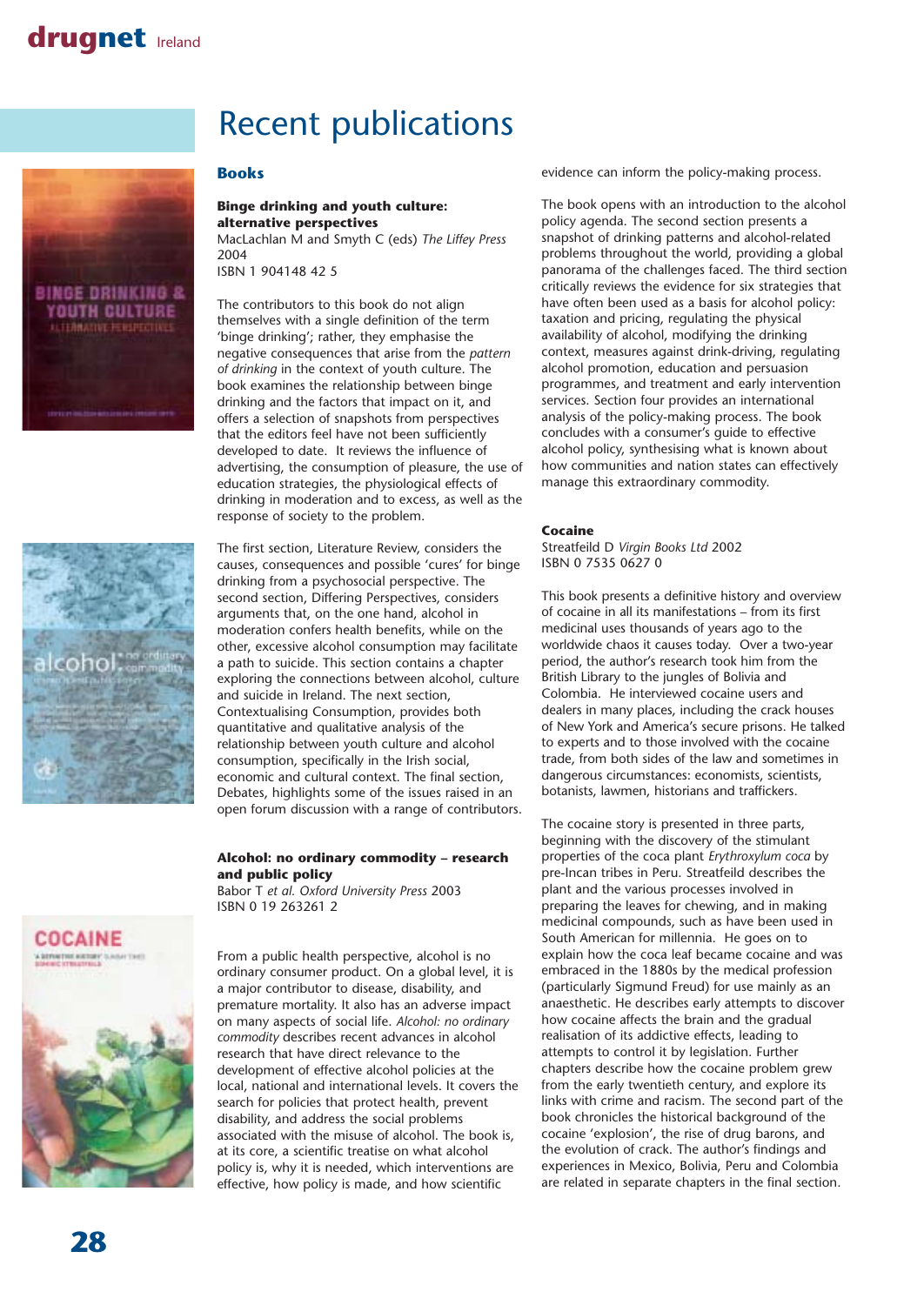### Recent publications (continued)

### **Journal articles**

The following are summaries of a selection of articles relating to the drugs situation in Ireland recently published in international journals.

### **Cocaine use in Europe – a multi-centre study**

Haasen C, Prinzleve M, Zurhold H, Rehm J, Güttinger F, Fischer G, Jagsch R, Olsson B, Ekendahl M, Verster A, Camposeragna A, Pezous A-M, Gossop M, Manning V, Cox G, Ryder N, Gerevich J, Bacskai E, Casas M, Matali JL and Krausz M *European Addiction Research* 2004; 10(4): 139–146

An increase in the use of cocaine and crack in several parts of Europe has raised the question whether this trend is similar to that in the USA in the 1980s. However, research in the field of cocaine use in Europe has been only sporadic. Therefore, a European multi-centre and multi-modal project was designed to study specific aspects of cocaine and crack use in Europe, in order to develop guidelines for public health strategies. Data on prevalence rates were analysed for the general population and for specific subgroups. Despite large differences between countries in the prevalence of cocaine use in the general population, most countries show an increase in the last few years. The highest rate, with a lifetime prevalence of 5.2 per cent, was found for the United Kingdom, although with a plateau effect around the year 2000. With regard to specific subgroups, three groups seem to show a higher prevalence than the general population: (1) youth, especially in the party scene; (2) socially marginalised groups, such as the homeless and prostitutes or those found in open drug scenes; (3) opiate-dependent patients in maintenance treatment who additionally use cocaine. Specific strategies need to be developed to address problematic cocaine use in these subgroups.

#### **Cocaine use in Europe – a multi-centre study: patterns of use in different groups**

Prinzleve M, Haasen C, Zurhold H, Matali JL, Bruguera E, Gerevich J, Bácskai E, Ryder, N Butler S, Manning V, Gossop M, Pezous A-Mm, Verster A, Camposeragna A, Andersson P, Olsson B, Primorac A, Fischer G, Güttinger F, Rehm J and Krausz M

*European Addiction Research* 2004; 10(4): 147–155

The study investigates patterns of cocaine powder and crack cocaine use in different groups in nine European cities. A multi-centre cross-sectional study was conducted in Barcelona, Budapest, Dublin, Hamburg, London, Paris, Rome, Vienna, and Zurich. Data were collected by structured face-toface interviews. The sample comprises 1,855 cocaine users out of three subgroups: 632 cocaine users in addiction treatment, mainly maintenance treatment; 615 socially marginalised cocaine users not in treatment; and 608 socially integrated

cocaine users not in treatment. Measurements: Use of cocaine powder, crack cocaine and other substances in the last 30 days, routes of administration, and lifetime use of cocaine powder and crack cocaine. The marginalised group showed the highest intensity of cocaine use, of heroin use and of multiple substance use. Of the integrated group, 95 per cent snorted cocaine powder, while in the two other groups, injecting was quite prevalent, but with huge differences between the cities. Ninety-six per cent of all participants had used at least one other substance in addition to cocaine in the last 30 days. The use of cocaine powder and crack cocaine varies widely between different groups and between cities. Nonetheless, multiple substance use is the predominating pattern of cocaine use, and the different routes of administration have to be taken into account.

#### **The burden of alcohol misuse on emergency in-patient hospital admissions among residents from a health board region in Ireland**

O'Farrell A, Allwright S, Downey J, Bedford D and Howell F

*Addiction* 2004; 99(10): 1279

The aim of this study was to identify in-patient emergency admissions to acute hospitals of residents from a health board region in Ireland with an acute alcohol intoxication diagnosis; to profile the admissions and to assess whether the increase in alcohol consumption in Ireland has been mirrored by an increase in alcohol-related emergency admissions over the same time period. There were 3,289 acute alcohol intoxication admissions to acute hospitals of residents from the study region recorded for years 1997–2001 inclusive. There were 777 acute alcohol intoxication admissions in 2001, compared to 432 admissions in 1997, an increase of 80 per cent. This study shows that alcohol intoxication accounted for a substantial number of emergency in-patient admissions to acute hospitals in one health board region in Ireland and that the age-standardised recorded acute alcohol-related emergency admission rate increased significantly over the five-year period. This increase mirrored the national increase in alcohol consumption over the same time period.

#### **Addressing violence in methadone maintenance treatment**

**Ouigley P** 

*Heroin Addiction & Related Clinical Problems* 2004; 6(1): 5–18

Violence is a core public health issue that is linked to substance misuse in complex and interactive ways. Qualitative data on 220 violent episodes were collected over a three-year period from service users and staff at Dublin methadone clinics.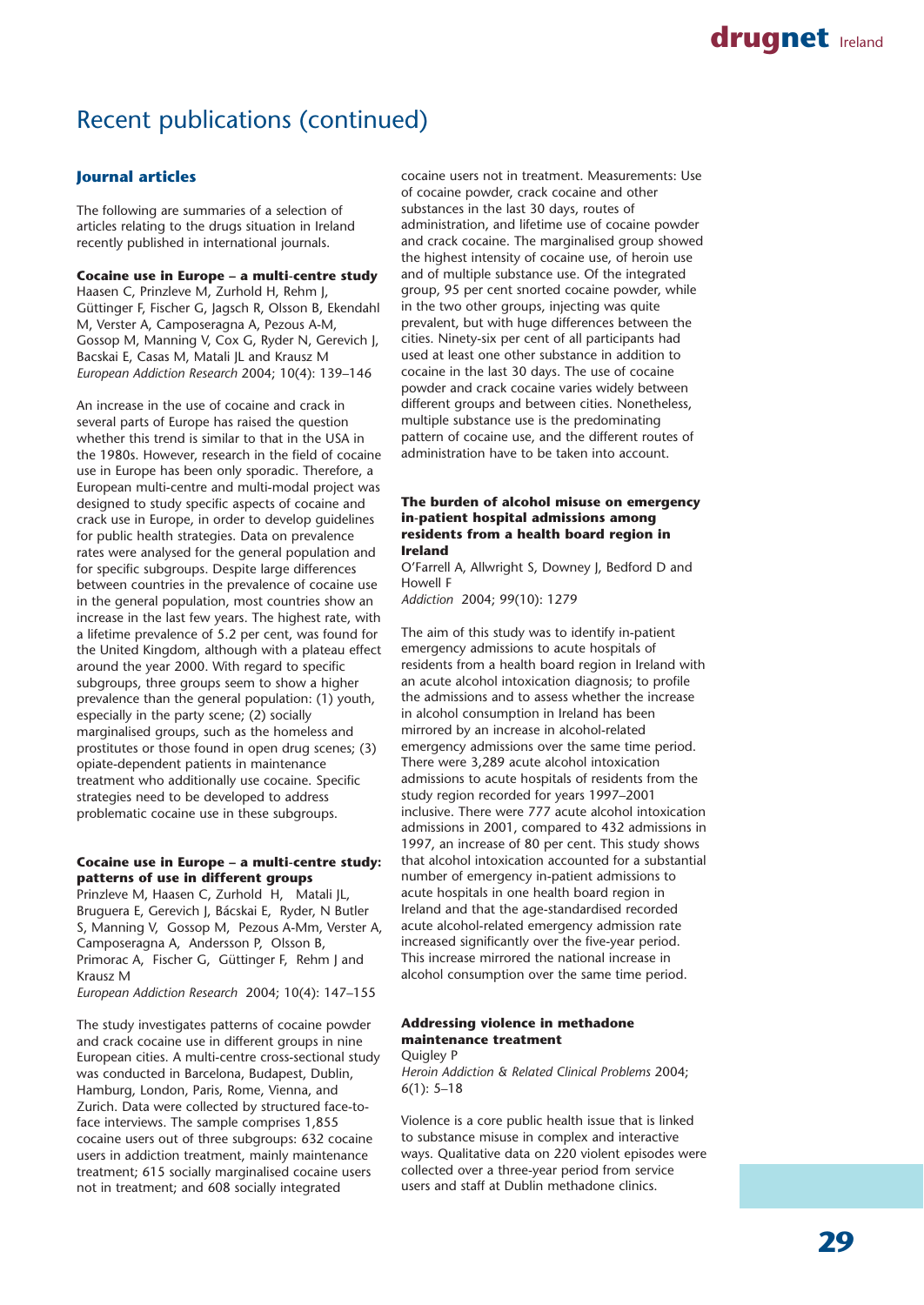### Recent publications (continued)

Inductive analysis of the data led to a typology of violent events, which may help to inform clinical and social responses to the problem. Witnessed clinic episodes were interpreted as consequences of disturbed individual states or traits, or in terms of immediate situational conflict. Client narratives were construed as illustrations of family violence, local feuds, delinquency, dealing, retribution and abuse. A variety of pertinent clinical and organisational solutions are put forward in the context of a necessary community development and social inclusion process.

#### **Methylenedioxymethamphetamine (MDMA, 'Ecstasy'): a stressor on the immune system** Connor TJ

*Immunology* 2004; 111(4): 357–67

Drug abuse is a global problem impacting on health. One such health concern stems from the fact that many drugs of abuse have immunosuppressive actions and consequently have the potential to increase susceptibility to infectious disease. This article is focused on the impact of the amphetamine derivative,

methylenedioxymethamphetamine (MDMA; 'Ecstasy') on immunity. Research conducted over the last five years, in both laboratory animals and humans, has demonstrated that MDMA has immunosuppressive actions. As many of the physiological changes elicited by MDMA closely resemble those induced by acute stress, it is suggested that exposure to MDMA could be regarded as a 'chemical stressor' on the immune system. Finally, the potential of MDMA-induced immunosuppression to translate into significant health risks for abusers of the drug will be discussed.

#### **Imaging features of soft-tissue infections and other complications in drug users after direct subcutaneous injection ("skin popping")**

Johnston C and Keogan MT *American Journal of Roentgenology* 2004; 182(5): 1195–202

Drug abuse is a serious problem, both globally and at a local level, with more than 13,400 opiate abusers in Dublin, Ireland, alone. Infectious complications are responsible for 60–80 per cent of hospital admissions of IV drug users. In 2000, in the United Kingdom and Ireland, fatalities associated with soft-tissue inflammation and severe systemic sepsis were linked to 'skin popping' (injection of drugs into the skin and subcutaneous tissues rather than directly into a vein). Clostridium species were implicated in the pathogenesis. Superficial infection may progress to more widespread local or distant disease. Primary soft-tissue infections in IV drug users include cellulitis, abscess, myositis,

pyomyositis, and necrotizing fasciitis. Secondary effects of IV drug use include septic arthritis and tenosynovitis, secondary osteomyelitis, vascular complications, soft-tissue ulceration, and fistula formation. In this review, the range of complications caused by skin popping that may develop will be shown. Early imaging to define disease extent and complications is important because clinical deterioration can be precipitous.

#### **Ireland and its drink problem: the immediate adverse effects of binge drinking in Ireland**  O'Farrell A

*Irish Medical Journal* 2004; 97(6): 165-166

This editorial reviews recent research relating to drink patterns and consequences of binge drinking, including studies in Ireland. Studies on alcoholrelated hospital attendances and hospital admissions, alcohol-related road traffic accidents, suicides, violent assault, sexual violence and rape. The author concludes that many of the acute problems related to alcohol arise due to the adverse effect of the unhealthy binge drinking pattern in Ireland.

*(Joan Moore, Louise Farragher)*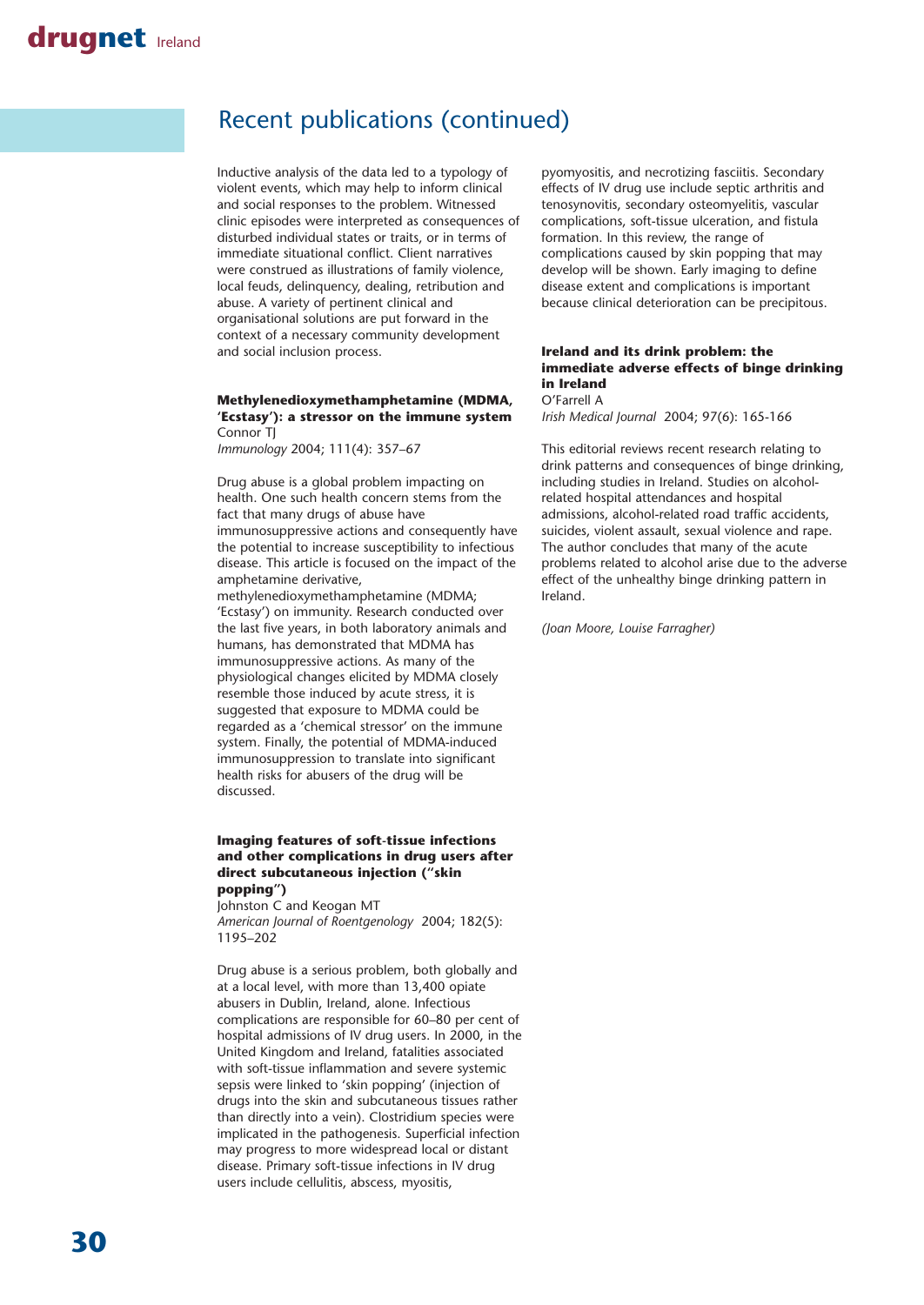# Upcoming events – a selection

### **November 2004**

### 2 November 2004 **Seminar: Drugs – Mood, Memory and Mayhem**

**Speaker: Dr Desmond Corrigan Venue:** Drug Treatment Centre Board, Trinity Court, 30–31 Pearse Street, Dublin 2. **Seminar Price:** €30.00 per Seminar or €120.00 per Series (5 for the price of 4) All places must be pre-registered, full details available from: Tel: 01 648 8600 Fax: 01 648 8700 E-Mail: seminars@dtcb.ie

www.addictionireland.ie

**Information: Dr Desmond** Corrigan is a senior lecturer in the School of Pharmacy, Trinity College Dublin, Chairperson of the National Advisory Committee on Drugs and Chairperson of Dun Laoghaire–Rathdown Local Drugs Task Force 1997–2000. He is the author of *Facts about Drug Misuse in Ireland,* now in its 4th edition.

4–5 November

### **2e Congrès de Médecine en Milieu Pénitentiaire / The 2nd European Congress of Prison Medicine**

**Venue:** Palais des Congrès, Strasbourg

**Organised by / Contact:** EVENYS Caroline Chaussat ou Flore Labouret, 17, rue de Seine - 92100 Boulogne www.congresucsa.com/english/default.htm

#### 11–14 November 2004 **Fifth Annual National Harm Reduction Conference Venue:** New Orleans

**Organised by / Contact:** Paula Santiago Tel: 001 212 213-6376 ext 15 Email: santiago@harmreduction.org www.harmreduction.org/conf200 4/index.html

**Information:** Theme of conference 'Working Under Fire: Drug User Health and Justice 2004'. Participants will share their experiences, as well as discuss solutions to common

concerns and issues, such as housing, medical care, the impact of drug use on families, the need for needle-exchange programs and new developments in the political and criminal justice arenas.

#### 18–19 November 2004 **From Information to Response – The role of qualitative research in designing strategies to prevent drug use**

**Venue:** Folkets Hus, Malmö, Sweden

**Organised by / Contact:** Ms Marie Pertoft, Nymans & Schulz Tel: 46 (8) 429 23 32. Email: meeting@nymans.se www.mobilisera.nu/templates/Ge neralPage\_\_\_\_3501.asp

For questions regarding the programme, please contact Philip Lalander, SoRAD Email: philip.lalander@hik.se

**Information:** The conference is being organised by The Swedish National Drug Policy Coordinator and the EMCDDA. The main objective of the conference is to make better use of qualitative methods as tools to get closer to changing trends and attitudes among young people in order to inform policies and prevention interventions and build on what is really going on in the minds and social worlds of young people. Related to this is the need to access information about changes in drug use before these changes cause too much damage. Keynote speakers will introduce the main themes, which will be elaborated in workshops with presentations from different European countries. EU national drug policy co-ordinators will draw conclusions on the practical value of the knowledge presented at the conference. The conference targets European policy makers in the drugs field, professionals and researchers. The programme includes plenary presentations and workshops by researchers and prevention professionals.

### **February 2005**

21–22 February 2005 **National Drug Treatment Conference Venue:** Victoria Park Plaza Hotel, London **Organised by / Contact:** Exchange Conference in association with The Alliance or contact Monique at Exchange Conferences Tel +44 (0) 20 7928 9152 Email: moniquetomlinson@wdi.co.uk

**Information:** A two-day annual conference addressing all aspects of drug treatment. The conference will include presentations on:

www.exchangesupplies.org

- The impact of stimulant, benzodiazepine and other non-opioid drug use on opiate maintenance treatment
- Amphetamines: use, problems and responses
- Regulation of practitioners achieving a balance
- Magic bullets? Frameworks for evaluating new treatments
- 'Geriaddicts': aging and dependence
- Models of counselling: are they all the same?

and will debate the motion: 'This house believes we need more compulsory drug treatment and testing services'